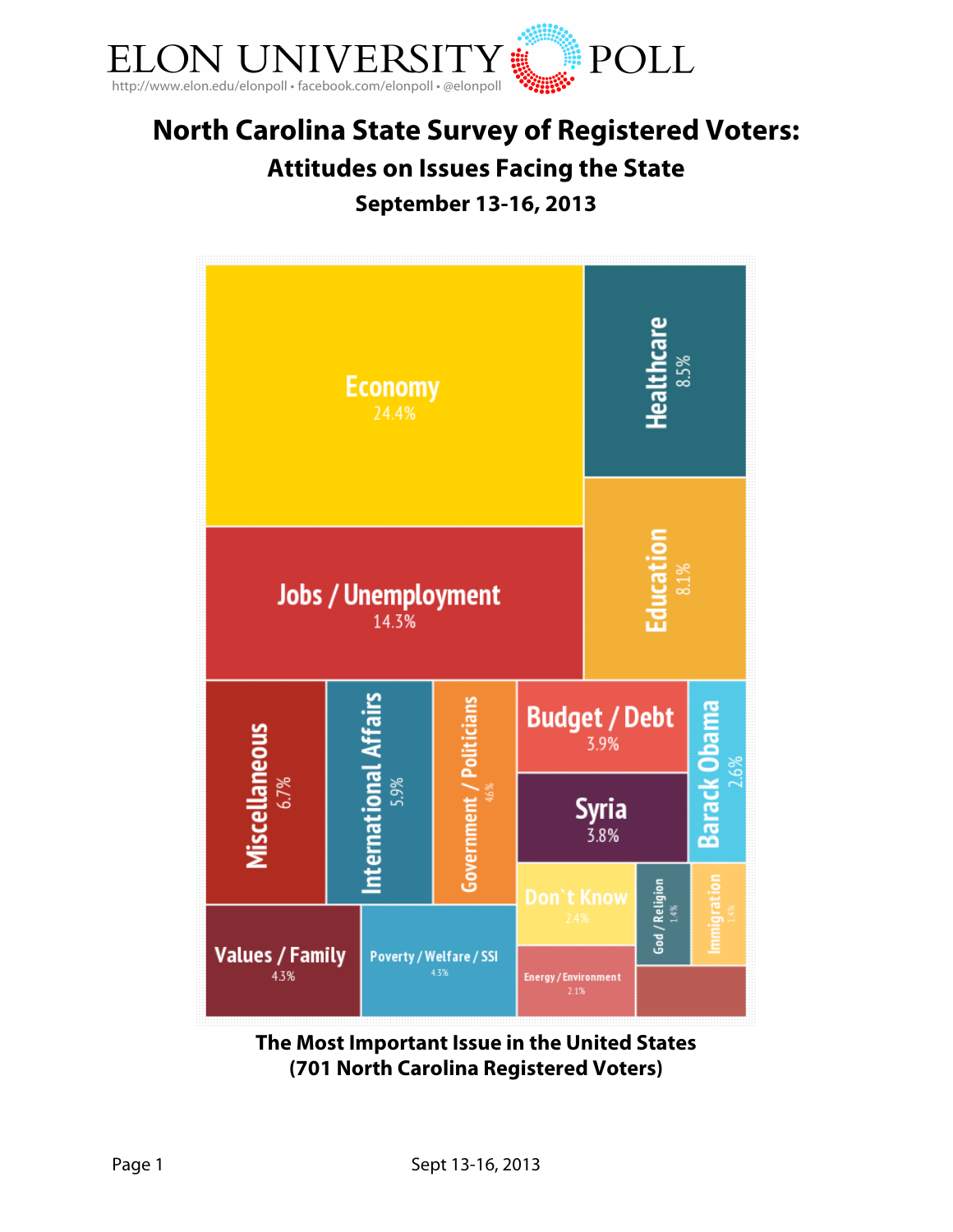

# **Table of Contents**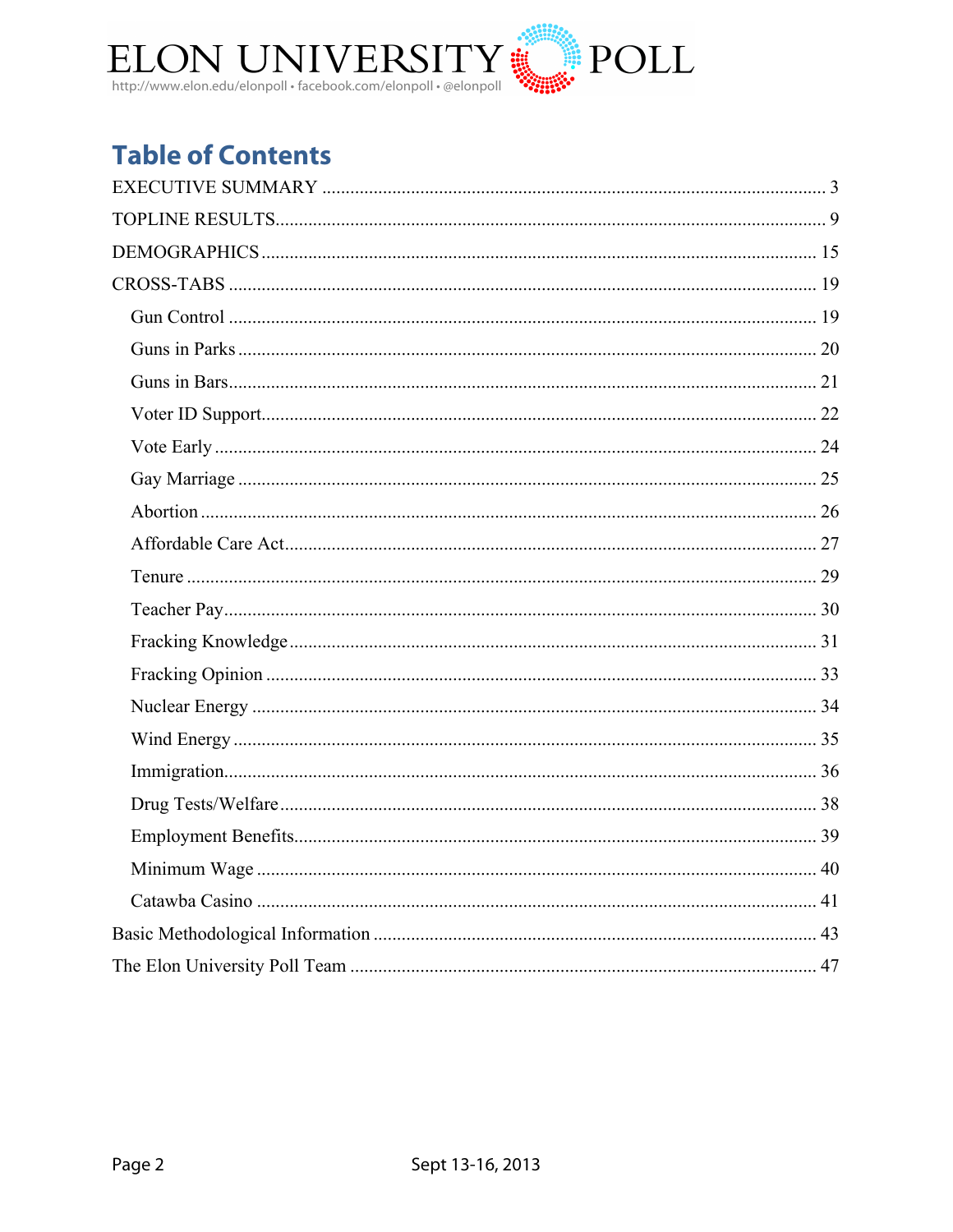

# **EXECUTIVE SUMMARY**

The Elon University Poll conducted a live-caller, dual frame (landline and cell phone) survey of 701 registered voters on Sept. 13-16, 2013. The survey has a margin of error of 3.7 percentage points and asks a battery of questions related to public policies debated and, in some cases, changed during North Carolina's most recent legislative session.

#### **Most Important Issue**

The economy (24%) was the most frequent response to the open-ended question, "what do you think is the most important issue in the United States." This was followed by a related issue, jobs and unemployment (14%), then healthcare (9%) and then education (8%). Less than 4% mentioned Syria and nearly as many mentioned the president himself. Only 10 respondents mentioned terrorism or security.

#### **Gun Control**

Over half of respondents agreed with the statement: "There should be more legal restrictions on handguns in our society." Far more Democrats (81%) felt there should be more restrictions on guns than Independents (43%) or Republicans (32%). Women (64%) favored more restrictions on handguns compared to men (37%). Eighty-one percent of African Americans agreed there should be more legal restrictions on guns, compared to 42% of whites.

# **Gun Control Attitudes in NC**

Please tell me whether you agree or disagree with the following statements:

There should be more legal restrictions on handguns in our society

People with concealed-carry permits should be allowed to carry guns at public parks and playgrounds

People with concealed-carry permits should be allowed to carry guns into bars



±Sept. 13-16, 2013; 3.7%; N = 701 Registered NC Voters

For more information visit: www.elon.edu/elonpoll

(c) Elon Poll 2013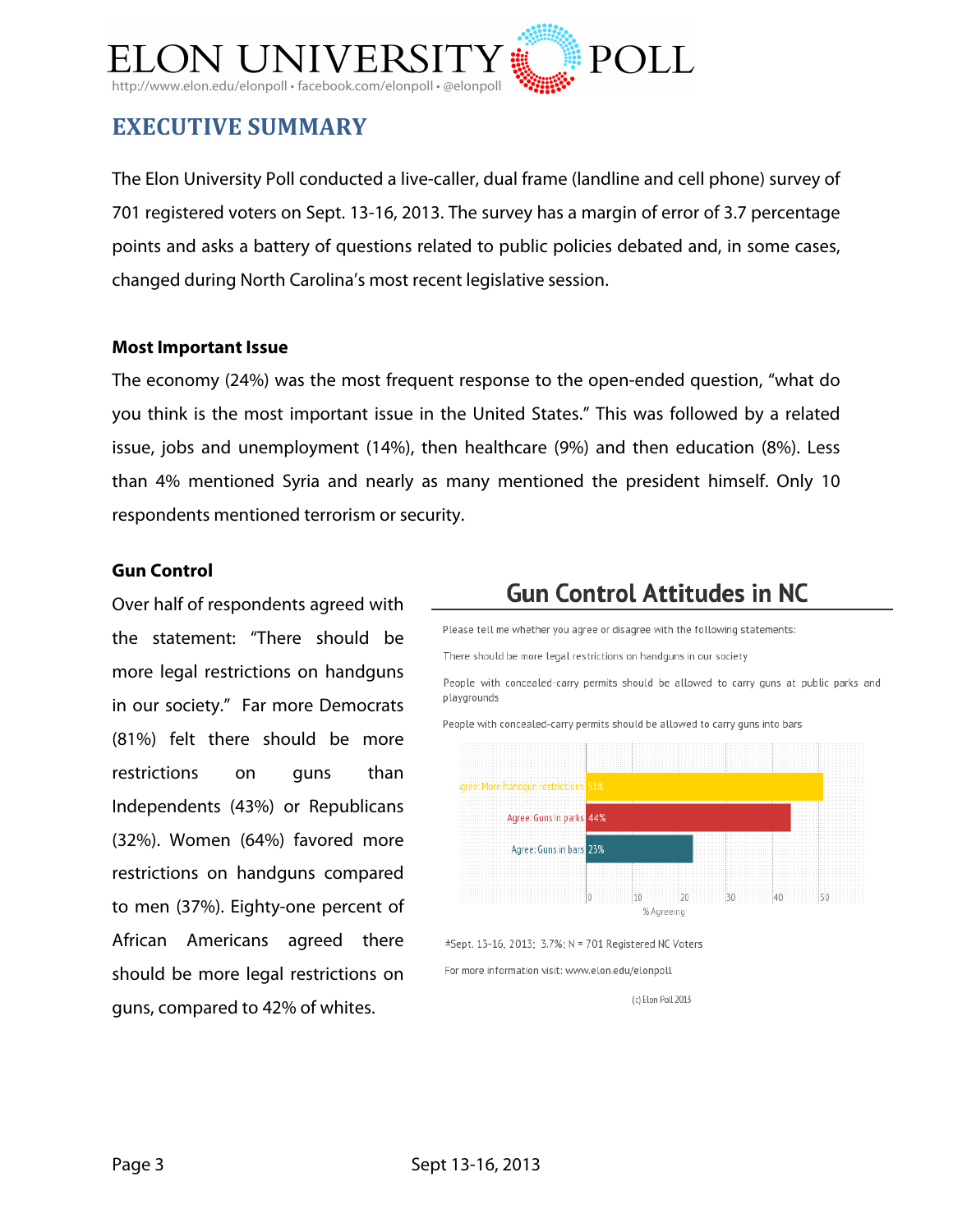

## **Guns in Parks and Playgrounds**

A new law in the state reduces the restrictions on where people with concealed-weapon permits can carry guns. Only 44% felt people with concealed-carry permits should be allowed to carry guns into public parts or playgrounds and 23% said they agree people with concealed-carry permits should be allowed to carry a gun into a bar. Democrats (80%), blacks (74%), and women (63%) strongly opposed guns in parks and playgrounds. Republicans (37%), men (40%), whites (47%) were less opposed.

#### **Guns in Bars**

Only 9% of Democrats agreed with the statement, "People with concealed-carry permits should be allowed to carry guns into bars," compared to 37% of Republicans. Yet there was still a majority of Republicans (57%) who disagreed with the idea of allowing guns in bars. Men (67%), women (78%), blacks (85%), and whites (68%) were generally opposed to allowing people with concealed-weapons permits to bring guns into bars.



# **Support for NC Voting Changes**

#### **Voter Identification**

Seventy percent of respondents support the law requiring a photo ID in order to vote. Since 2011 the Elon Poll has consistently found 70% or more support for such requirements. Republicans (94%) are the most supportive of a voter id law, followed by Independents (74%), then Democrats (42%). Fifty-five percent of African Americans oppose

a voter ID law, compared to only 19% of whites. September was the first time the Elon Poll found that a majority of Democrats and African Americans oppose photo identification requirements in order to vote. In prior poll a majority of both Democrats and African Americans supported voter identification requirements.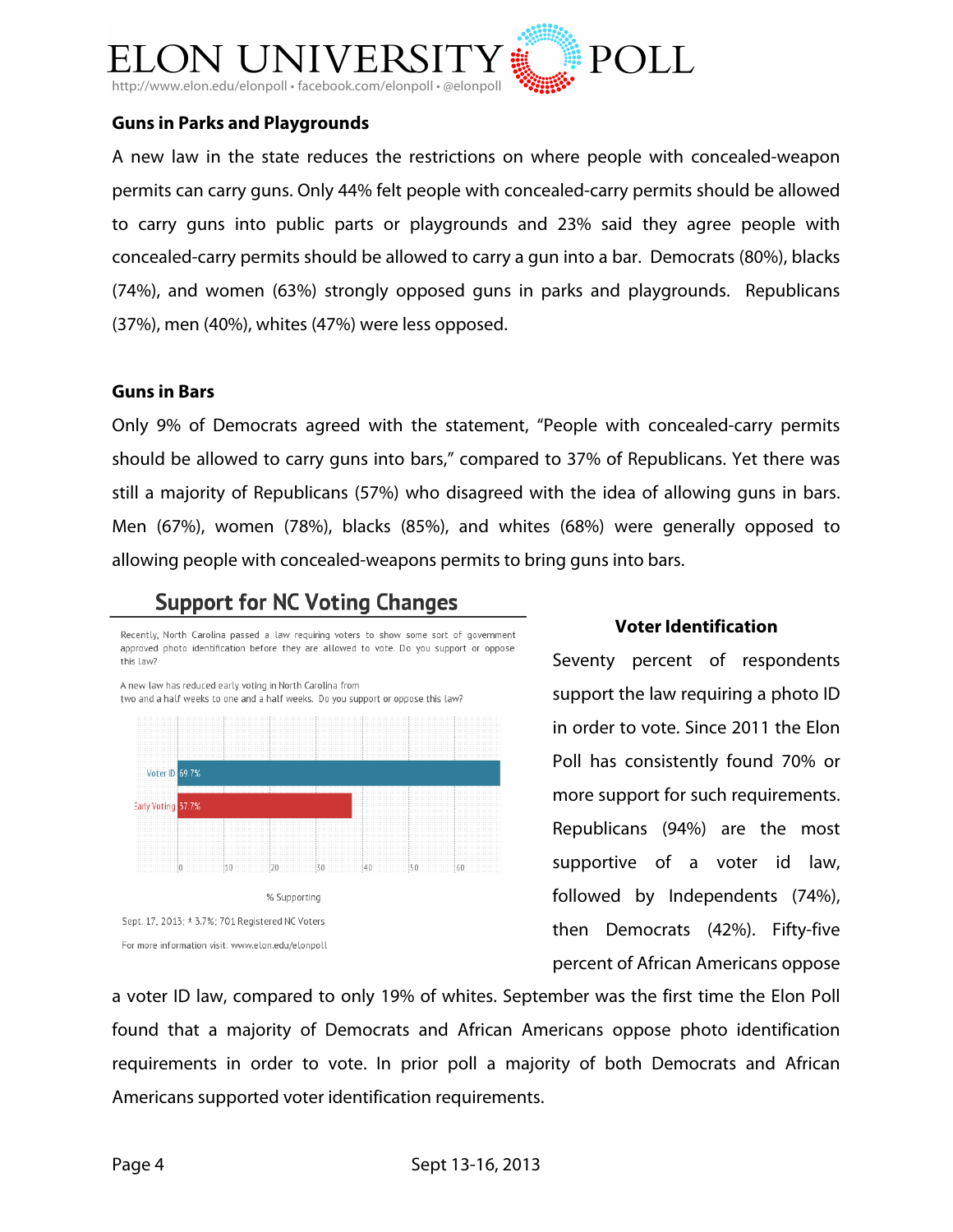

## **Gay Marriage**

North Carolina voters remain relatively split on the issue of same-sex marriage, with 47% opposing gay marriage and 43% supporting it. Eleven percent did not know or had no opinion on the subject. Democrats (58%) were more supportive of gay marriage than Independents (47%) or Republicans (21%). Registered voters between the ages 18 and 30 were the most supportive (68%) and those over the age of 65 were the least supportive (24%). For the first time, our sample found that more African Americans support same-sex marriage than oppose it. We caution that estimates derived from subsamples (such as black or women) have much larger margins of error. In the case of estimates for African Americans in our sample, the margin of error is  $\pm$  8.14.

#### **Abortion**

Respondents were asked if they thought North Carolina should make access to an abortion more difficult or less difficult. Forty-five percent said the state should make access more difficult, 41% believed access to an abortion should be less difficult. Over half of Democrats (58 percent) think access should be made less difficult, compared to 43 percent of Independents and 21 percent of Republicans. African Americans (52%) supported fewer restrictions on abortions than whites (38%).

#### **Affordable Care Act (Obamacare)**

Half of respondents believe Obamacare will make the healthcare situation in North Carolina worse. Only 29% said it would make things better, while 14% said it wouldn't make much difference in the state. A majority (59%) of Democrats believe it will make healthcare better in North Carolina, while only 27 percent of Independents and 4% of Republicans felt the same



# **Support for "Obamacare" in NC**

In the long run, how do you think the the Affordable Care Act, often referred to as Obamacare. will affect the healthcare situation in North Carolina as a whole? Will it make things better, not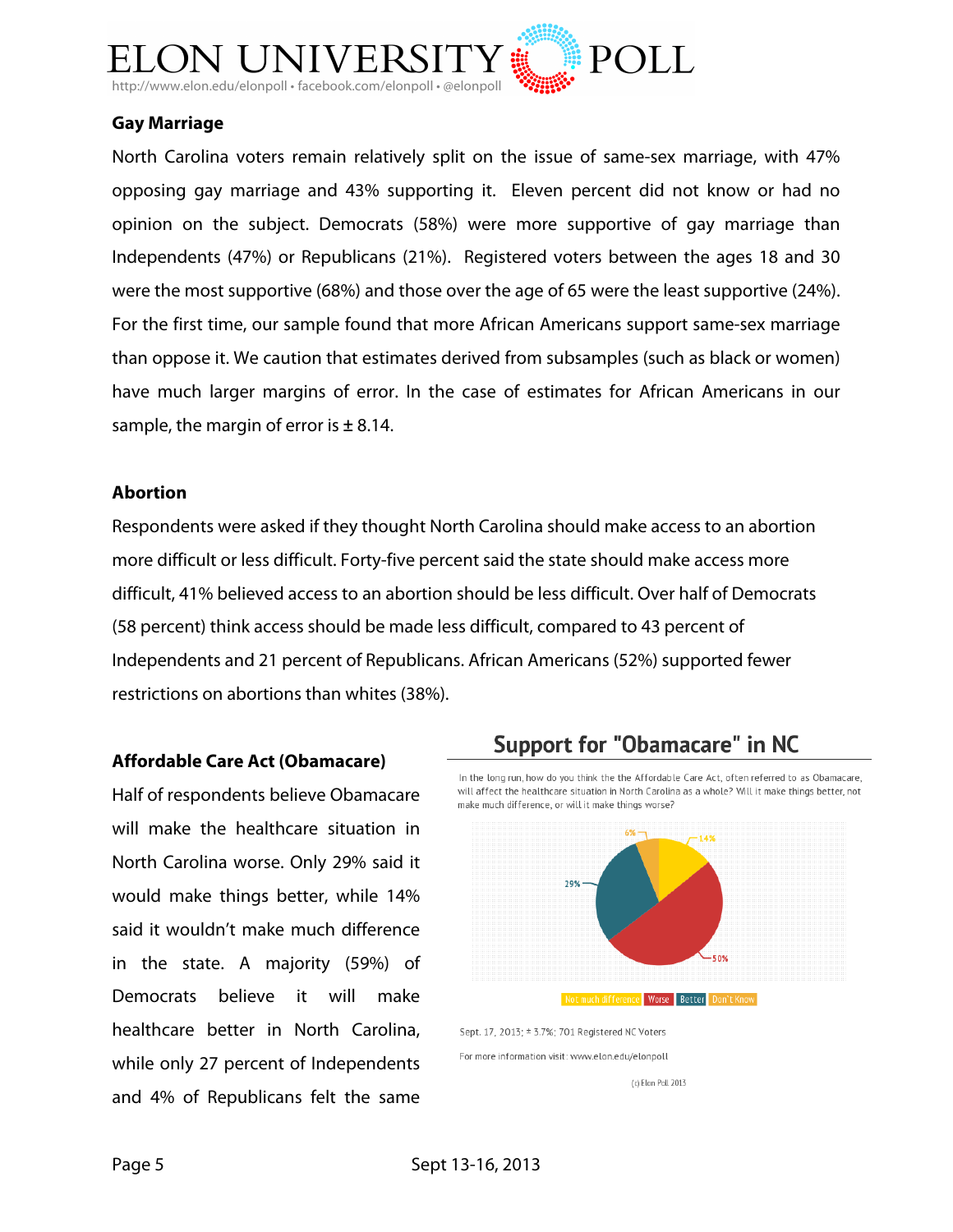

way. Women (32%) were more likely than men (26%) to think the Affordable Care Act would make things better, but still over half of women said it would make things worse. African Americans were the most supportive, with 64% believing Obamacare would improve healthcare in North Carolina (compared to 19% of whites). Wealthier respondents with household incomes more than \$75,000 a year were less optimistic about Obamacare than lower income respondents.

## **Teacher Tenure**

In April, the Elon Poll found a majority (54%) of respondents opposed tenure. This summer the North Carolina General Assembly eliminated tenure for public school teachers (K-12). The new law directs schools to offer one or two-year contracts to teachers, and four-year contracts to top performing educators. This recent Elon Poll found a majority (53%) of registered voters support giving tenure to teachers. Because the wording of the questions in the April and September polls differed, true comparisons are not possible. The April poll asked respondents: *"North Carolina has a teacher 'tenure' law which means that a teacher, after a 4*  year trial period, cannot be fired except by some kind of legal procedure. Are you for giving teachers tenure or are you against tenure? While the September poll asked: "*Public school teachers who have tenure cannot be dismissed unless a school district follows detailed procedures. Do you support or oppose give teachers tenure?"* Prior studies have shown that how one defines tenure and the type of terms used in a survey item (e.g., fired, dismissed, lifetime job security, etc.) can have a substantial influence on how respondents answer a question regarding tenure.

#### **Teacher Pay**

One thing that Democrats, Independents and Republicans can agree on is that teachers in North Carolina are paid too little. Eighty-one percent of registered voters said teachers were paid too little. Only 2% of respondents said teachers were paid too much. A single Democrat in our sample said teachers were paid too much, while 2% of Independents and Republicans felt the same way.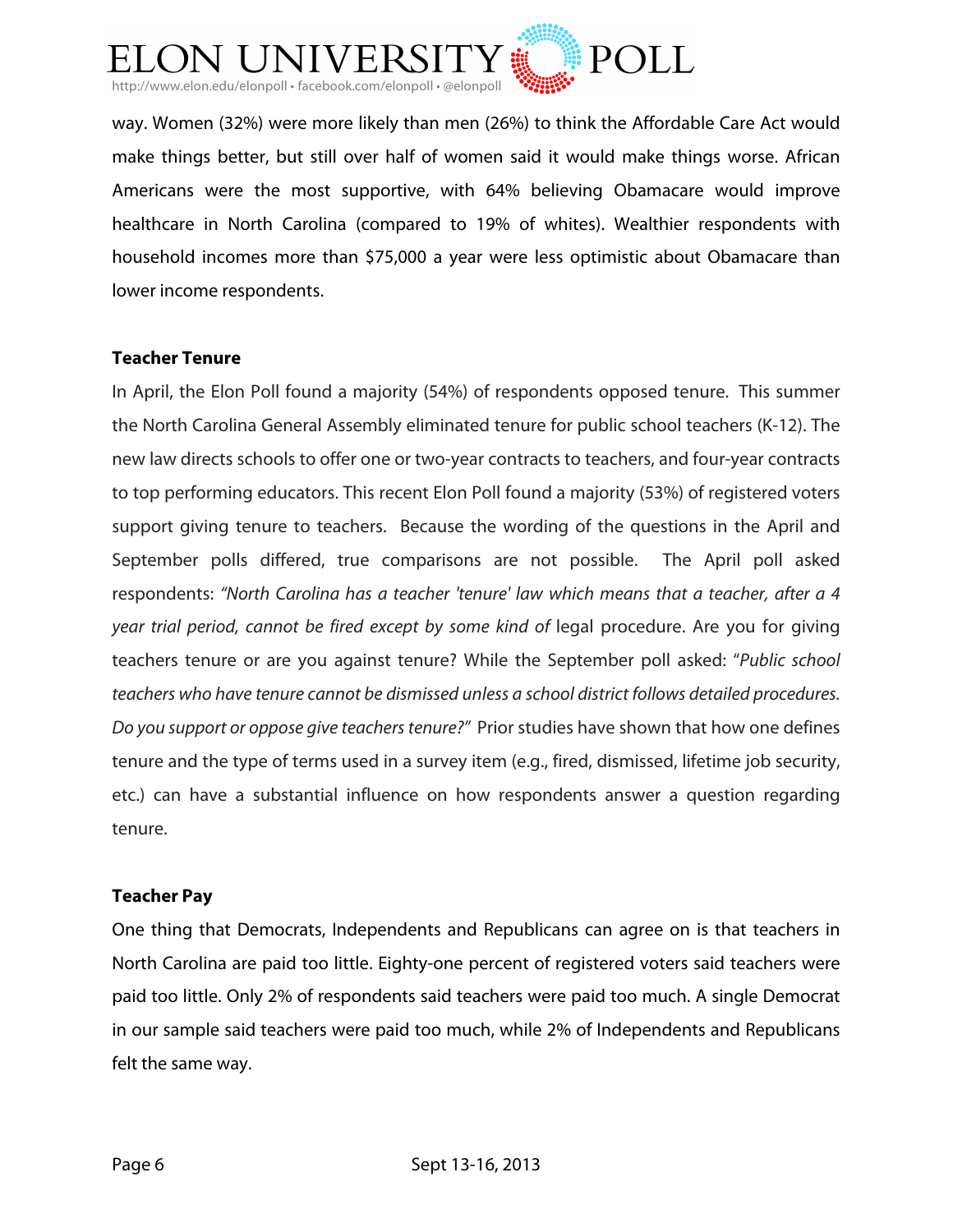

## **Fracking**

Seventy-nine percent of respondents had heard at least a little about the drilling method known as fracking, with 39% saying they had heard a lot about the subject. Forty-seven percent of respondents who had heard of fracking supported its use in North Carolina, a slight decline from the 50% support found in February of 2013. Republicans (70%) were the most supportive of fracking, followed by Independents (46%), while Democrats (28%) were the least supportive.



# **Support for Energy Types in NC**

September 17, 2013; ± 3.7%; 701 Registered NC Voters

For more information visit: www.elon.edu/elonpoll

(c) Elon Poll 2013

## **Nuclear Energy**

North Carolina respondents also support increasing the use of nuclear energy (47% support & 41% oppose). Like fracking, Republicans (60%) were the most supportive of nuclear energy, followed by Independents (47%), then Democrats (37%).

## **Wind Energy**

Besides agreeing on how little teachers get paid, Republicans, Independents, and Democrats also agree on constructing wind energy facilities on the coast of North Carolina. Democrats (84%) are the most excited about wind, followed closely by Independents (83%), then by Republicans (70%). Blacks (81%) and whites (80%) are approximately even in their support for wind power.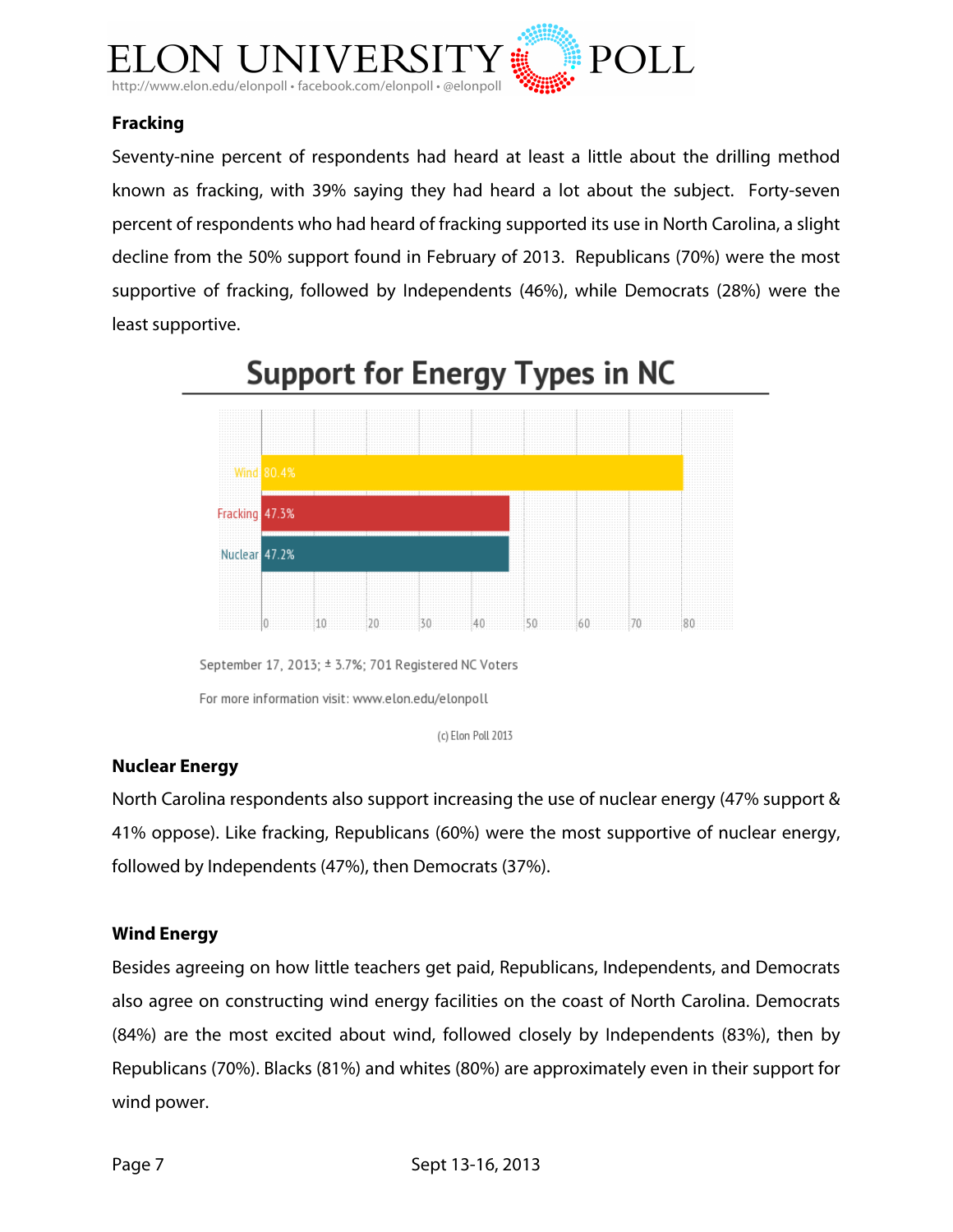

#### **Immigration**

In February the Elon Poll found 50% of North Carolina registered voters considered immigrants a benefit to the state. In April, attitudes toward immigrants improved slightly with 52% saying immigrants are a benefit to North Carolina. In this most recent survey, just over half of registered voters considered immigrants a benefit to the state. Democrats (65%) tend to have a more positive view of immigrants, followed by Independents (50%), with Republicans less likely to say immigrants are a benefit (36%).

#### **Drug Testing of Welfare Recipients**

House Bill 392, which was vetoed by Governor McCrory, allows social services to require a person to submit to a drug test before receiving welfare benefits. Seventy-four percent of respondents support such a requirement. Republicans (91%) were the most supportive of the requirement, followed by Independents (75%), then Democrats (58%). The governor's veto was overridden by the North Carolina General Assembly.

#### **Minimum Wage**

Sixty-nine percent of respondents support increasing the minimum wage from its current level of \$7.25 to \$9.00. This level of support is consistent with a February Elon Poll showing 69% support. Democrats (90%), by far, are the strongest supporters of increasing the minimum wage, but even a majority of Republicans (51%) support the idea (66% of Independents support raising the minimum wage). The less affluent (below a household income of \$25,000 a year) were the most supportive of increasing the minimum wage (90%)

#### **Catawba Indian Casino**

The Catawba Indian Nation in South Carolina has proposed building a gambling casino in North Carolina, near King Mountain. Although the governor has said he opposes the proposal, the Elon Poll found 46% of registered voters support the idea and 43% oppose it. Support among Democrats, Independents and Republicans was almost evenly split. Men (52%) showed more support for another casino in the state than women (40%).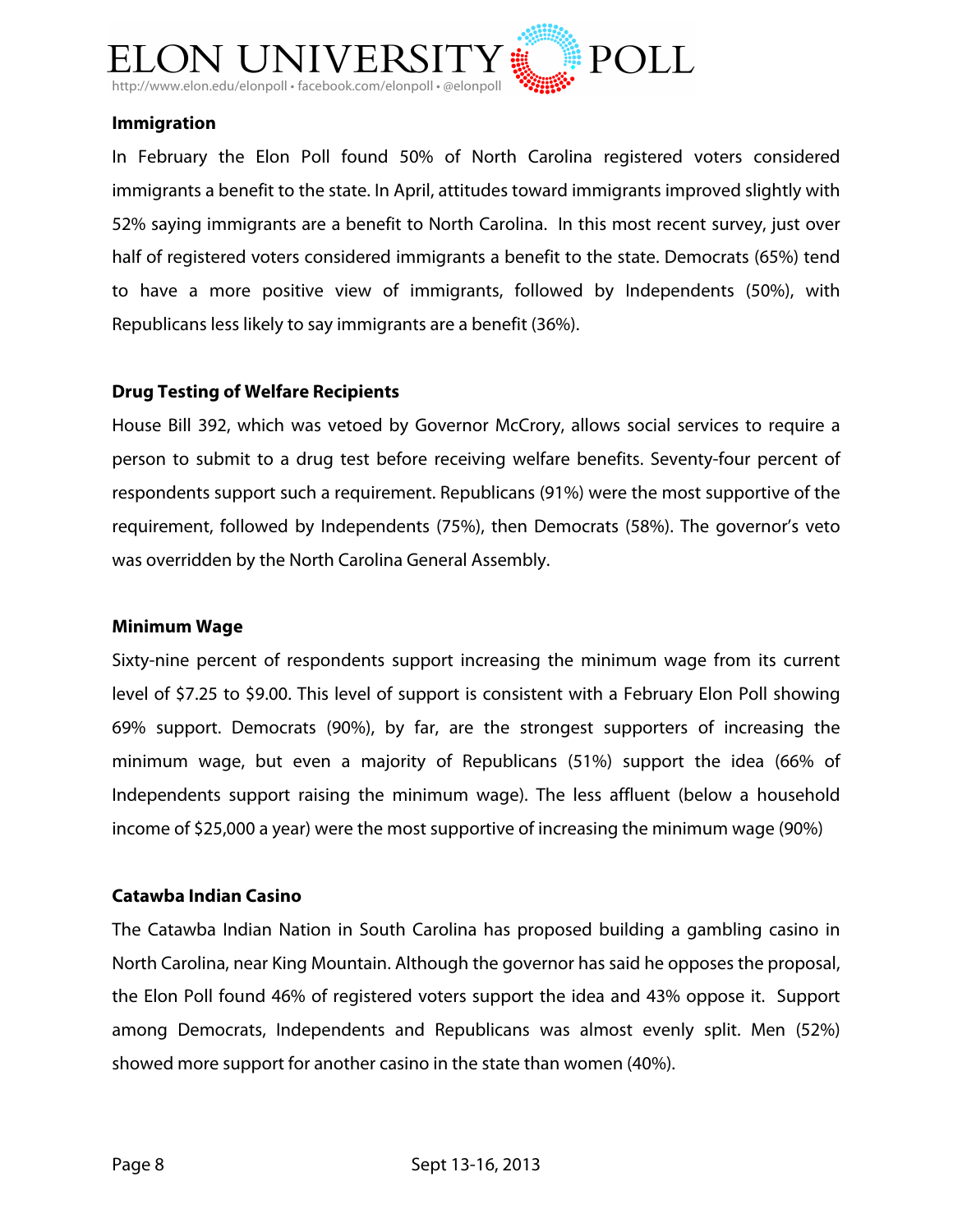

# **TOPLINE RESULTS**

#### **Most Important Issue**

What do you think is the most important issue in the United States? [open-ended response]

## **Voter ID Support**

Recently, North Carolina passed a law requiring voters to show some sort of government approved photo identification before they are allowed to vote. Do you [support or oppose] this law?

## **Vote Early**

A new law has reduced early voting in North Carolina from two and a half weeks to one and a half weeks. Do you [support or oppose] this law?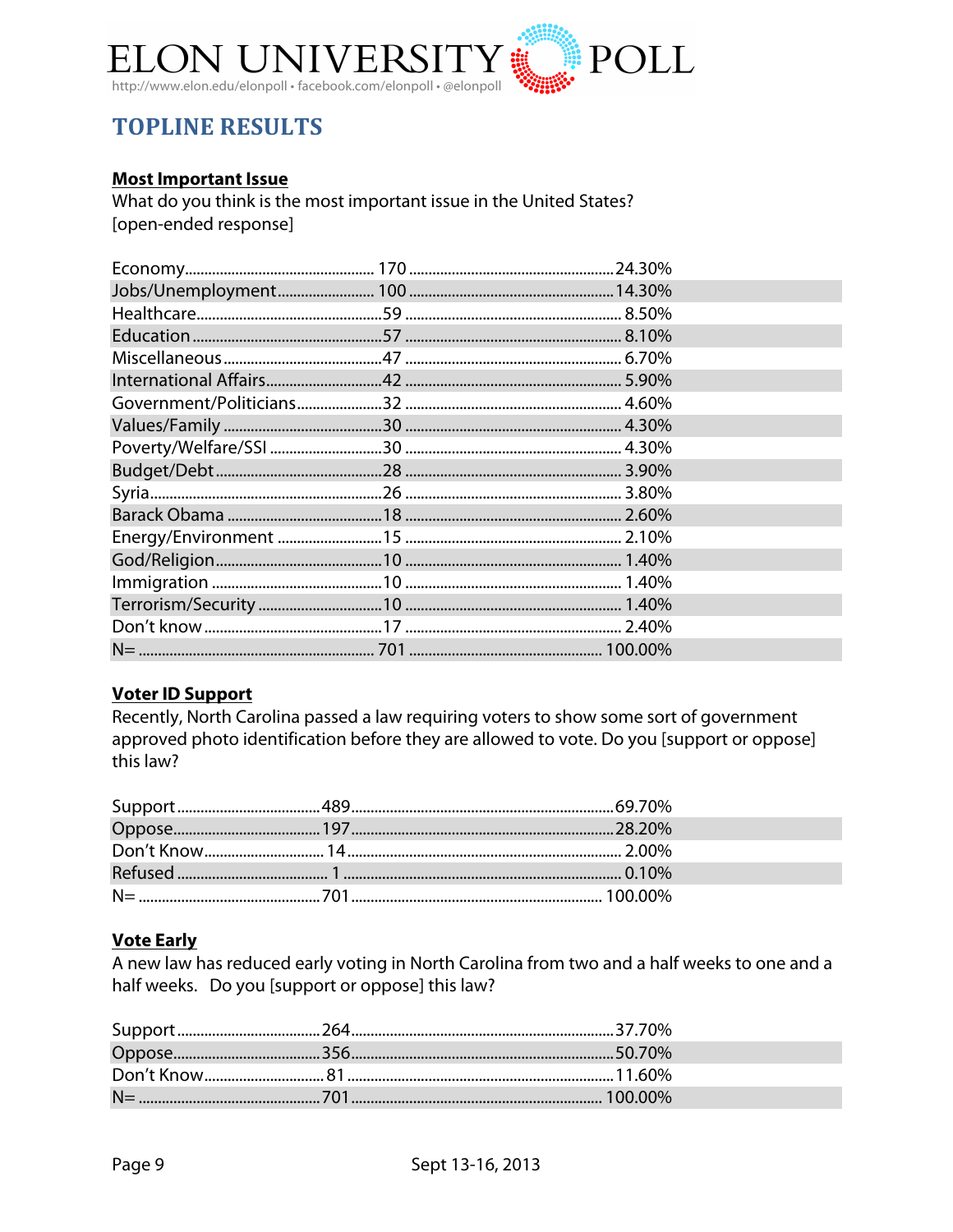

## **Gun Control**

Please tell me whether you agree or disagree with the following statements:

"There should be more legal restrictions on handguns in our society."

## <u>Guns in Parks</u>

"People with concealed-carry permits should be allowed to carry guns at public parks and playgrounds."

## **Guns in Bars**

"People with concealed-carry permits should be allowed to carry guns into bars."

## **Obamacare**

In the long run, how do you think the Affordable Care Act, often referred to as Obamacare, will affect the healthcare situation in North Carolina as a whole? Will it make things better, not make much difference, or will it make things worse?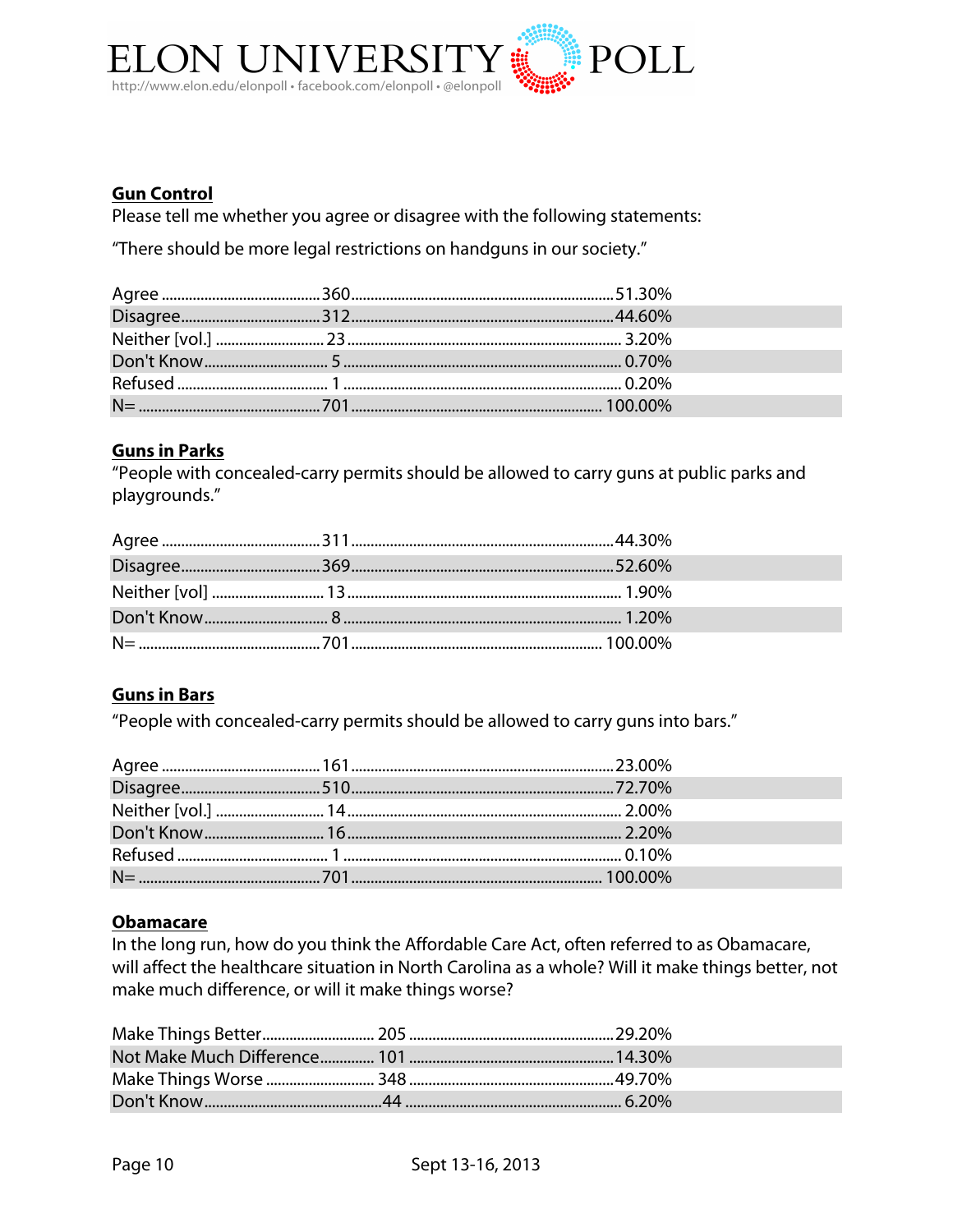

| $N=$ |  |
|------|--|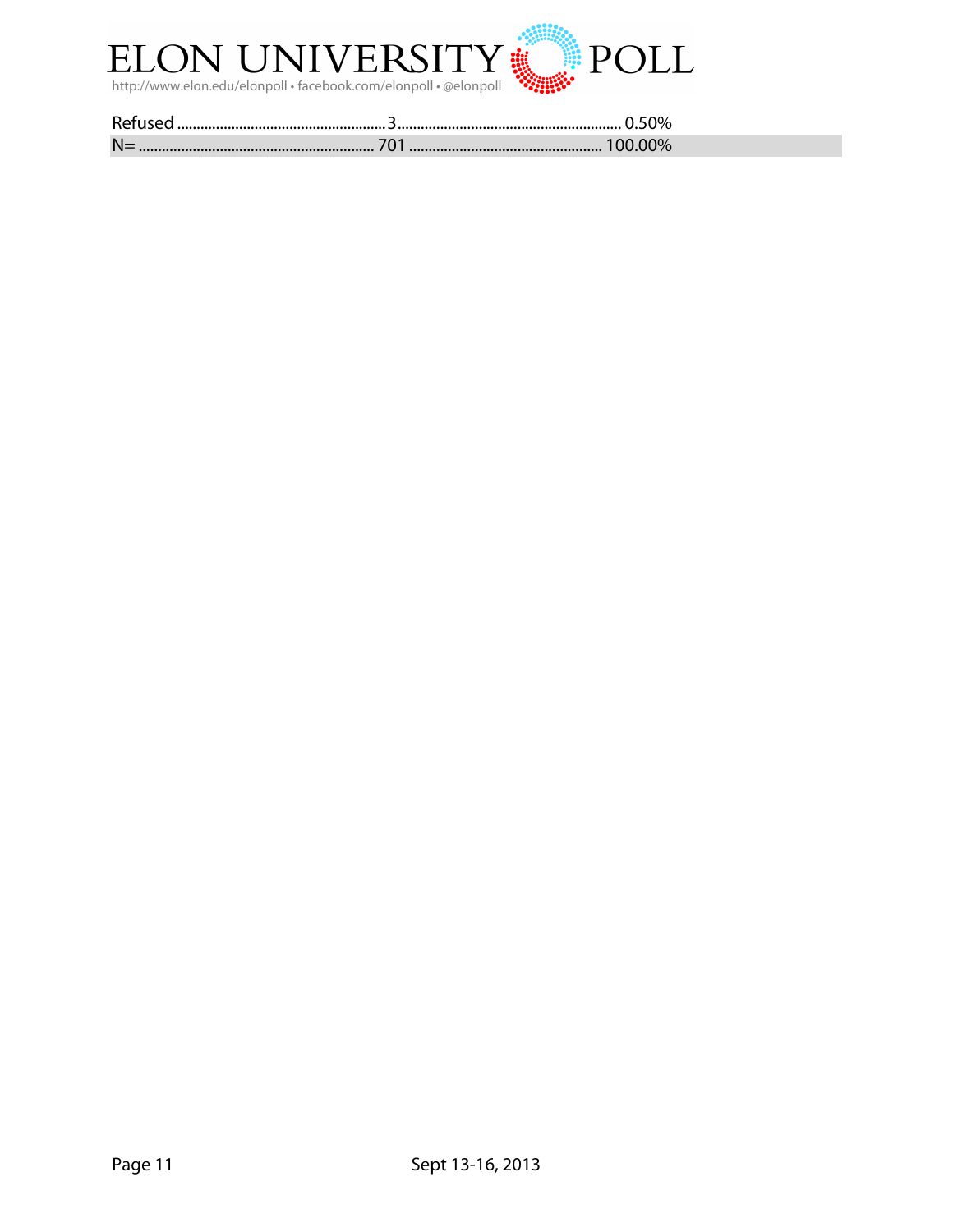

## **Gay Marriage**

Do you support or oppose gay [same-sex] marriage?

## **Abortion**

Now, thinking more generally, do you think state laws in North Carolina should make access to an abortion more difficult or less difficult?

#### **Tenure**

Public school teachers who have tenure cannot be dismissed unless a school district follows detailed procedures. Do you [support or oppose] give teachers tenure?

## **Teacher Pay**

In general, do you think teachers in North Carolina K through 12 public schools are paid too much, too little, or about right.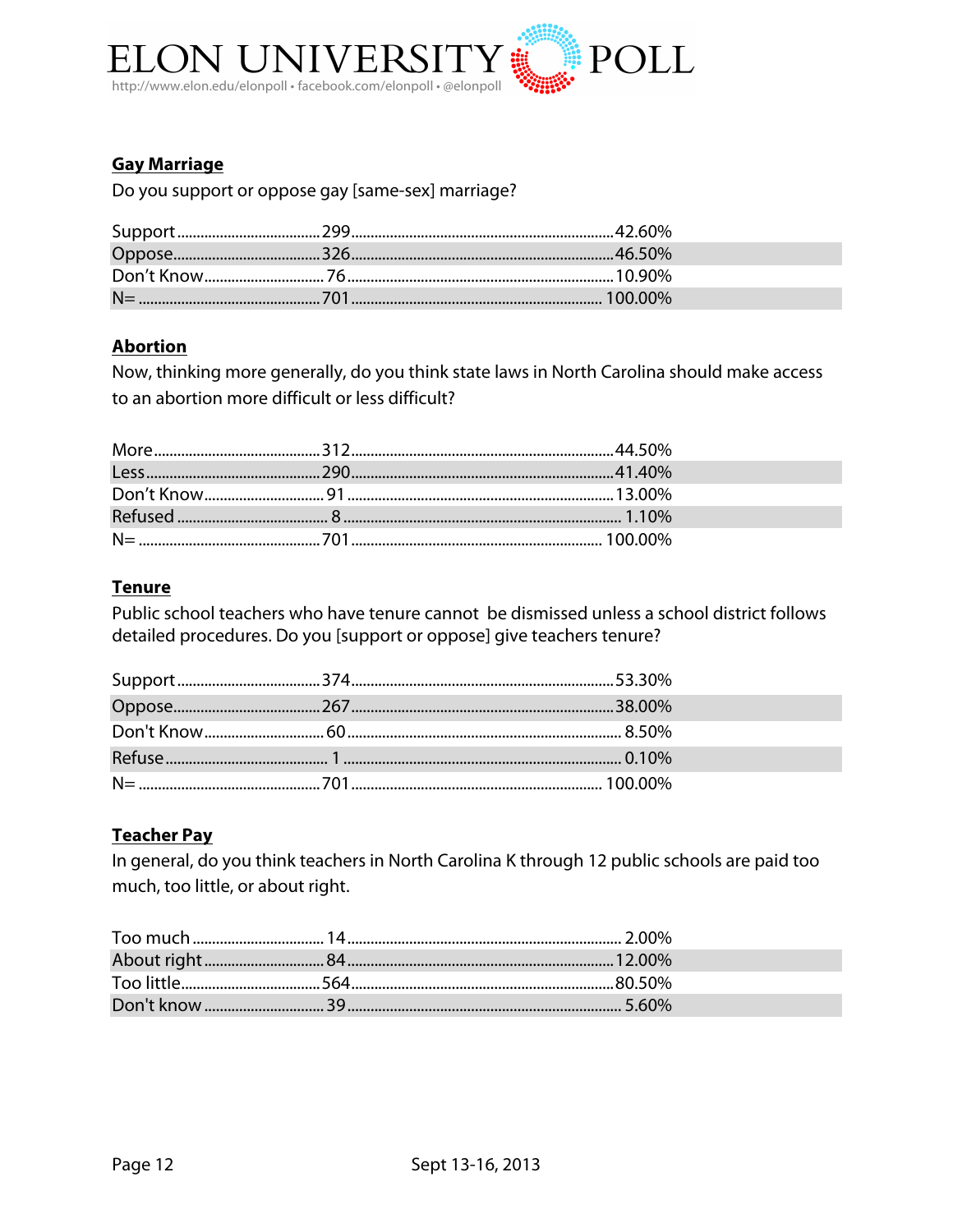

## **Fracking Knowledge**

How much, if anything, have you heard about a drilling method called fracking that is used to extract natural gas from underground rock formations? Have you heard a lot, a little or nothing at all?

## **Fracking Opinion**

[if fracking  $= 1$  or 2] From what you've read and heard, do you [support or oppose] fracking in North Carolina?

## **Nuclear Energy**

Do you [oppose or support] increasing the use of nuclear power?

#### **Wind Energy**

Do you [oppose or support] the construction of wind energy facilities on the coast of North Carolina?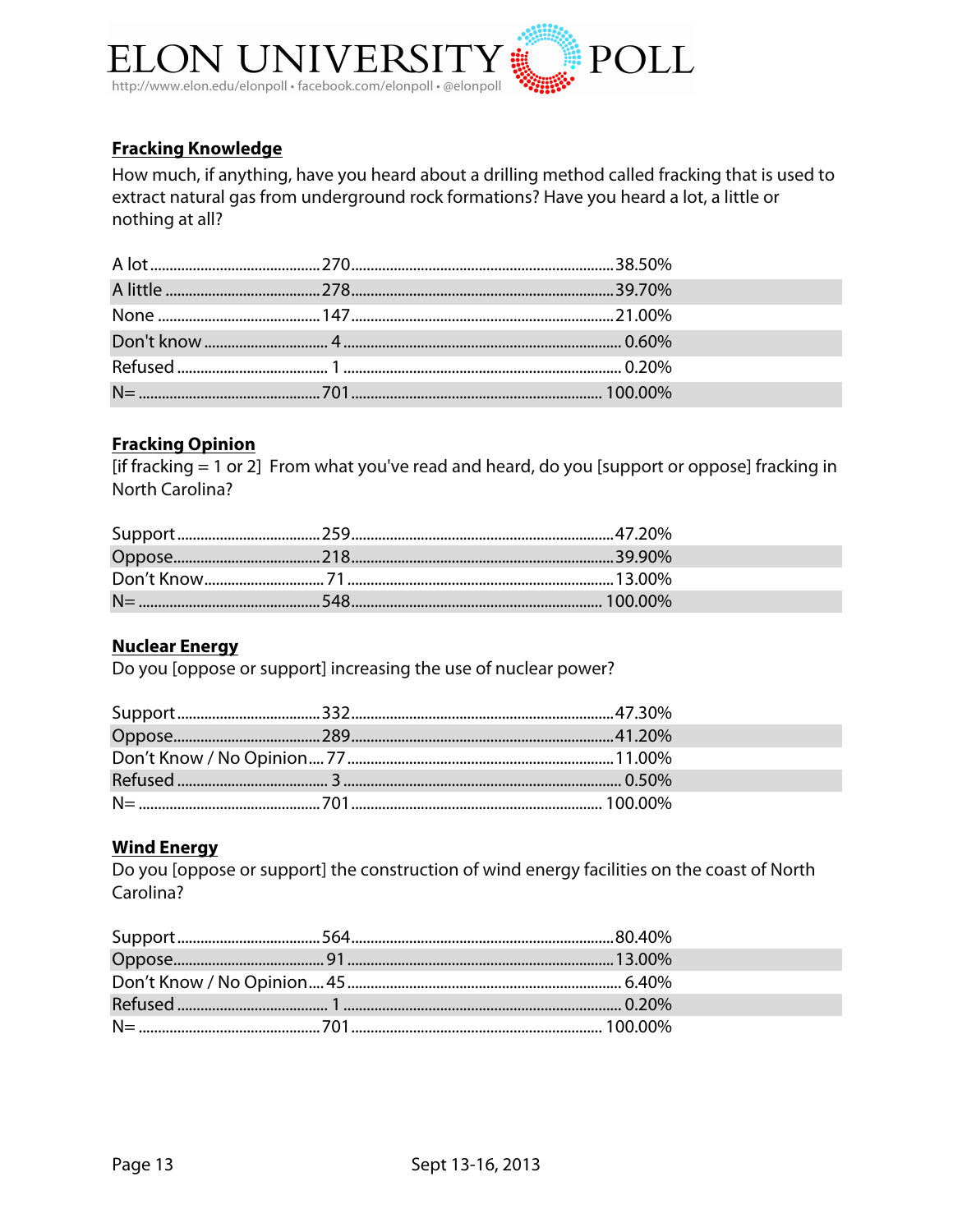

## **Immigration**

Now moving to the issue of immigration.....Please indicate which statement comes closest to your own view, even if neither is exactly right. 1) Immigrants today are a benefit to North Carolina because of their hard work and job skills or 2) Immigrants today are a burden to North Carolina because they use public services.

#### **Immigrant Friend**

Do you have any friends or relatives who are recent immigrants?

#### **Employment Benefits**

In general, do you think unemployment benefits for the unemployed in North Carolina are too generous, about right, or not generous enough.

#### Welfare

Do you believe a person should be required to take a drug test before receiving welfare benefits?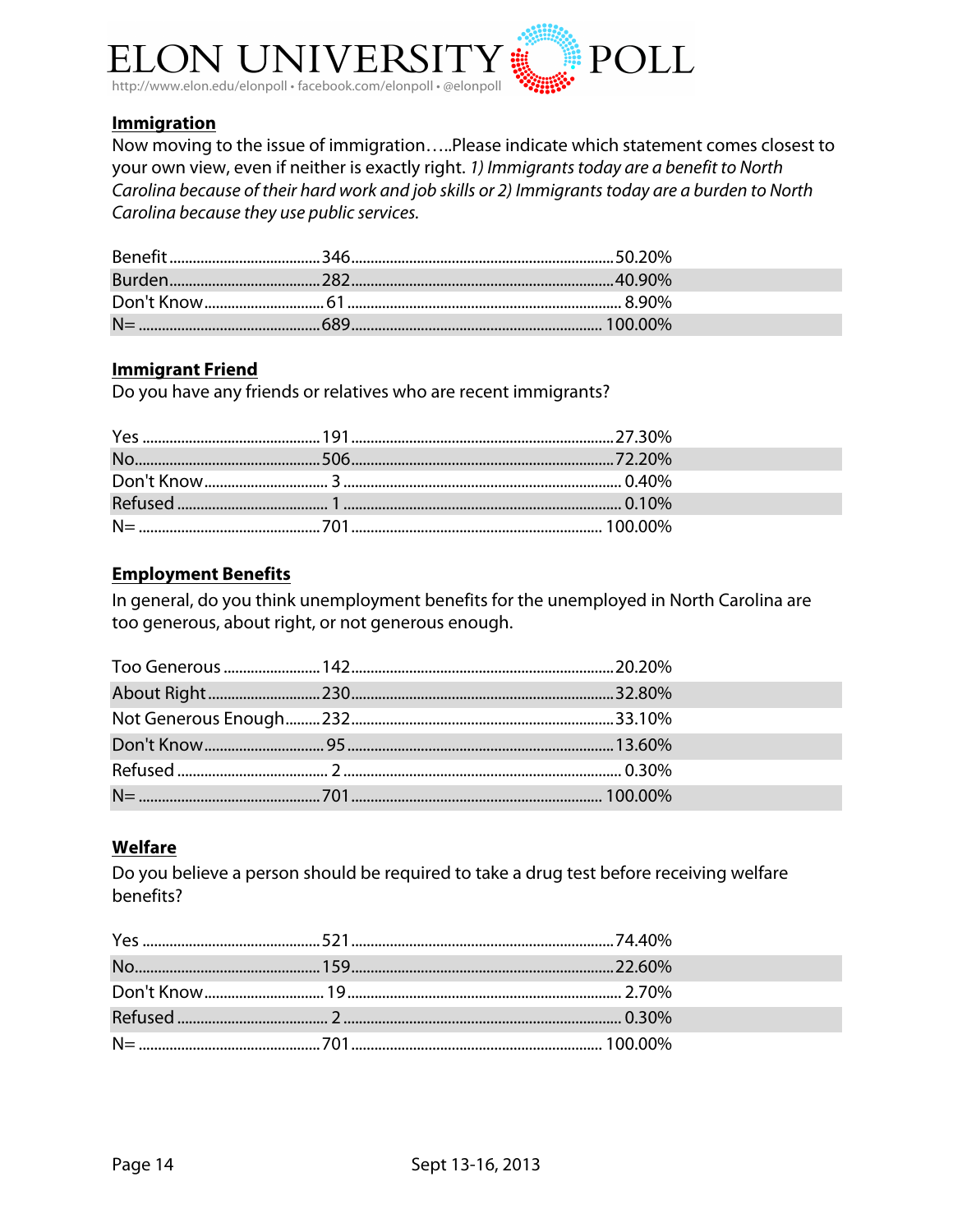

#### **Minimum Wage**

Do you [support or oppose] raising the minimum wage from 7 dollars and 25 cents per hour to 9 dollars per hour?

#### **Catawba Casino**

Should the Catawba Indian Nation in South Carolina be allowed to open a gambling casino in North Carolina?

# **DEMOGRAPHICS**

#### **Income**

Is your annual household income more or less than \$50,000? (If = Under \$50,000) Is it more or less than \$25,000? (If = Over \$50,000) Is it more or less than \$75,000?

## **Education**

How much school have you completed?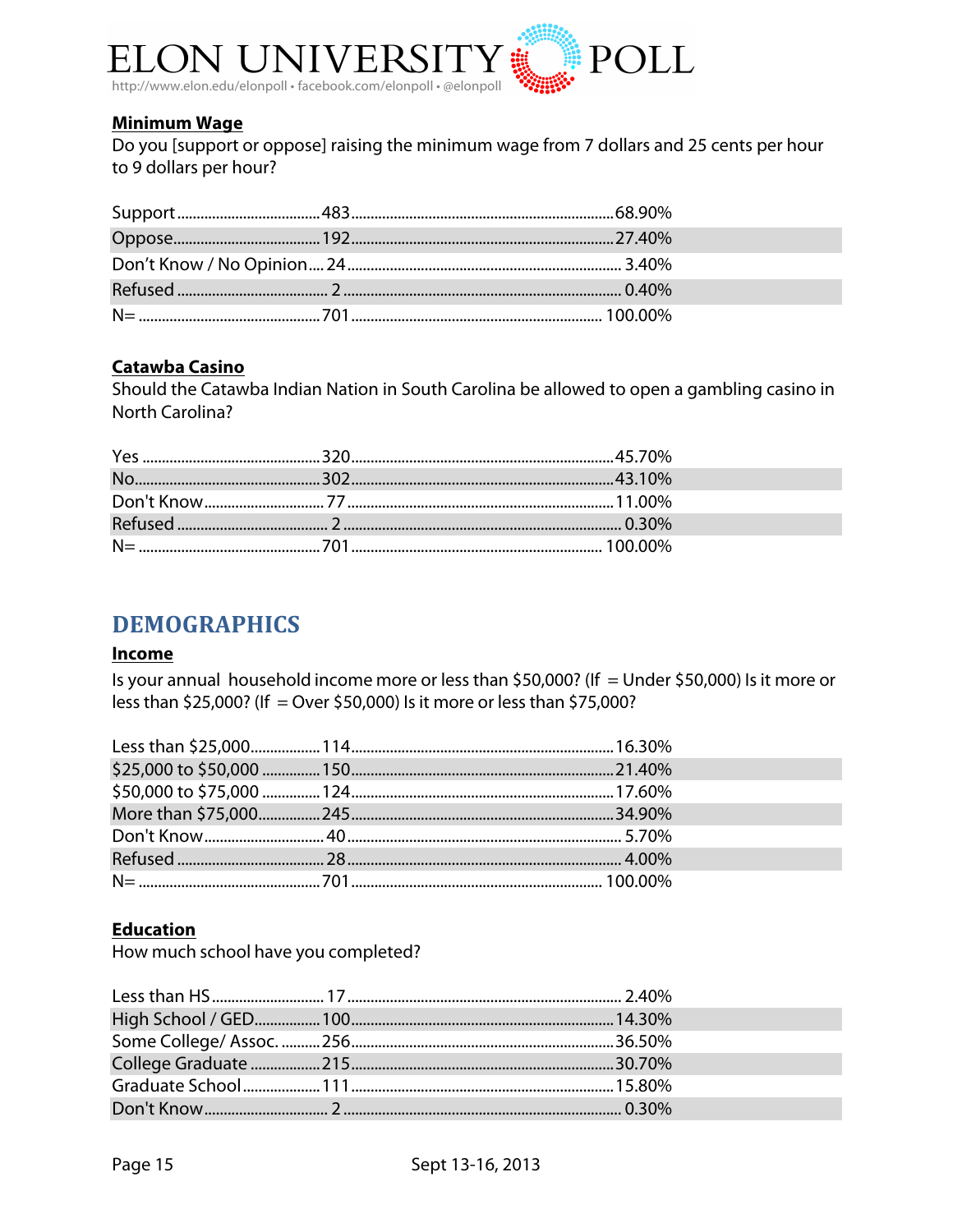

N= ...............................................701................................................................. 100.00%

## **Party ID**

Generally speaking, do you usually think of yourself as a Democrat, Republican, Independent, or something else? (If PartyID = 1) Would you call yourself a strong Democrat or not a strong Democrat? (If PartyID = 2) Would you call yourself a strong Republican or not a strong Republican? (If PartyID = 3, 4, 8) Do you think of yourself as closer to the Republican Party or Democratic Party?

## **Ideology**

When it comes to politics, do you usually think of yourself as liberal, moderate, conservative, or haven't you thought much about this? (Branches):

Would you call yourself extremely conservative or not extremely conservative? Would you call yourself extremely liberal or not extremely liberal? Would you call yourselfslightly conservative or slightly liberal? If you had to choose, would you consider yourself a liberal, conservative, or moderate?

## **Race**

For statistical purposes only, could you please tell me your race or ethnic background?

White .........................................517....................................................................73.80%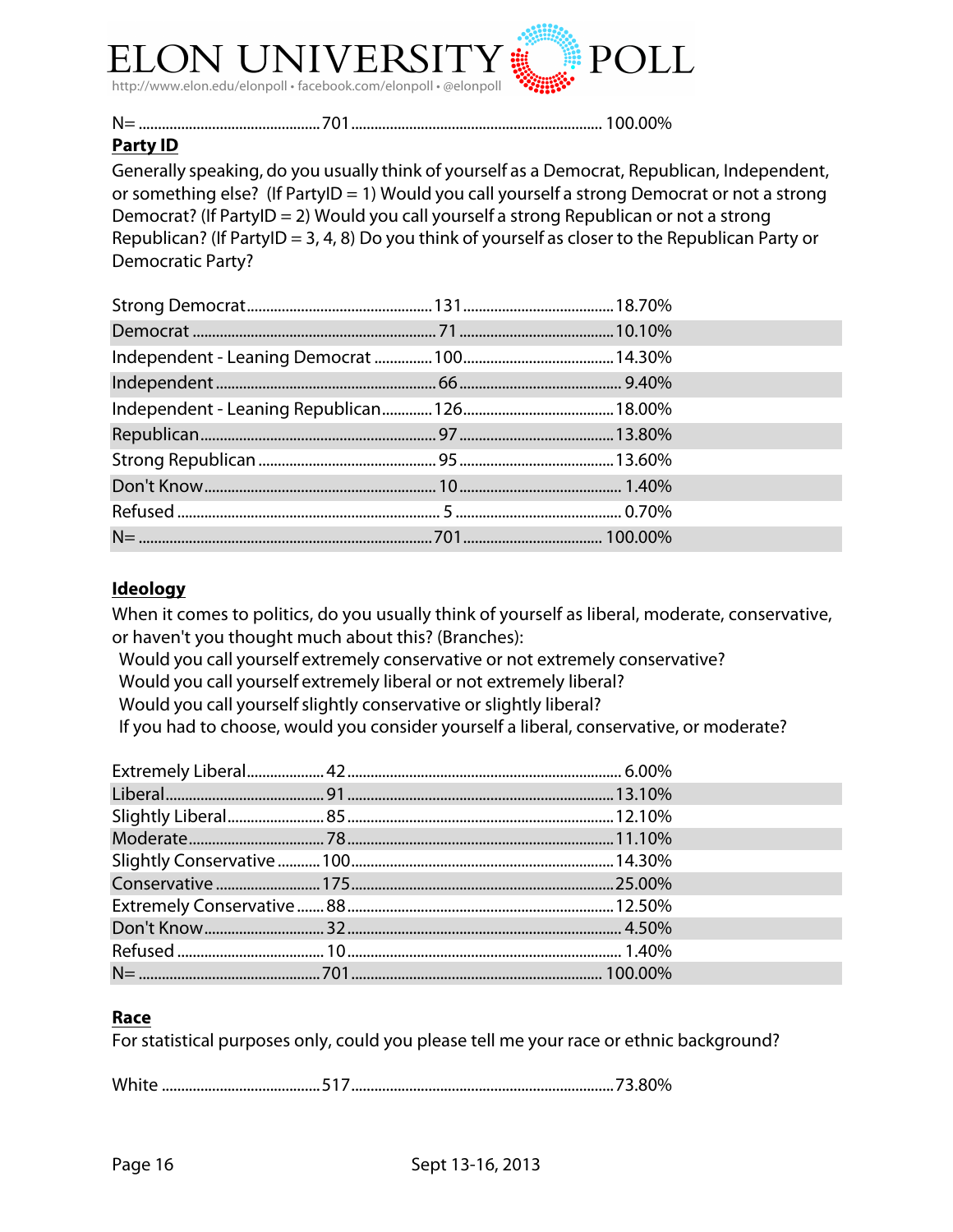

## Age

How old are you?

## **Church Attendance**

Lots of things come up that keep people from attending religious services even if they want to. Thinking about your life these days, do you ever attend religious services, apart from occasional weddings, baptisms or funerals? [If Church Attendance = YES] Do you go to religious services every week, almost every week, once or twice a month, a few times a year, or never?

## **Religion**

Do you consider yourself Christian, Jewish, Muslim, something else, or not religious? Do you consider yourself Protestant, Catholic, Mormon, or something else? (IF RELIGION = PROTESTANT) Would you call yourself a born-again Christian, that is, have you personally had a conversion experience related to Jesus Christ?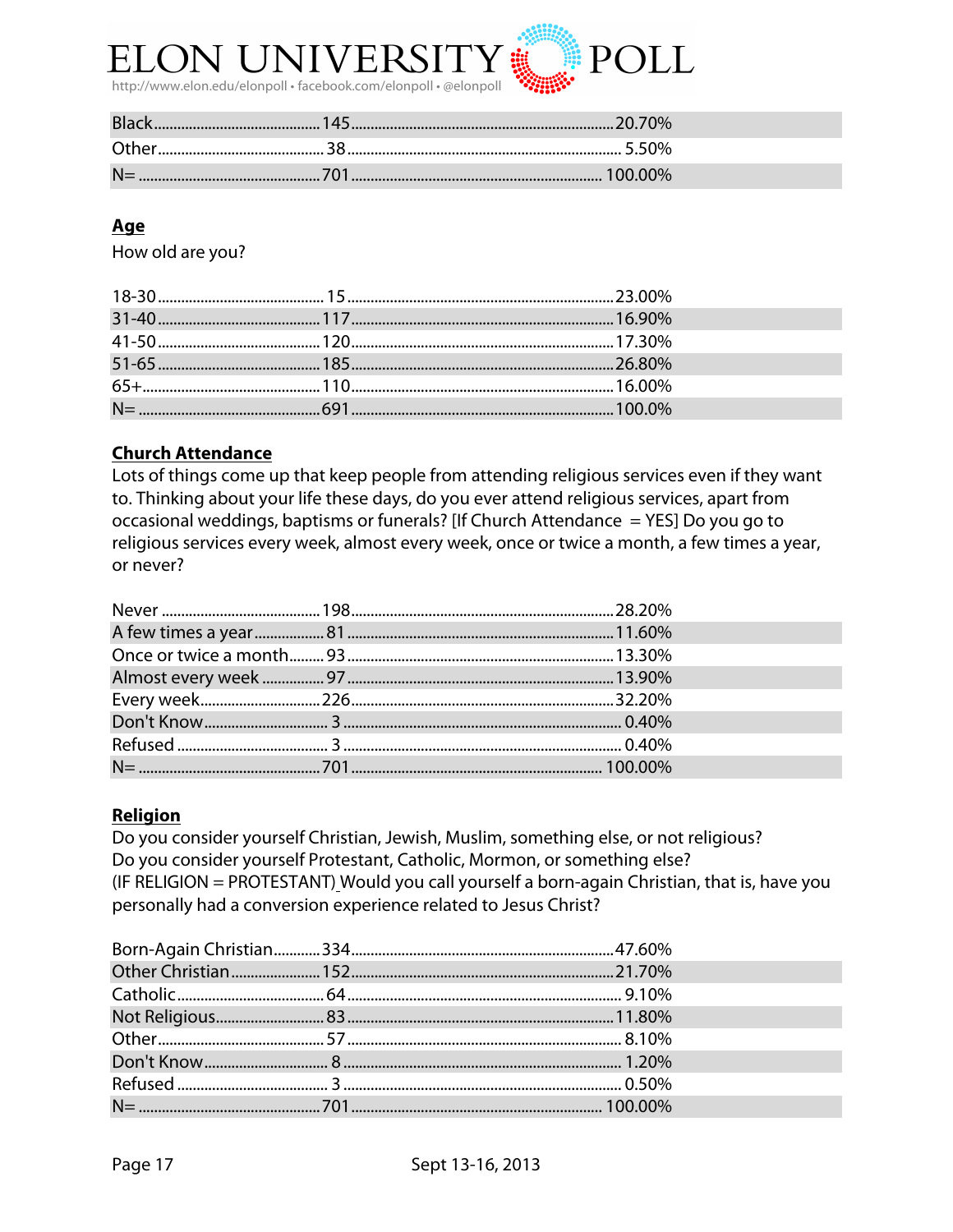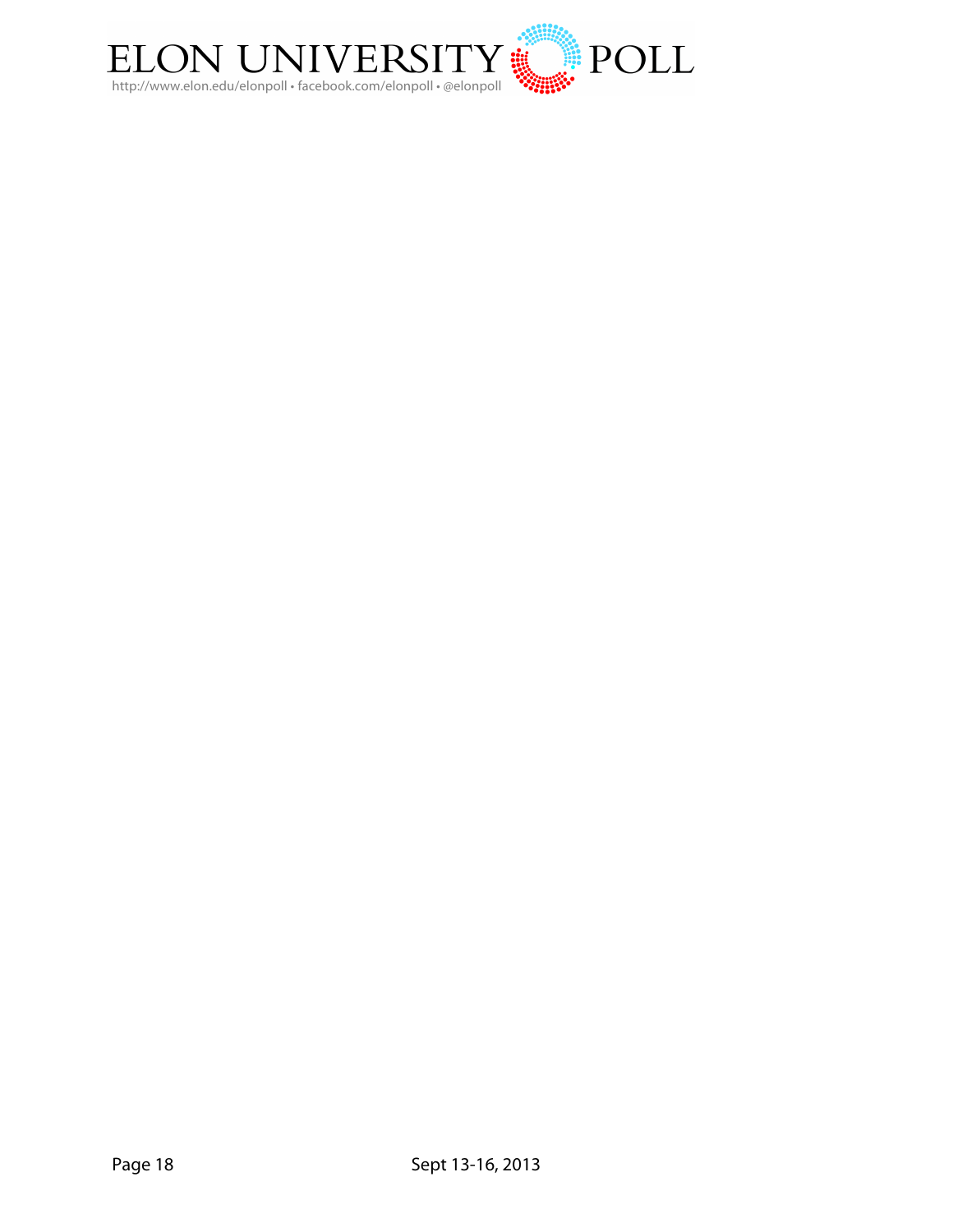

# **CROSS-TABS**

# **Gun Control**

Please tell me whether you agree or disagree with the following statements: "There should be more legal restrictions on handguns in our society."

| <b>Party ID &amp; More Handgun Restrictions</b>                              |      |    |   |      |          |      |  |
|------------------------------------------------------------------------------|------|----|---|------|----------|------|--|
| <b>Neither</b><br>Refused<br>Don't Know<br>Total<br><b>Disagree</b><br>Agree |      |    |   |      |          |      |  |
|                                                                              | $\%$ | %  | % | $\%$ | $\%$     | $\%$ |  |
| <b>Democrats</b>                                                             | 81   | 16 |   |      |          | 100  |  |
| <b>Independents</b>                                                          | 43   | 50 |   |      | 0        | 100  |  |
| <b>Republicans</b>                                                           | 32   | 67 |   |      | $\Omega$ | 100  |  |
| <b>Don't Know / Refused</b>                                                  | 44   | 46 | 8 |      | $\Omega$ | 100  |  |
| <b>Total</b>                                                                 | 51   | 45 |   |      |          | 100  |  |

| <b>Gender &amp; More Handgun Restrictions</b> |                                                                     |    |      |      |      |      |  |
|-----------------------------------------------|---------------------------------------------------------------------|----|------|------|------|------|--|
|                                               | <b>Neither</b><br>Refused<br>Don't Know<br><b>Disagree</b><br>Agree |    |      |      |      |      |  |
|                                               | $\%$                                                                | %  | $\%$ | $\%$ | $\%$ | $\%$ |  |
| <b>Male</b>                                   | -37                                                                 | 58 |      |      |      | 100  |  |
| <b>Female</b>                                 | 64                                                                  | 33 |      |      |      | 100  |  |
| <b>Total</b>                                  |                                                                     | 45 |      |      |      | 100  |  |

| <b>Age &amp; More Handgun Restrictions</b> |       |                 |                |            |          |       |
|--------------------------------------------|-------|-----------------|----------------|------------|----------|-------|
|                                            | Agree | <b>Disagree</b> | <b>Neither</b> | Don't Know | Refused  | Total |
|                                            | %     | $\%$            | %              | $\%$       | %        | %     |
| 18-30                                      | 52    | 42              | 6              | O          | $\Omega$ | 100   |
| $31 - 40$                                  | 42    | 52              | 4              |            | $\Omega$ | 100   |
| 41-50                                      | 53    | 44              |                | 0          |          | 100   |
| $51 - 65$                                  | 55    | 42              |                |            | $\Omega$ | 100   |
| $65+$                                      | 54    | 43              |                |            | $\Omega$ | 100   |
| <b>Total</b>                               | 52    | 44              |                |            |          | 100   |

| <b>Race &amp; More Handgun Restrictions</b> |       |                 |                |            |         |       |
|---------------------------------------------|-------|-----------------|----------------|------------|---------|-------|
|                                             | Agree | <b>Disagree</b> | <b>Neither</b> | Don't Know | Refused | Total |
|                                             | %     | $\%$            | %              | $\%$       | $\%$    | %     |
| <b>White</b>                                | 42    | 54              | ર              |            |         | 100   |
| <b>Black</b>                                | 81    | 14              |                |            |         | 100   |
| <b>Other</b>                                | 60    | 34              |                |            |         | 100   |
| <b>Total</b>                                | 51    | 45              |                |            |         | 100   |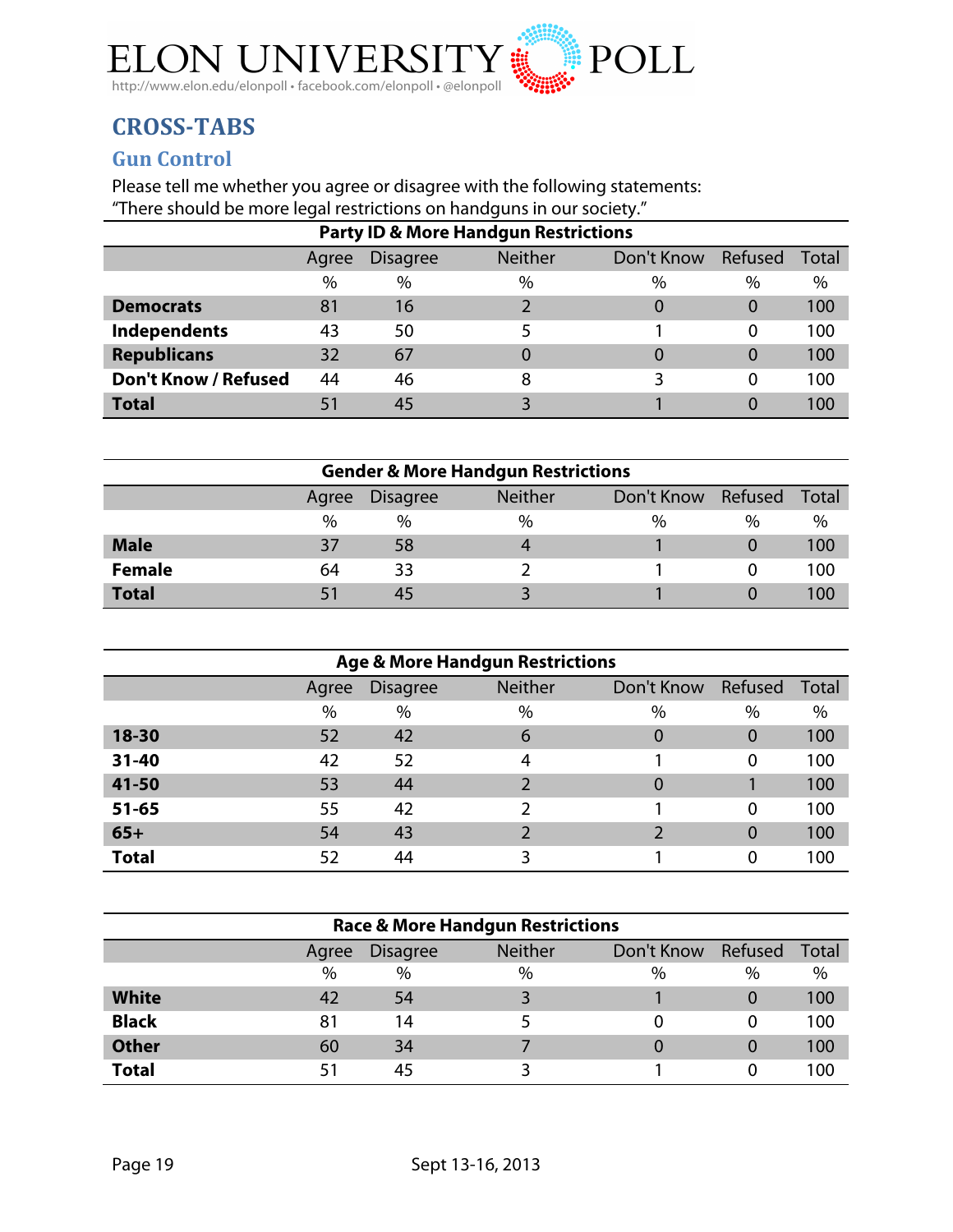

# **Guns in Parks**

"People with concealed-carry permits should be allowed to carry guns at public parks and playgrounds."

| <b>Party ID &amp; Guns in Parks</b>                                      |      |      |      |   |      |  |  |
|--------------------------------------------------------------------------|------|------|------|---|------|--|--|
| <b>Neither</b><br>Don't Know<br><b>Disagree</b><br><b>Total</b><br>Agree |      |      |      |   |      |  |  |
|                                                                          | $\%$ | $\%$ | $\%$ | % | $\%$ |  |  |
| <b>Democrats</b>                                                         | 20   | 80   | 0    | 0 | 100  |  |  |
| Independents                                                             | 50   | 45   | 3    |   | 100  |  |  |
| <b>Republicans</b>                                                       | 61   | 37   |      |   | 100  |  |  |
| <b>Don't Know / Refused</b>                                              | 50   | 43   | 8    | 0 | 100  |  |  |
| <b>Total</b>                                                             | 44   | 53   |      |   | 100  |  |  |

| <b>Gender &amp; Guns in Parks</b> |                                                          |      |   |   |     |  |  |
|-----------------------------------|----------------------------------------------------------|------|---|---|-----|--|--|
|                                   | <b>Neither</b><br>Don't Know<br><b>Disagree</b><br>Agree |      |   |   |     |  |  |
|                                   | $\%$                                                     | $\%$ | % | % | %   |  |  |
| <b>Male</b>                       | 55                                                       | 40   | っ |   | 100 |  |  |
| <b>Female</b>                     | 35                                                       | 63   |   |   | 100 |  |  |
| <b>Total</b>                      | 44                                                       | 53   |   |   | 100 |  |  |

| <b>Age &amp; Guns in Parks</b> |       |            |              |   |      |  |  |  |
|--------------------------------|-------|------------|--------------|---|------|--|--|--|
|                                | Agree | Don't Know | <b>Total</b> |   |      |  |  |  |
|                                | %     | %          | %            | % | $\%$ |  |  |  |
| 18-30                          | 50    | 45         | 3            |   | 100  |  |  |  |
| $31 - 40$                      | 62    | 37         |              | 0 | 100  |  |  |  |
| 41-50                          | 43    | 51         | 3            | 3 | 100  |  |  |  |
| $51 - 65$                      | 38    | 61         | 0            | 0 | 100  |  |  |  |
| $65+$                          | 31    | 66         |              |   | 100  |  |  |  |
| <b>Total</b>                   | 45    | 52         |              |   | 100  |  |  |  |

| <b>Race &amp; Guns in Parks</b> |                                                          |    |   |      |     |  |  |
|---------------------------------|----------------------------------------------------------|----|---|------|-----|--|--|
|                                 | <b>Neither</b><br>Don't Know<br><b>Disagree</b><br>Agree |    |   |      |     |  |  |
|                                 | %                                                        | %  | % | $\%$ | %   |  |  |
| <b>White</b>                    | 50                                                       | 47 |   |      | 100 |  |  |
| <b>Black</b>                    | 25                                                       | 74 |   | 0    | 100 |  |  |
| <b>Other</b>                    | 42                                                       | 55 |   |      | 100 |  |  |
| <b>Total</b>                    | 44                                                       | 53 |   |      | 100 |  |  |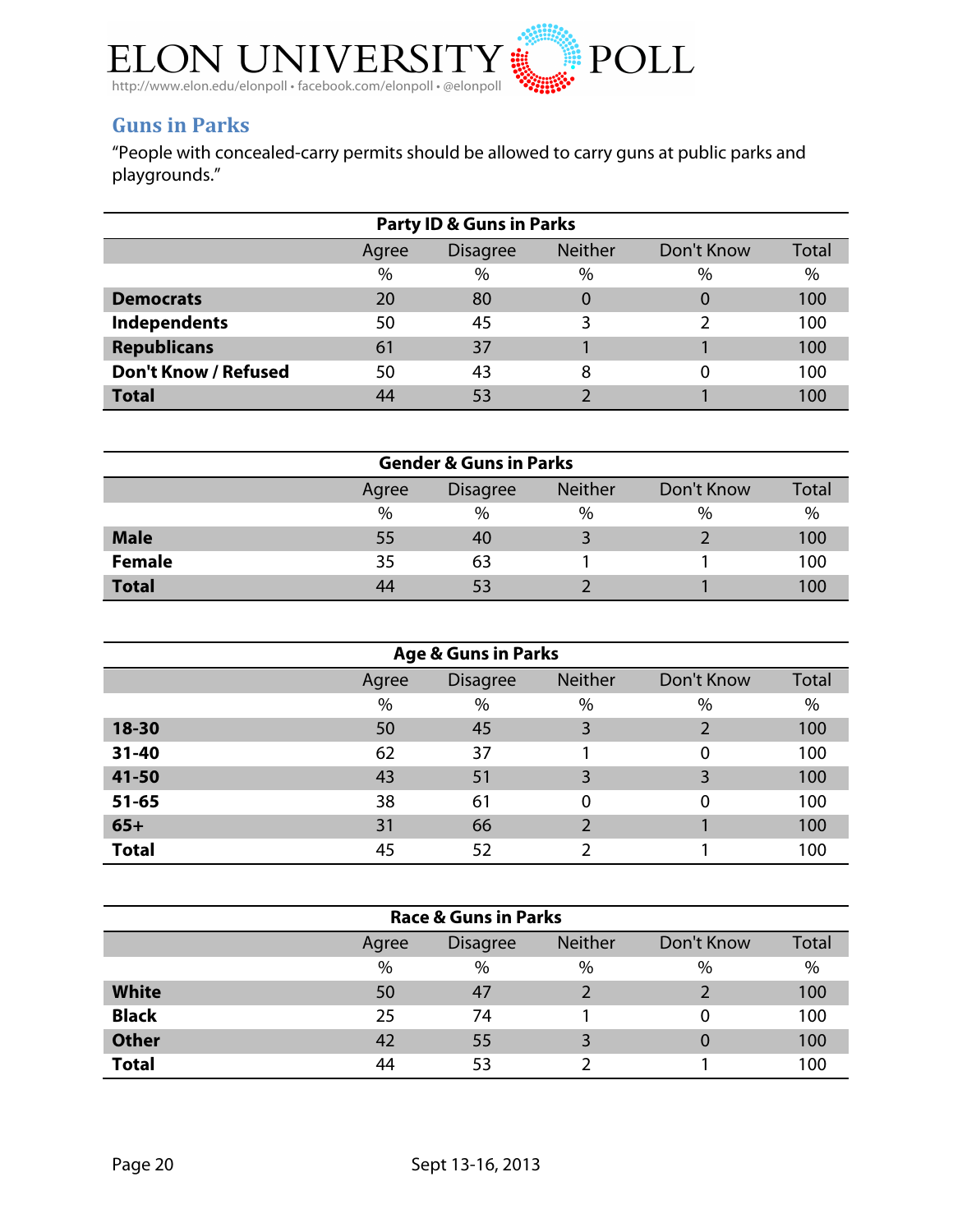

# **Guns in Bars**

"People with concealed-carry permits should be allowed to carry guns into bars."

| <b>Party ID &amp; Guns in Bars</b>                                           |      |      |      |      |      |     |  |  |
|------------------------------------------------------------------------------|------|------|------|------|------|-----|--|--|
| <b>Neither</b><br>Don't Know<br>Refused<br>Total<br><b>Disagree</b><br>Agree |      |      |      |      |      |     |  |  |
|                                                                              | $\%$ | $\%$ | $\%$ | $\%$ | $\%$ | %   |  |  |
| <b>Democrats</b>                                                             | 9    | 89   |      |      |      | 100 |  |  |
| Independents                                                                 | 24   | 72   |      |      | 0    | 100 |  |  |
| <b>Republicans</b>                                                           | 37   | 57   | 4    |      | 0    | 100 |  |  |
| <b>Don't Know / Refused</b>                                                  | 23   | 68   | 6    | 3    | 0    | 100 |  |  |
| <b>Total</b>                                                                 | 23   | 73   |      |      |      | 100 |  |  |

| <b>Gender &amp; Guns in Bars</b> |                                                                              |      |      |      |      |     |  |  |  |
|----------------------------------|------------------------------------------------------------------------------|------|------|------|------|-----|--|--|--|
|                                  | Refused<br><b>Neither</b><br>Don't Know<br>Total<br><b>Disagree</b><br>Agree |      |      |      |      |     |  |  |  |
|                                  | $\%$                                                                         | $\%$ | $\%$ | $\%$ | $\%$ | %   |  |  |  |
| <b>Male</b>                      | 27                                                                           | 67   | 3    |      |      | 100 |  |  |  |
| <b>Female</b>                    | 19                                                                           | 78   |      |      |      | 100 |  |  |  |
| <b>Total</b>                     | つろ                                                                           |      |      |      |      | 100 |  |  |  |

| <b>Age &amp; Guns in Bars</b> |       |                 |                |                |                |       |  |  |  |
|-------------------------------|-------|-----------------|----------------|----------------|----------------|-------|--|--|--|
|                               | Agree | <b>Disagree</b> | <b>Neither</b> | Don't Know     | Refused        | Total |  |  |  |
|                               | $\%$  | $\%$            | %              | %              | $\%$           | $\%$  |  |  |  |
| 18-30                         | 20    | 73              | 3              | 3              | $\overline{0}$ | 100   |  |  |  |
| 31-40                         | 29    | 69              |                |                | $\Omega$       | 100   |  |  |  |
| 41-50                         | 23    | 73              | 3              |                | $\overline{0}$ | 100   |  |  |  |
| $51 - 65$                     | 24    | 74              |                |                | 0              | 100   |  |  |  |
| $65+$                         | 18    | 76              | $\overline{2}$ | $\overline{4}$ | $\overline{0}$ | 100   |  |  |  |
| <b>Total</b>                  | 23    | 73              | າ              |                | 0              | 100   |  |  |  |

| <b>Race &amp; Guns in Bars</b> |                                                                     |      |               |      |      |     |  |  |
|--------------------------------|---------------------------------------------------------------------|------|---------------|------|------|-----|--|--|
|                                | Refused<br><b>Neither</b><br>Don't Know<br><b>Disagree</b><br>Agree |      |               |      |      |     |  |  |
|                                | %                                                                   | $\%$ | $\%$          | $\%$ | $\%$ | %   |  |  |
| <b>White</b>                   | 26                                                                  | 68   | $\mathcal{D}$ | 3    | 0    | 100 |  |  |
| <b>Black</b>                   | 14                                                                  | 85   |               |      | 0    | 100 |  |  |
| <b>Other</b>                   | 16                                                                  | 84   | 0             |      | 0    | 100 |  |  |
| <b>Total</b>                   | 23                                                                  | 73   |               |      |      | 100 |  |  |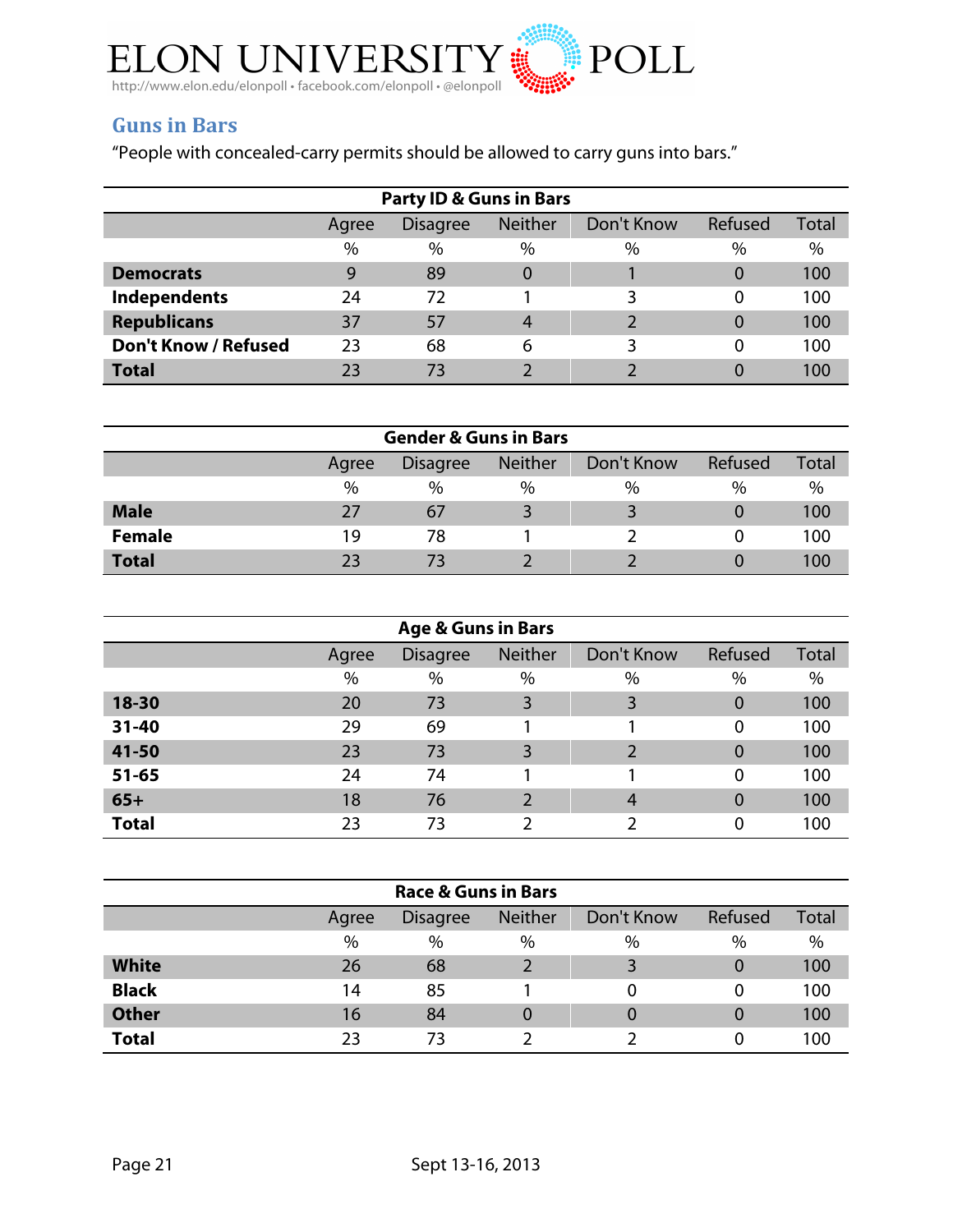

# **Voter ID Support**

Recently, North Carolina passed a law requiring voters to show some sort of government approved photo identification before they are allowed to vote… do you [support or oppose] this law?

| Party ID & Voter ID                                        |                      |      |      |      |      |  |  |
|------------------------------------------------------------|----------------------|------|------|------|------|--|--|
| Refused<br>Don't Know<br><b>Total</b><br>Support<br>Oppose |                      |      |      |      |      |  |  |
|                                                            | $\%$                 | $\%$ | $\%$ | $\%$ | $\%$ |  |  |
| <b>Democrats</b>                                           | 42                   | 54   | 4    | 0    | 100  |  |  |
| Independents                                               | 74                   | 24   |      |      | 100  |  |  |
| <b>Republicans</b>                                         | 94                   | 6    |      | 0    | 100  |  |  |
| <b>Don't Know / Refused</b>                                | 70<br>25<br>100<br>6 |      |      |      |      |  |  |
| <b>Total</b>                                               | 70                   | 28   | ำ    |      | 100  |  |  |

| <b>Gender &amp; Voter ID</b>                        |                                      |    |  |  |     |  |  |  |  |
|-----------------------------------------------------|--------------------------------------|----|--|--|-----|--|--|--|--|
| Refused<br>Don't Know<br>Total<br>Oppose<br>Support |                                      |    |  |  |     |  |  |  |  |
|                                                     | $\%$<br>$\%$<br>$\%$<br>$\%$<br>$\%$ |    |  |  |     |  |  |  |  |
| <b>Male</b>                                         | 70                                   | 27 |  |  | 100 |  |  |  |  |
| <b>Female</b>                                       | 69<br>29<br>100                      |    |  |  |     |  |  |  |  |
| <b>Total</b>                                        | 28<br>100<br>70                      |    |  |  |     |  |  |  |  |

| Age & Voter ID |                                            |      |      |      |      |  |  |  |  |
|----------------|--------------------------------------------|------|------|------|------|--|--|--|--|
|                | Refused<br>Don't Know<br>Oppose<br>Support |      |      |      |      |  |  |  |  |
|                | $\%$                                       | $\%$ | $\%$ | $\%$ | $\%$ |  |  |  |  |
| 18-30          | 67                                         | 31   | 2    | 0    | 100  |  |  |  |  |
| $31 - 40$      | 78                                         | 22   | 0    | 0    | 100  |  |  |  |  |
| 41-50          | 66                                         | 31   | 3    | 0    | 100  |  |  |  |  |
| $51 - 65$      | 69                                         | 29   | C    | 0    | 100  |  |  |  |  |
| $65+$          | 69                                         | 29   | 3    |      | 100  |  |  |  |  |
| <b>Total</b>   | 69                                         | 28   | າ    | 0    | 100  |  |  |  |  |

| <b>Race &amp; Voter ID</b> |         |        |            |         |              |  |
|----------------------------|---------|--------|------------|---------|--------------|--|
|                            | Support | Oppose | Don't Know | Refused | <b>Total</b> |  |
|                            | $\%$    | $\%$   | %          | $\%$    | %            |  |
| <b>White</b>               | 79      | 19     |            | 0       | 100          |  |
| <b>Black</b>               | 41      | 55     | 3          | 0       | 100          |  |
| <b>Other</b>               | 55      | 45     | 0          | 0       | 100          |  |
| <b>Total</b>               | 70      | 28     |            |         | 100          |  |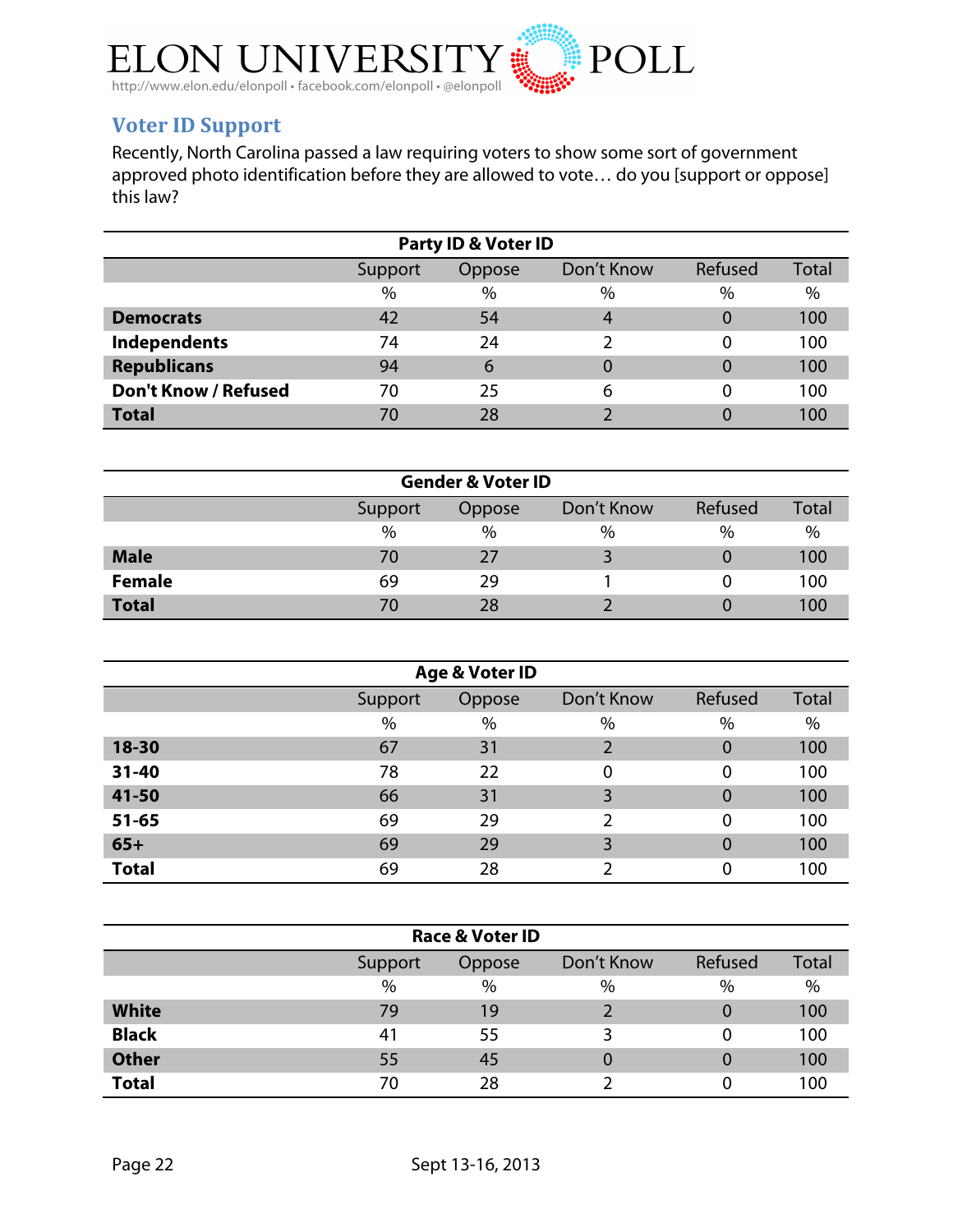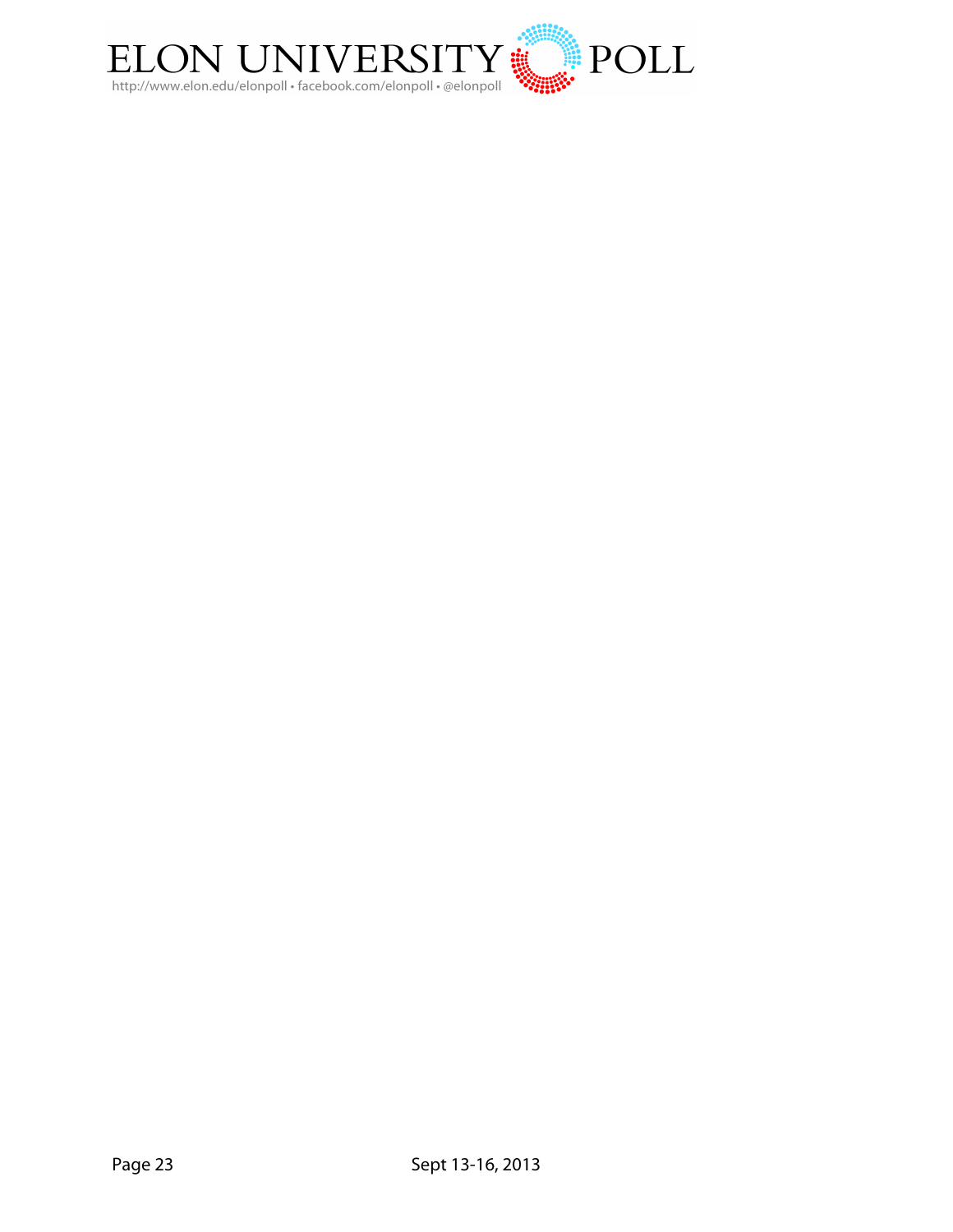

# **Vote Early**

A new law has reduced early voting in North Carolina from two and a half weeks to one and a half weeks. Do you support or oppose this law?

| <b>Party ID &amp; Early Voting Reduction</b> |                                          |      |      |      |  |  |  |  |
|----------------------------------------------|------------------------------------------|------|------|------|--|--|--|--|
|                                              | Don't Know<br>Total<br>Support<br>Oppose |      |      |      |  |  |  |  |
|                                              | $\%$                                     | $\%$ | $\%$ | $\%$ |  |  |  |  |
| <b>Democrats</b>                             | 22                                       | 73   |      | 100  |  |  |  |  |
| <b>Independents</b>                          | 37                                       | 48   | 15   | 100  |  |  |  |  |
| <b>Republicans</b>                           | 57                                       | 30   | 12   | 100  |  |  |  |  |
| <b>Don't Know / Refused</b>                  | 31                                       | 50   | 19   | 100  |  |  |  |  |
| <b>Total</b>                                 | 38                                       | 51   | 12   | 100  |  |  |  |  |

| <b>Gender &amp; Early Voting Reduction</b> |                                          |      |    |      |  |  |
|--------------------------------------------|------------------------------------------|------|----|------|--|--|
|                                            | Total<br>Don't Know<br>Support<br>Oppose |      |    |      |  |  |
|                                            | $\%$                                     | $\%$ | %  | $\%$ |  |  |
| <b>Male</b>                                | 40                                       | 50   | 11 | 100  |  |  |
| <b>Female</b>                              | 36                                       | 52   | 12 | 100  |  |  |
| <b>Total</b>                               | 38                                       | 51   |    | 100  |  |  |

| <b>Age &amp; Early Voting Reduction</b> |         |        |            |              |  |  |  |
|-----------------------------------------|---------|--------|------------|--------------|--|--|--|
|                                         | Support | Oppose | Don't Know | <b>Total</b> |  |  |  |
|                                         | $\%$    | %      | $\%$       | %            |  |  |  |
| 18-30                                   | 34      | 53     | 13         | 100          |  |  |  |
| $31 - 40$                               | 40      | 45     | 15         | 100          |  |  |  |
| 41-50                                   | 34      | 53     | 12         | 100          |  |  |  |
| $51 - 65$                               | 39      | 53     | 8          | 100          |  |  |  |
| $65+$                                   | 41      | 48     | 11         | 100          |  |  |  |
| <b>Total</b>                            | 37      | 51     | 12         | 100          |  |  |  |

| <b>Race &amp; Early Voting Reduction</b> |                                          |      |    |      |  |  |  |
|------------------------------------------|------------------------------------------|------|----|------|--|--|--|
|                                          | Total<br>Don't Know<br>Support<br>Oppose |      |    |      |  |  |  |
|                                          | $\%$                                     | $\%$ | %  | $\%$ |  |  |  |
| <b>White</b>                             | 43                                       | 43   | 14 | 100  |  |  |  |
| <b>Black</b>                             | 20                                       | 77   | 3  | 100  |  |  |  |
| <b>Other</b>                             | 31                                       | 60   | 9  | 100  |  |  |  |
| <b>Total</b>                             | 38                                       | 51   | 12 | 100  |  |  |  |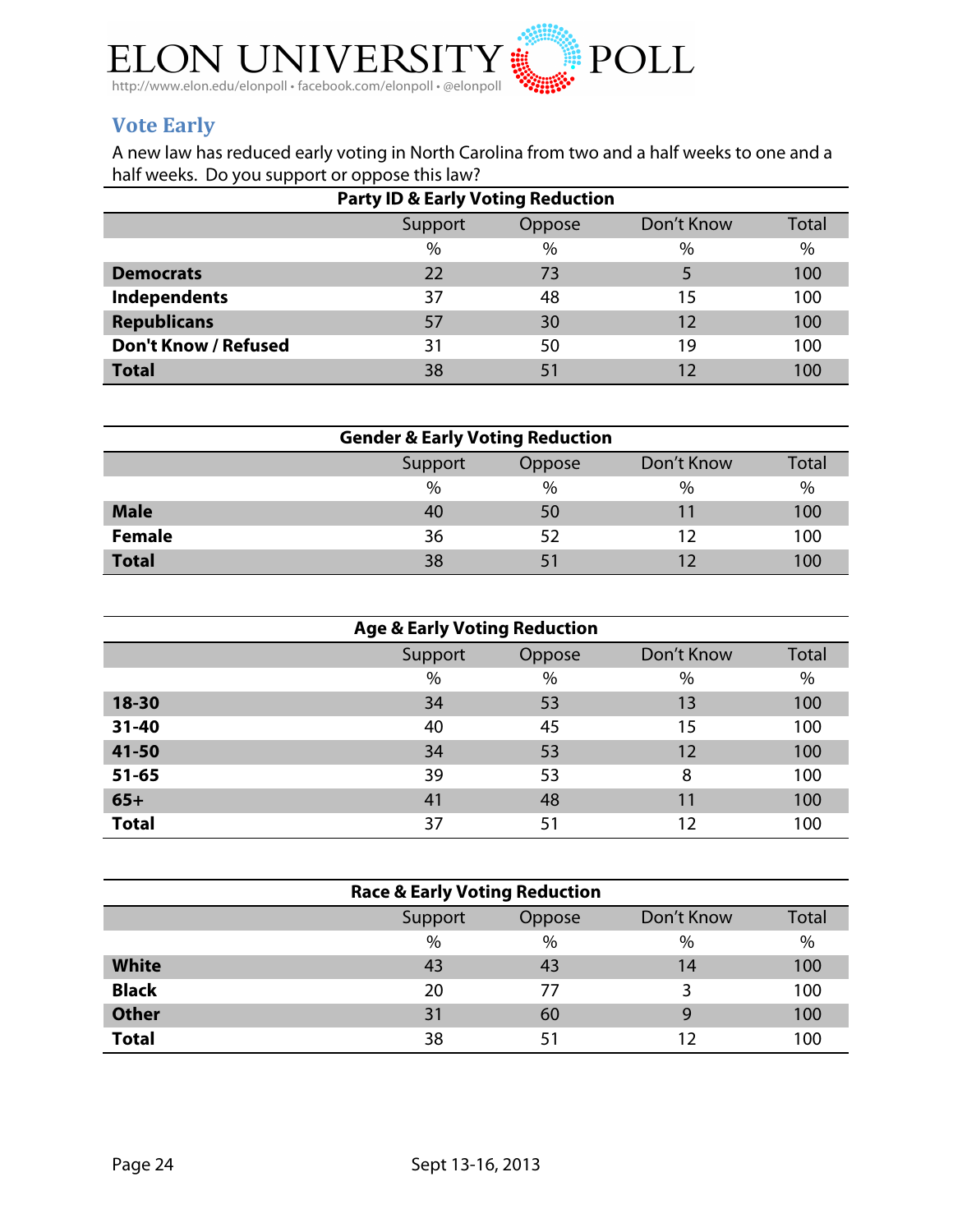

# **Gay(Marriage**

Do you support or oppose gay [same-sex] marriage?

| <b>Party ID &amp; Gay Marriage</b> |         |        |                         |              |  |  |
|------------------------------------|---------|--------|-------------------------|--------------|--|--|
|                                    | Support | Oppose | Don't Know / No Opinion | <b>Total</b> |  |  |
|                                    | %       | $\%$   | $\%$                    | $\%$         |  |  |
| <b>Democrats</b>                   | 58      | 36     | 6                       | 100          |  |  |
| Independents                       | 47      | 41     | 12                      | 100          |  |  |
| <b>Republicans</b>                 | 21      | 66     | 13                      | 100          |  |  |
| <b>Don't Know / Refused</b>        | 33      | 49     | 18                      | 100          |  |  |
| <b>Total</b>                       | 43      | 47     | 11                      | 100          |  |  |

| <b>Gender &amp; Gay Marriage</b> |                                              |      |      |      |  |
|----------------------------------|----------------------------------------------|------|------|------|--|
|                                  | Don't Know / No Opinion<br>Oppose<br>Support |      |      |      |  |
|                                  | $\%$                                         | $\%$ | $\%$ | $\%$ |  |
| <b>Male</b>                      | 43                                           | 45   | 12   | 100  |  |
| <b>Female</b>                    | 42                                           | 48   | 10   | 100  |  |
| <b>Total</b>                     |                                              | 47   |      | 100  |  |

| <b>Age &amp; Gay Marriage</b> |               |        |                         |              |  |  |
|-------------------------------|---------------|--------|-------------------------|--------------|--|--|
|                               | Support       | Oppose | Don't Know / No Opinion | <b>Total</b> |  |  |
|                               | $\frac{0}{0}$ | $\%$   | $\%$                    | $\%$         |  |  |
| 18-30                         | 68            | 28     | $\overline{4}$          | 100          |  |  |
| $31 - 40$                     | 47            | 36     | 18                      | 100          |  |  |
| 41-50                         | 39            | 47     | 13                      | 100          |  |  |
| $51 - 65$                     | 33            | 57     | 10                      | 100          |  |  |
| $65+$                         | 24            | 64     | 12                      | 100          |  |  |
| <b>Total</b>                  | 43            | 46     | 11                      | 100          |  |  |

| <b>Race &amp; Gay Marriage</b> |         |        |                         |       |  |  |
|--------------------------------|---------|--------|-------------------------|-------|--|--|
|                                | Support | Oppose | Don't Know / No Opinion | Total |  |  |
|                                | $\%$    | %      | $\%$                    | $\%$  |  |  |
| <b>White</b>                   | 40      | 49     | 12                      | 100   |  |  |
| <b>Black</b>                   | 51      | 40     | 9                       | 100   |  |  |
| <b>Other</b>                   | 48      | 45     |                         | 100   |  |  |
| <b>Total</b>                   | 43      | 47     | 11                      | 100   |  |  |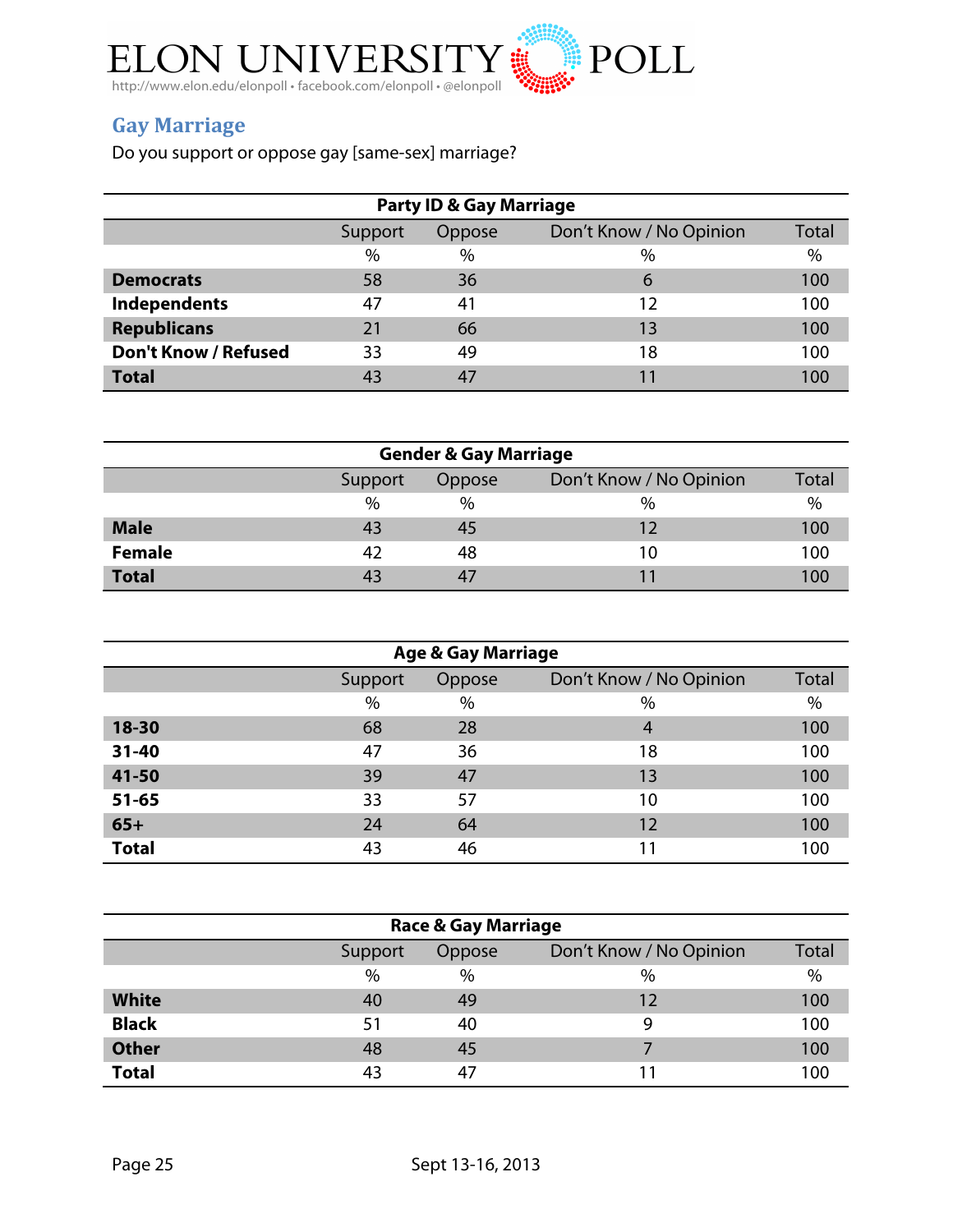

| <b>Religion &amp; Gay Marriage</b> |         |        |                         |              |  |  |
|------------------------------------|---------|--------|-------------------------|--------------|--|--|
|                                    | Support | Oppose | Don't Know / No Opinion | <b>Total</b> |  |  |
|                                    | %       | $\%$   | %                       | $\%$         |  |  |
| <b>Born-Again Christian</b>        | 21      | 68     | 10                      | 100          |  |  |
| <b>Other Christian</b>             | 50      | 39     | 11                      | 100          |  |  |
| <b>Catholic</b>                    | 63      | 22     | 15                      | 100          |  |  |
| <b>Not Religious</b>               | 84      | 7      | 9                       | 100          |  |  |
| <b>Other</b>                       | 65      | 21     | 14                      | 100          |  |  |
| <b>Don't Know</b>                  | 42      | 51     | 6                       | 100          |  |  |
| <b>Refused</b>                     | 59      | 41     | 0                       | 100          |  |  |
| <b>Total</b>                       | 43      | 47     | 11                      | 100          |  |  |

# **Abortion**

Now, thinking more generally, do you think state laws in North Carolina should make access to an abortion more difficult or less difficult?

| <b>Party ID &amp; Abortion</b> |      |      |            |         |              |  |
|--------------------------------|------|------|------------|---------|--------------|--|
|                                | More | Less | Don't Know | Refused | <b>Total</b> |  |
|                                | %    | $\%$ | $\%$       | $\%$    | %            |  |
| <b>Democrats</b>               | 27   | 58   | 14         |         | 100          |  |
| Independents                   | 43   | 43   | 12         |         | 100          |  |
| <b>Republicans</b>             | 67   | 21   | 11         |         | 100          |  |
| <b>Don't Know / Refused</b>    | 37   | 34   | 24         | 5       | 100          |  |
| <b>Total</b>                   | 45   | 41   | 13         |         | 100          |  |

| <b>Gender &amp; Abortion</b> |      |      |            |         |              |  |
|------------------------------|------|------|------------|---------|--------------|--|
|                              | More | Less | Don't Know | Refused | <b>Total</b> |  |
|                              | $\%$ | $\%$ | $\%$       | $\%$    | $\%$         |  |
| <b>Male</b>                  | 40   | 43   | 15         |         | 100          |  |
| <b>Female</b>                | 48   | 40   |            |         | 100          |  |
| <b>Total</b>                 | 45   | 41   | 13         |         | 100          |  |

| <b>Race &amp; Abortion</b> |      |      |            |         |              |  |
|----------------------------|------|------|------------|---------|--------------|--|
|                            | More | Less | Don't Know | Refused | <b>Total</b> |  |
|                            | %    | %    | $\%$       | $\%$    | %            |  |
| <b>White</b>               | 47   | 38   | 13         |         | 100          |  |
| <b>Black</b>               | 35   | 52   | 13         | 0       | 100          |  |
| <b>Other</b>               | 46   | 42   | 12         | 0       | 100          |  |
| <b>Total</b>               | 45   | 41   | 13         |         | 100          |  |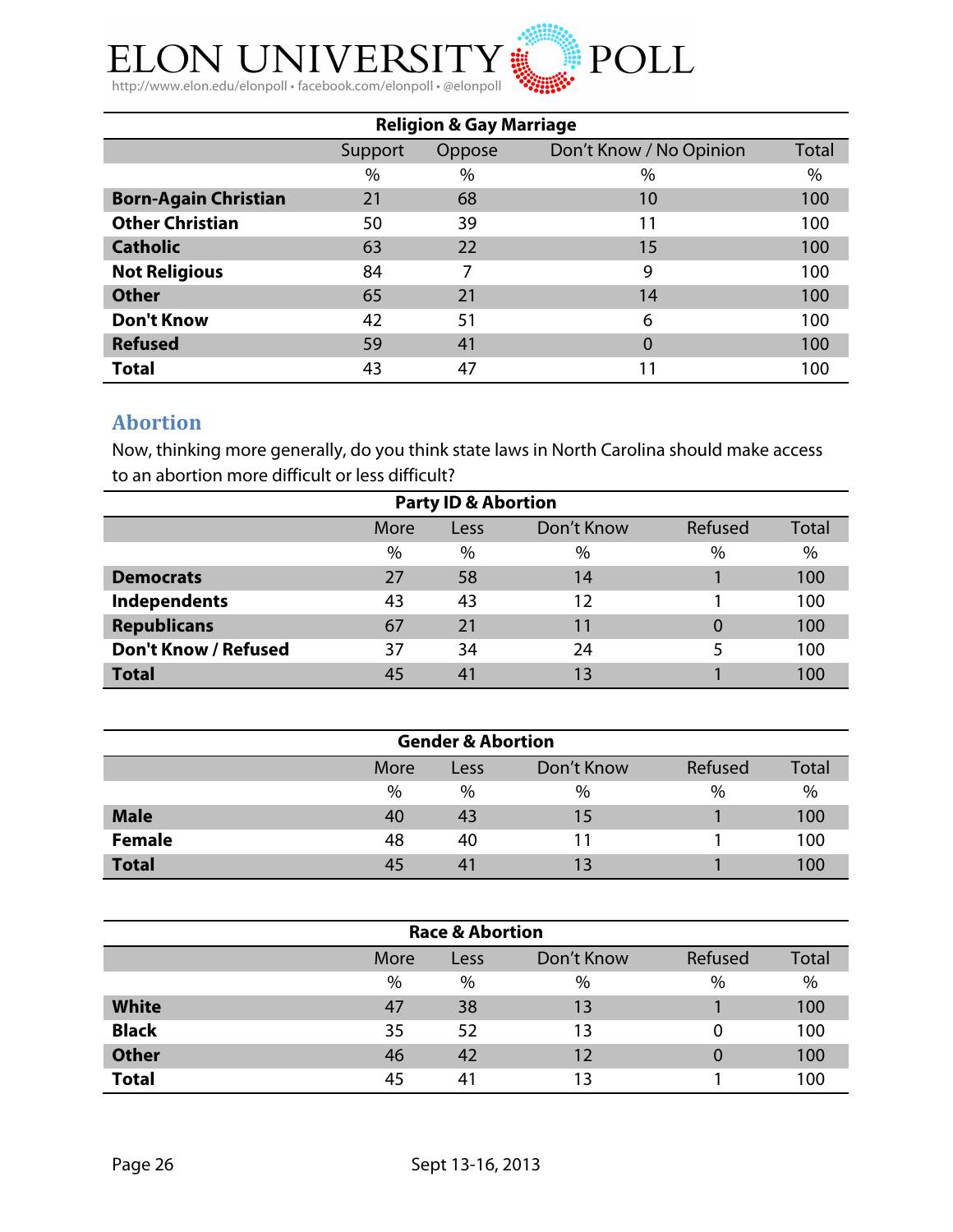

| <b>Age &amp; Abortion</b> |      |      |            |                |              |  |
|---------------------------|------|------|------------|----------------|--------------|--|
|                           | More | Less | Don't Know | Refused        | <b>Total</b> |  |
|                           | %    | %    | %          | %              | %            |  |
| 18-30                     | 46   | 45   | 9          | $\overline{0}$ | 100          |  |
| $31 - 40$                 | 45   | 42   | 11         | C              | 100          |  |
| 41-50                     | 39   | 37   | 23         |                | 100          |  |
| $51 - 65$                 | 44   | 46   | 9          | 2              | 100          |  |
| $65+$                     | 49   | 32   | 17         |                | 100          |  |
| <b>Total</b>              | 45   | 41   | 13         |                | 100          |  |

| <b>Religion &amp; Abortion</b> |      |      |            |         |              |  |  |
|--------------------------------|------|------|------------|---------|--------------|--|--|
|                                | More | Less | Don't Know | Refused | <b>Total</b> |  |  |
|                                | $\%$ | $\%$ | $\%$       | %       | $\%$         |  |  |
| <b>Born-Again Christian</b>    | 58   | 29   | 12         |         | 100          |  |  |
| <b>Other Christian</b>         | 38   | 43   | 18         |         | 100          |  |  |
| <b>Catholic</b>                | 44   | 41   | 16         | 0       | 100          |  |  |
| <b>Not Religious</b>           | 17   | 76   | 7          | 0       | 100          |  |  |
| <b>Other</b>                   | 29   | 59   | 10         | 2       | 100          |  |  |
| <b>Don't Know</b>              | 20   | 39   | 41         | 0       | 100          |  |  |
| <b>Refused</b>                 | 41   | 59   | $\Omega$   | 0       | 100          |  |  |
| <b>Total</b>                   | 45   | 41   | 13         |         | 100          |  |  |

# **Affordable Care Act**

In the long run, how do you think the the Affordable Care Act, often referred to as Obamacare, will affect the healthcare situation in North Carolina as a whole? Will it make things better, not make much difference, or will it make things worse?

| Party ID & Affordable Care Act |                      |                     |                     |               |                |       |  |
|--------------------------------|----------------------|---------------------|---------------------|---------------|----------------|-------|--|
|                                | <b>Things Better</b> | Not Much Difference | <b>Things Worse</b> | Don't Know    | Refused        | Total |  |
|                                | $\frac{0}{0}$        | $\%$                | $\%$                | $\%$          | $\%$           | $\%$  |  |
| <b>Democrats</b>               | 59                   | 21                  | 11                  | 7             |                | 100   |  |
| Independents                   | 27                   | 16                  | 52                  | 5             | $\Omega$       | 100   |  |
| <b>Republicans</b>             | 4                    | 6                   | 87                  | $\mathcal{P}$ | $\Omega$       | 100   |  |
| <b>Don't Know</b>              |                      | 8                   | 58                  | 25            | $\mathfrak{D}$ | 100   |  |
| <b>Total</b>                   | 29                   | 14                  | 50                  | 6             | $\Omega$       | 100   |  |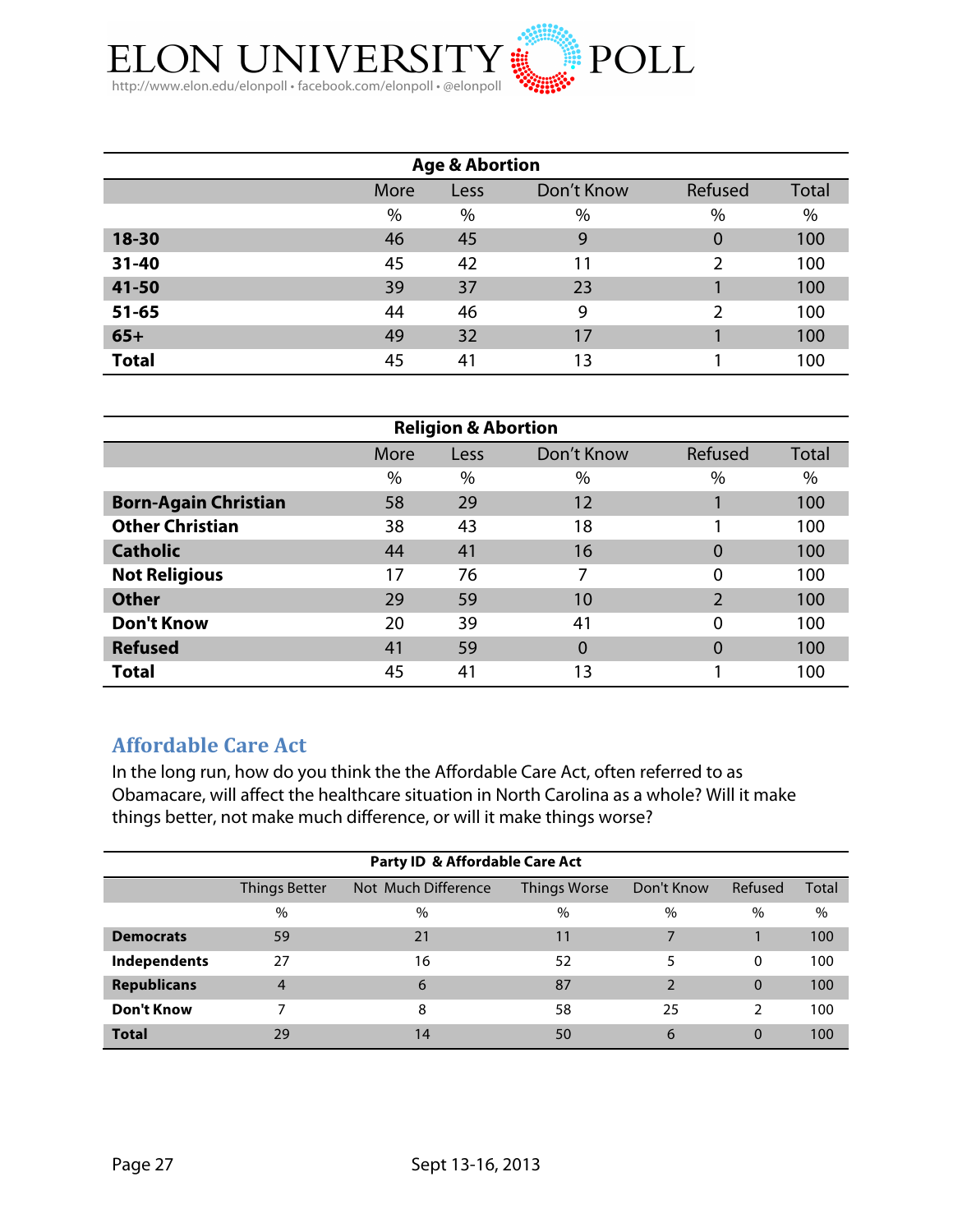

| <b>Gender &amp; Affordable Care Act</b> |                      |                     |                     |            |          |       |  |
|-----------------------------------------|----------------------|---------------------|---------------------|------------|----------|-------|--|
|                                         | <b>Things Better</b> | Not Much Difference | <b>Things Worse</b> | Don't Know | Refused  | Total |  |
|                                         | $\%$                 | $\%$                | $\%$                | $\%$       | $\%$     | $\%$  |  |
| <b>Male</b>                             | 26                   | 19                  | 49                  |            |          | 100   |  |
| <b>Female</b>                           | 32                   | 10                  | 51                  |            | $\Omega$ | 100   |  |
| <b>Total</b>                            | 29                   | 14                  | 50                  |            | 0        | 100   |  |

| Age & Affordable Care Act |                      |                     |                     |                |             |       |  |
|---------------------------|----------------------|---------------------|---------------------|----------------|-------------|-------|--|
|                           | <b>Things Better</b> | Not Much Difference | <b>Things Worse</b> | Don't Know     | Refused     | Total |  |
|                           | $\%$                 | $\%$                | $\%$                | $\%$           | $\%$        | %     |  |
| $18 - 30$                 | 28                   | 23                  | 42                  | 7              | $\mathbf 0$ | 100   |  |
| $31 - 40$                 | 31                   | 11                  | 54                  | 3              |             | 100   |  |
| 41-50                     | 33                   | 10                  | 52                  | $\overline{4}$ |             | 100   |  |
| $51 - 65$                 | 27                   | 14                  | 52                  | 7              | 0           | 100   |  |
| $65+$                     | 30                   | 12                  | 48                  | 9              | 0           | 100   |  |
| <b>Total</b>              | 29                   | 14                  | 49                  | 6              | 0           | 100   |  |

| Race & Affordable Care Act |               |                     |              |               |          |       |
|----------------------------|---------------|---------------------|--------------|---------------|----------|-------|
|                            | Things Better | Not Much Difference | Things Worse | Don't Know    | Refused  | Total |
|                            | $\%$          | $\%$                | $\%$         | $\frac{0}{0}$ | $\%$     | $\%$  |
| <b>White</b>               | 19            | 13                  | 61           |               | 0        | 100   |
| <b>Black</b>               | 64            | 20                  |              | 4             |          | 100   |
| <b>Other</b>               | 33            | q                   | 50           | 8             | $\Omega$ | 100   |
| <b>Total</b>               | 29            | 14                  | 50           | 6             | 0        | 100   |

| Income & Affordable Care Act |                      |                     |                     |            |              |       |  |
|------------------------------|----------------------|---------------------|---------------------|------------|--------------|-------|--|
|                              | <b>Things Better</b> | Not Much Difference | <b>Things Worse</b> | Don't Know | Refused      | Total |  |
|                              | $\frac{0}{0}$        | $\%$                | $\%$                | $\%$       | $\%$         | $\%$  |  |
| <b>Less than \$25,000</b>    | 29                   | 17                  | 41                  | 12         | 1            | 100   |  |
| \$25,000 to \$50,000         | 29                   | 17                  | 46                  | 8          | 0            | 100   |  |
| \$50,000 to \$75,000         | 30                   | 22                  | 45                  | 3          | $\mathbf 0$  | 100   |  |
| More than \$75,000           | 30                   | 9                   | 57                  | 4          | 0            | 100   |  |
| <b>Don't Know</b>            | 28                   | 10                  | 52                  | 9          | $\mathbf{0}$ | 100   |  |
| <b>Refused</b>               | 20                   | 8                   | 63                  | 2          | 8            | 100   |  |
| <b>Total</b>                 | 29                   | 14                  | 50                  | 6          | $\mathbf{0}$ | 100   |  |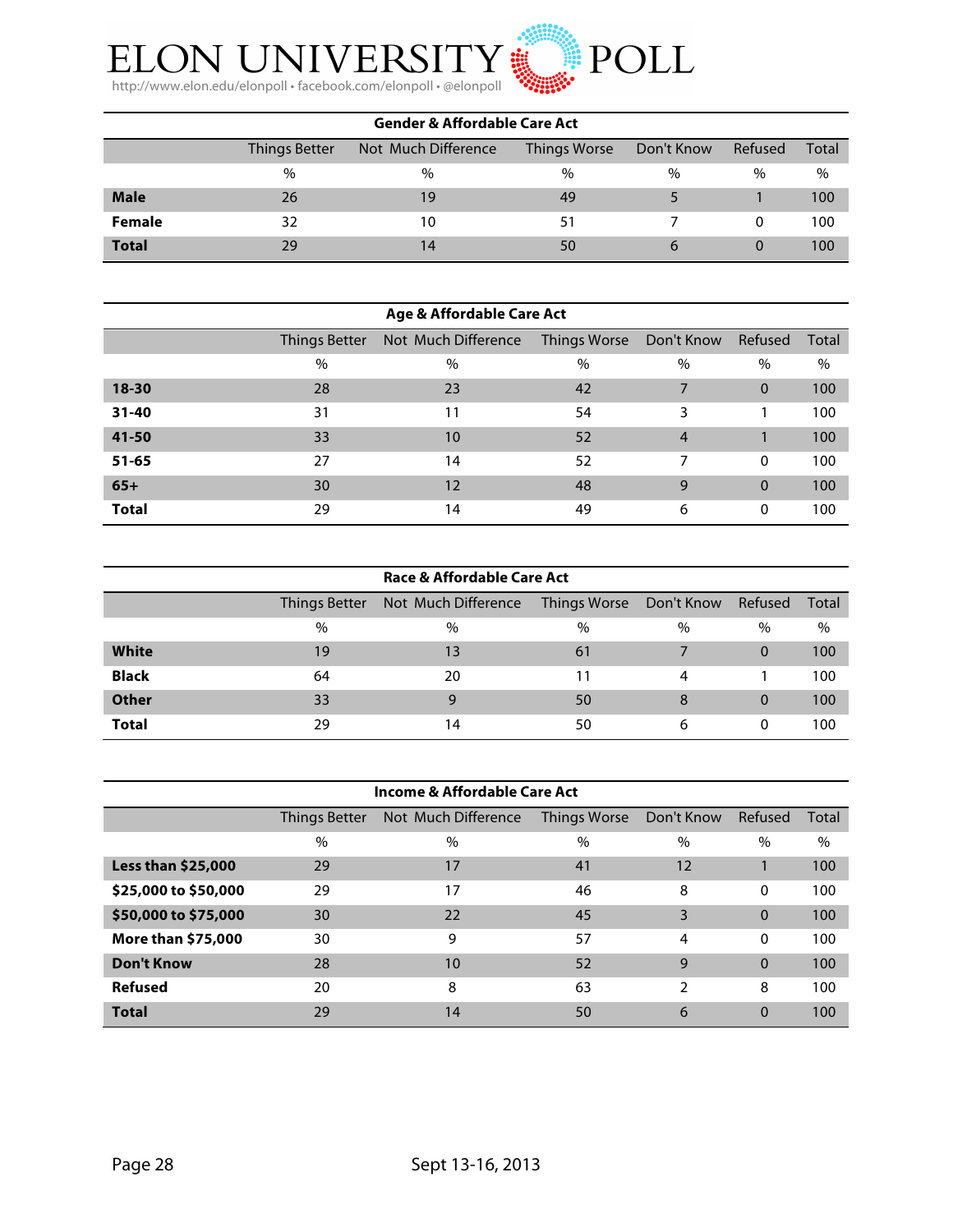

## **Tenure**

Public school teachers who have tenure cannot be dismissed unless a school district follows detailed procedures. Do you [support or oppose] give teachers tenure?

| <b>Party ID &amp; Teacher Tenure</b> |         |        |            |        |       |  |
|--------------------------------------|---------|--------|------------|--------|-------|--|
|                                      | Support | Oppose | Don't Know | Refuse | Total |  |
|                                      | $\%$    | $\%$   | $\%$       | $\%$   | $\%$  |  |
| <b>Democrats</b>                     | 66      | 25     | g          |        | 100   |  |
| Independents                         | 52      | 40     | q          | 0      | 100   |  |
| <b>Republicans</b>                   | 43      | 50     |            |        | 100   |  |
| <b>Don't Know / Refused</b>          | 45      | 39     | 13         |        | 100   |  |
| <b>Total</b>                         | 53      | 38     |            |        | 100   |  |

| <b>Gender &amp; Teacher Tenure</b> |         |        |            |        |       |  |
|------------------------------------|---------|--------|------------|--------|-------|--|
|                                    | Support | Oppose | Don't Know | Refuse | Total |  |
|                                    | $\%$    | %      | %          | $\%$   | $\%$  |  |
| <b>Male</b>                        | 50      | 39     | 11         |        | 100   |  |
| <b>Female</b>                      | 56      | 37     |            |        | 100   |  |
| <b>Total</b>                       | 53      | 38     |            |        | 100   |  |

| <b>Age &amp; Teacher Tenure</b> |         |        |            |                |              |  |
|---------------------------------|---------|--------|------------|----------------|--------------|--|
|                                 | Support | Oppose | Don't Know | Refuse         | <b>Total</b> |  |
|                                 | $\%$    | %      | %          | $\%$           | $\%$         |  |
| 18-30                           | 60      | 30     | 10         | $\overline{0}$ | 100          |  |
| $31 - 40$                       | 53      | 40     | 6          | 0              | 100          |  |
| 41-50                           | 49      | 43     | 8          |                | 100          |  |
| $51 - 65$                       | 55      | 39     | 6          | 0              | 100          |  |
| $65+$                           | 49      | 39     | 12         | 0              | 100          |  |
| <b>Total</b>                    | 54      | 38     | 8          | 0              | 100          |  |

| <b>Race &amp; Teacher Tenure</b> |         |        |            |        |       |  |
|----------------------------------|---------|--------|------------|--------|-------|--|
|                                  | Support | Oppose | Don't Know | Refuse | Total |  |
|                                  | $\%$    | $\%$   | $\%$       | $\%$   | $\%$  |  |
| <b>White</b>                     | 49      | 42     | q          | 0      | 100   |  |
| <b>Black</b>                     | 74      | 19     | 6          |        | 100   |  |
| <b>Other</b>                     | 37      | 52     | 10         | 0      | 100   |  |
| <b>Total</b>                     | 53      | 38     | q          |        | 100   |  |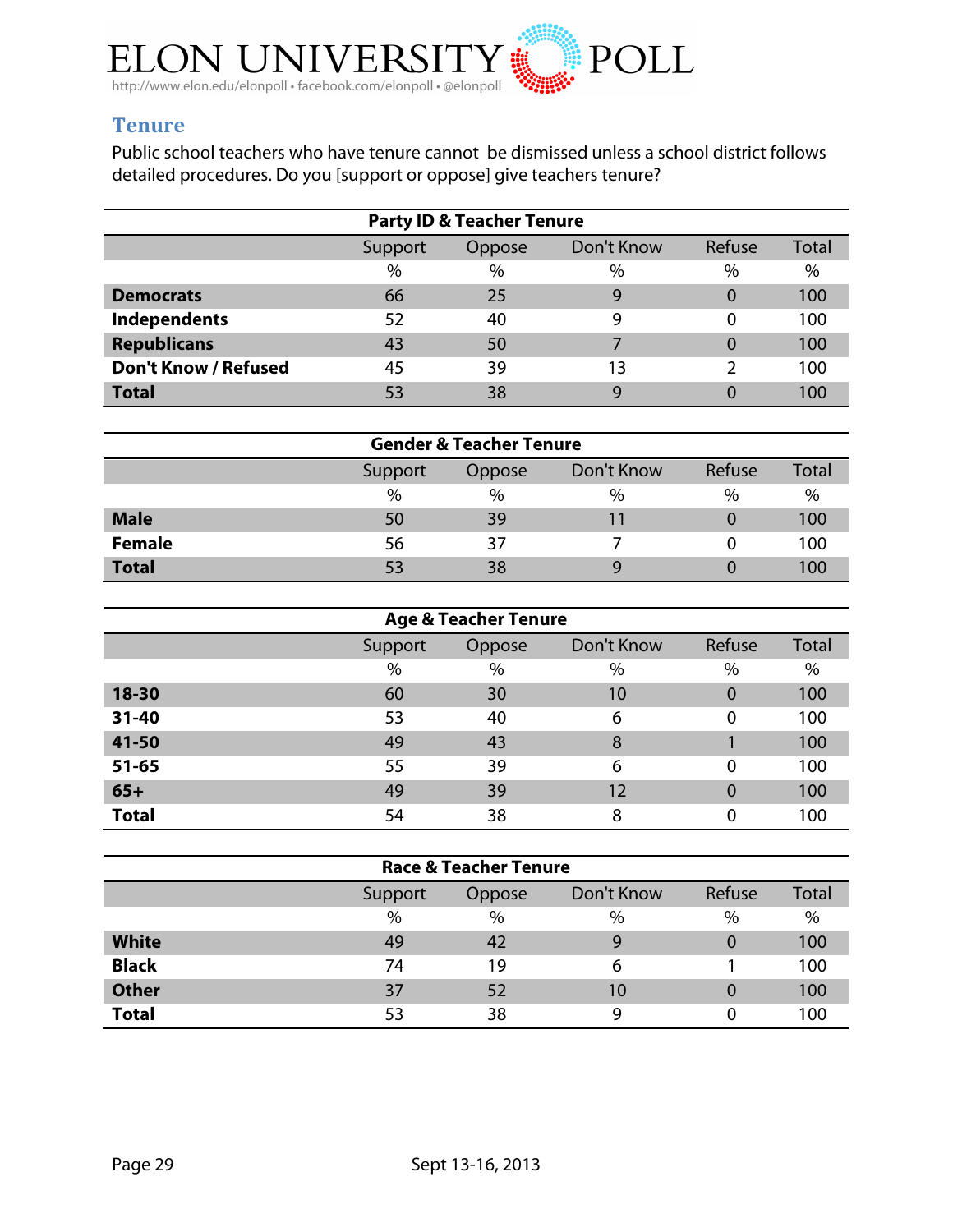

# **Teacher Pay**

In general, do you think teachers in North Carolina K through 12 public schools are paid too much, too little, or about right.

| <b>Party ID &amp; Teacher Pay</b> |          |             |                   |               |              |  |
|-----------------------------------|----------|-------------|-------------------|---------------|--------------|--|
|                                   | Too much | About right | <b>Too little</b> | Don't know    | <b>Total</b> |  |
|                                   | $\%$     | $\%$        | $\%$              | $\frac{0}{0}$ | $\%$         |  |
| <b>Democrats</b>                  |          | 10          | 88                |               | 100          |  |
| <b>Independents</b>               |          | 12          | 79                |               | 100          |  |
| <b>Republicans</b>                |          | 15          | 75                | 8             | 100          |  |
| <b>Don't Know / Refused</b>       | 6        | 8           | 78                | 8             | 100          |  |
| <b>Total</b>                      |          |             | 81                | 6             | 100          |  |

| <b>Gender &amp; Teacher Pay</b> |          |             |            |               |              |  |
|---------------------------------|----------|-------------|------------|---------------|--------------|--|
|                                 | Too much | About right | Too little | Don't know    | <b>Total</b> |  |
|                                 | $\%$     | %           | $\%$       | $\frac{0}{0}$ | %            |  |
| <b>Male</b>                     |          |             | 79         |               | 100          |  |
| <b>Female</b>                   |          |             | 82         | h             | 100          |  |
| <b>Total</b>                    |          |             | 81         |               | 100          |  |

| <b>Age &amp; Teacher Pay</b> |                                                            |    |      |      |     |  |  |  |  |
|------------------------------|------------------------------------------------------------|----|------|------|-----|--|--|--|--|
|                              | <b>Too little</b><br>Don't know<br>About right<br>Too much |    |      |      |     |  |  |  |  |
|                              | %                                                          | %  | $\%$ | $\%$ | %   |  |  |  |  |
| 18-30                        |                                                            | 9  | 87   |      | 100 |  |  |  |  |
| 31-40                        |                                                            | 14 | 81   | 4    | 100 |  |  |  |  |
| 41-50                        |                                                            | 11 | 82   | 5    | 100 |  |  |  |  |
| $51 - 65$                    |                                                            | 12 | 78   |      | 100 |  |  |  |  |
| $65+$                        |                                                            | 14 | 75   | 8    | 100 |  |  |  |  |
| <b>Total</b>                 |                                                            | 12 | 81   |      | 100 |  |  |  |  |

| <b>Race &amp; Teacher Pay</b> |                                                     |      |      |      |     |  |  |  |
|-------------------------------|-----------------------------------------------------|------|------|------|-----|--|--|--|
|                               | Too little<br>About right<br>Don't know<br>Too much |      |      |      |     |  |  |  |
|                               | %                                                   | $\%$ | $\%$ | $\%$ | %   |  |  |  |
| <b>White</b>                  |                                                     | 13   | 78   |      | 100 |  |  |  |
| <b>Black</b>                  |                                                     |      | 91   |      | 100 |  |  |  |
| <b>Other</b>                  | 15                                                  | 11   | 74   | O    | 100 |  |  |  |
| <b>Total</b>                  |                                                     | 12   | 81   | რ    | 100 |  |  |  |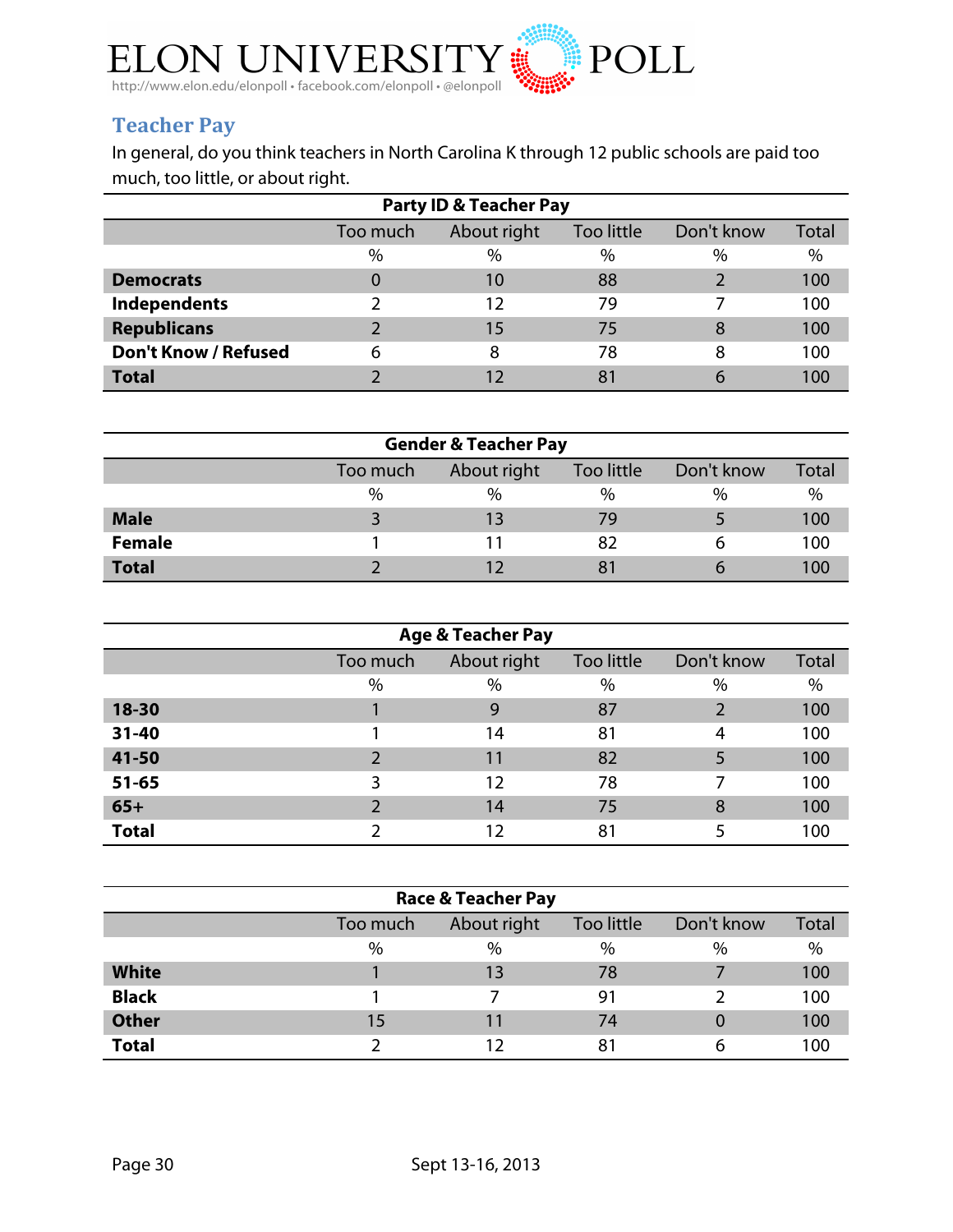

# **Fracking Knowledge**

How much, if anything, have you heard about a drilling method called fracking that is used to extract natural gas from underground rock formations? Have you heard a lot, a little or nothing at all?

|                             | <b>Party ID &amp; Fracking Knowledge</b> |          |             |            |         |              |  |  |  |
|-----------------------------|------------------------------------------|----------|-------------|------------|---------|--------------|--|--|--|
|                             | A lot                                    | A little | <b>None</b> | Don't know | Refused | <b>Total</b> |  |  |  |
|                             | $\%$                                     | %        | $\%$        | $\%$       | $\%$    | $\%$         |  |  |  |
| <b>Democrats</b>            | 35                                       | 40       | 23          |            |         | 100          |  |  |  |
| <b>Independents</b>         | 46                                       | 35       | 18          | 0          |         | 100          |  |  |  |
| <b>Republicans</b>          | 32                                       | 45       | 23          |            |         | 100          |  |  |  |
| <b>Don't Know / Refused</b> | 33                                       | 47       | 20          | $\Omega$   |         | 100          |  |  |  |
| <b>Total</b>                | 39                                       | 40       | 21          |            |         | 100          |  |  |  |

| <b>Gender &amp; Fracking Knowledge</b> |       |          |             |            |         |       |  |
|----------------------------------------|-------|----------|-------------|------------|---------|-------|--|
|                                        | A lot | A little | <b>None</b> | Don't know | Refused | Total |  |
|                                        | $\%$  | %        | $\%$        | $\%$       | $\%$    | $\%$  |  |
| <b>Male</b>                            | 44    | 37       | 18          |            |         | 100   |  |
| <b>Female</b>                          | 34    | 42       | 24          |            |         | 100   |  |
| <b>Total</b>                           | 39    | 40       |             |            |         | 100   |  |

| <b>Age &amp; Fracking Knowledge</b> |       |          |             |            |                |              |  |  |  |
|-------------------------------------|-------|----------|-------------|------------|----------------|--------------|--|--|--|
|                                     | A lot | A little | <b>None</b> | Don't know | Refused        | <b>Total</b> |  |  |  |
|                                     | %     | %        | %           | $\%$       | $\%$           | $\%$         |  |  |  |
| 18-30                               | 32    | 32       | 36          | 0          | $\overline{0}$ | 100          |  |  |  |
| $31 - 40$                           | 37    | 39       | 23          | $\Omega$   |                | 100          |  |  |  |
| 41-50                               | 39    | 44       | 17          | 0          | $\Omega$       | 100          |  |  |  |
| $51 - 65$                           | 41    | 43       | 15          |            | $\Omega$       | 100          |  |  |  |
| $65+$                               | 45    | 40       | 12          | 3          | $\Omega$       | 100          |  |  |  |
| <b>Total</b>                        | 39    | 40       | 21          |            | $\Omega$       | 100          |  |  |  |

| <b>Race &amp; Fracking Knowledge</b> |                                                           |    |      |      |          |     |  |  |
|--------------------------------------|-----------------------------------------------------------|----|------|------|----------|-----|--|--|
|                                      | Refused<br>Don't know<br>A little<br><b>None</b><br>A lot |    |      |      |          |     |  |  |
|                                      | $\%$                                                      | %  | $\%$ | $\%$ | $\%$     | %   |  |  |
| <b>White</b>                         | 44                                                        | 39 | 16   |      | $\Omega$ | 100 |  |  |
| <b>Black</b>                         | 20                                                        | 44 | 35   |      |          | 100 |  |  |
| <b>Other</b>                         | 31                                                        | 31 | 38   | 0    | $\Omega$ | 100 |  |  |
| <b>Total</b>                         | 39                                                        | 40 | 21   |      |          | 100 |  |  |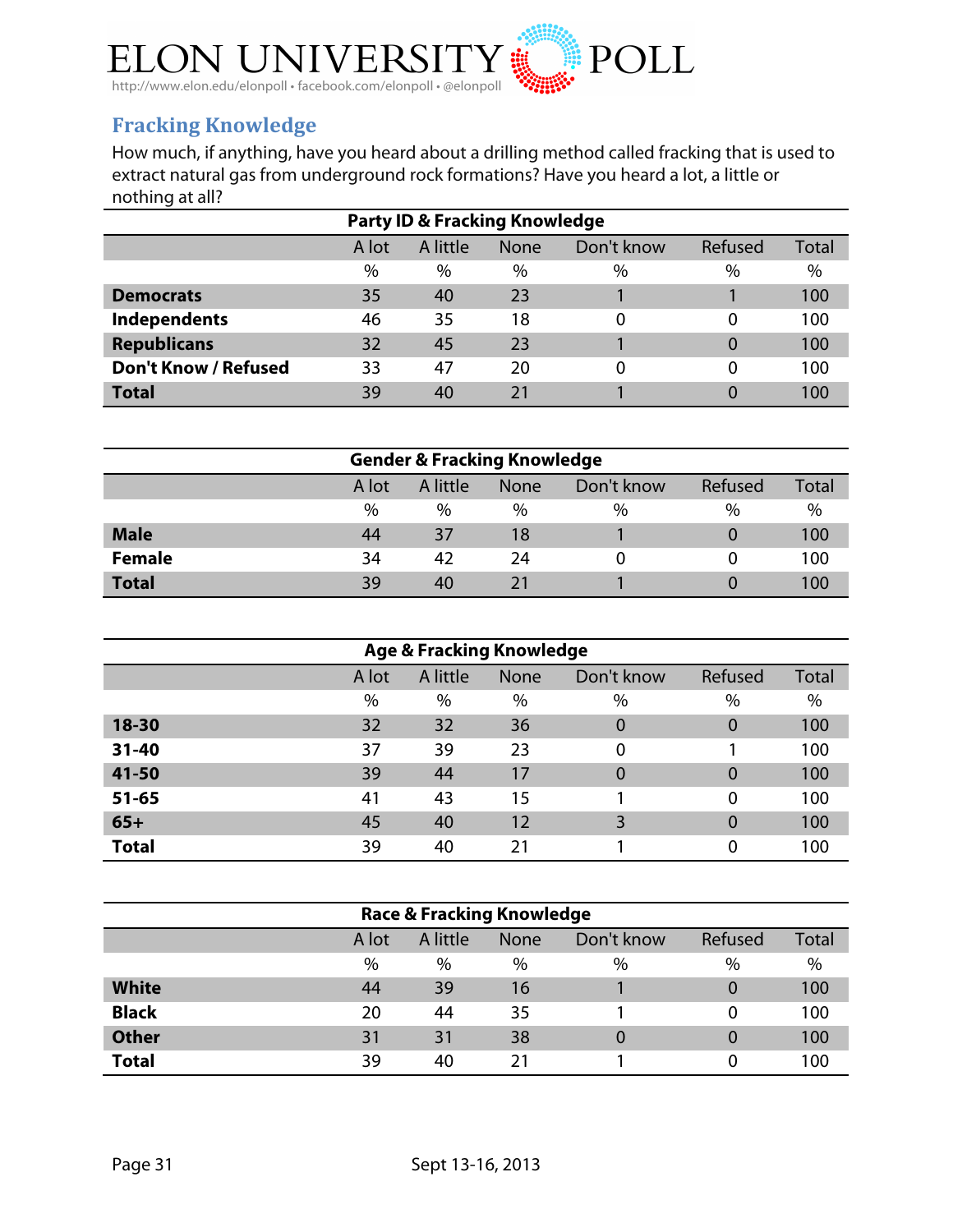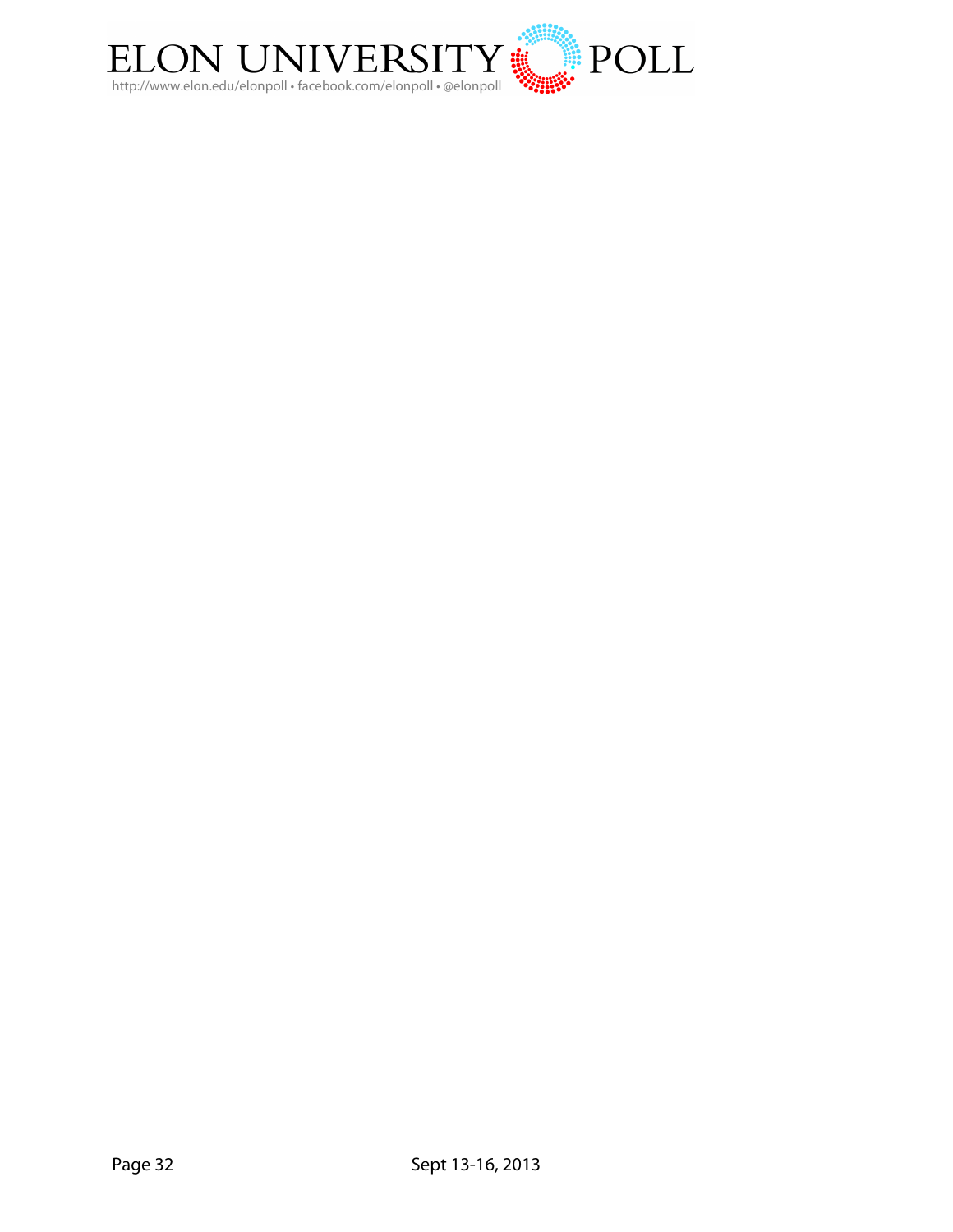

# **Fracking Opinion**

[if fracking = 1 or 2] From what you've read and heard, do you [support or oppose] fracking in North Carolina?

| <b>Party ID &amp; Fracking Support</b> |      |      |      |      |  |  |  |  |  |
|----------------------------------------|------|------|------|------|--|--|--|--|--|
| Don't Know<br>Support<br>Oppose        |      |      |      |      |  |  |  |  |  |
|                                        | $\%$ | $\%$ | $\%$ | $\%$ |  |  |  |  |  |
| <b>Democrats</b>                       | 28   | 55   | 17   | 100  |  |  |  |  |  |
| Independents                           | 46   | 43   | 11   | 100  |  |  |  |  |  |
| <b>Republicans</b>                     | 70   | 20   | 10   | 100  |  |  |  |  |  |
| <b>Don't Know / Refused</b>            | 47   | 33   | 21   | 100  |  |  |  |  |  |
| <b>Total</b>                           | 47   | 40   | 13   | 100  |  |  |  |  |  |

| <b>Gender &amp; Fracking Support</b>     |      |      |      |      |  |  |  |  |
|------------------------------------------|------|------|------|------|--|--|--|--|
| Total<br>Don't Know<br>Support<br>Oppose |      |      |      |      |  |  |  |  |
|                                          | $\%$ | $\%$ | $\%$ | $\%$ |  |  |  |  |
| <b>Male</b>                              | 52   | 37   | 11   | 100  |  |  |  |  |
| <b>Female</b>                            | 43   | 42   | 15   | 100  |  |  |  |  |
| <b>Total</b>                             | 47   | 40   | 13   | 100  |  |  |  |  |

| <b>Age &amp; Fracking Support</b> |         |        |            |       |  |  |  |  |  |
|-----------------------------------|---------|--------|------------|-------|--|--|--|--|--|
|                                   | Support | Oppose | Don't Know | Total |  |  |  |  |  |
|                                   | %       | %      | $\%$       | $\%$  |  |  |  |  |  |
| 18-30                             | 35      | 59     | 6          | 100   |  |  |  |  |  |
| $31 - 40$                         | 43      | 43     | 15         | 100   |  |  |  |  |  |
| 41-50                             | 52      | 30     | 18         | 100   |  |  |  |  |  |
| $51 - 65$                         | 51      | 36     | 13         | 100   |  |  |  |  |  |
| $65+$                             | 52      | 34     | 14         | 100   |  |  |  |  |  |
| <b>Total</b>                      | 47      | 40     | 13         | 100   |  |  |  |  |  |

| <b>Race &amp; Fracking Support</b> |         |        |            |       |  |  |  |  |  |
|------------------------------------|---------|--------|------------|-------|--|--|--|--|--|
|                                    | Support | Oppose | Don't Know | Total |  |  |  |  |  |
|                                    | $\%$    | %      | $\%$       | $\%$  |  |  |  |  |  |
| <b>White</b>                       | 50      | 38     | 12         | 100   |  |  |  |  |  |
| <b>Black</b>                       | 35      | 45     | 19         | 100   |  |  |  |  |  |
| <b>Other</b>                       | 50      | 44     |            | 100   |  |  |  |  |  |
| <b>Total</b>                       | 47      | 40     | 13         | 100   |  |  |  |  |  |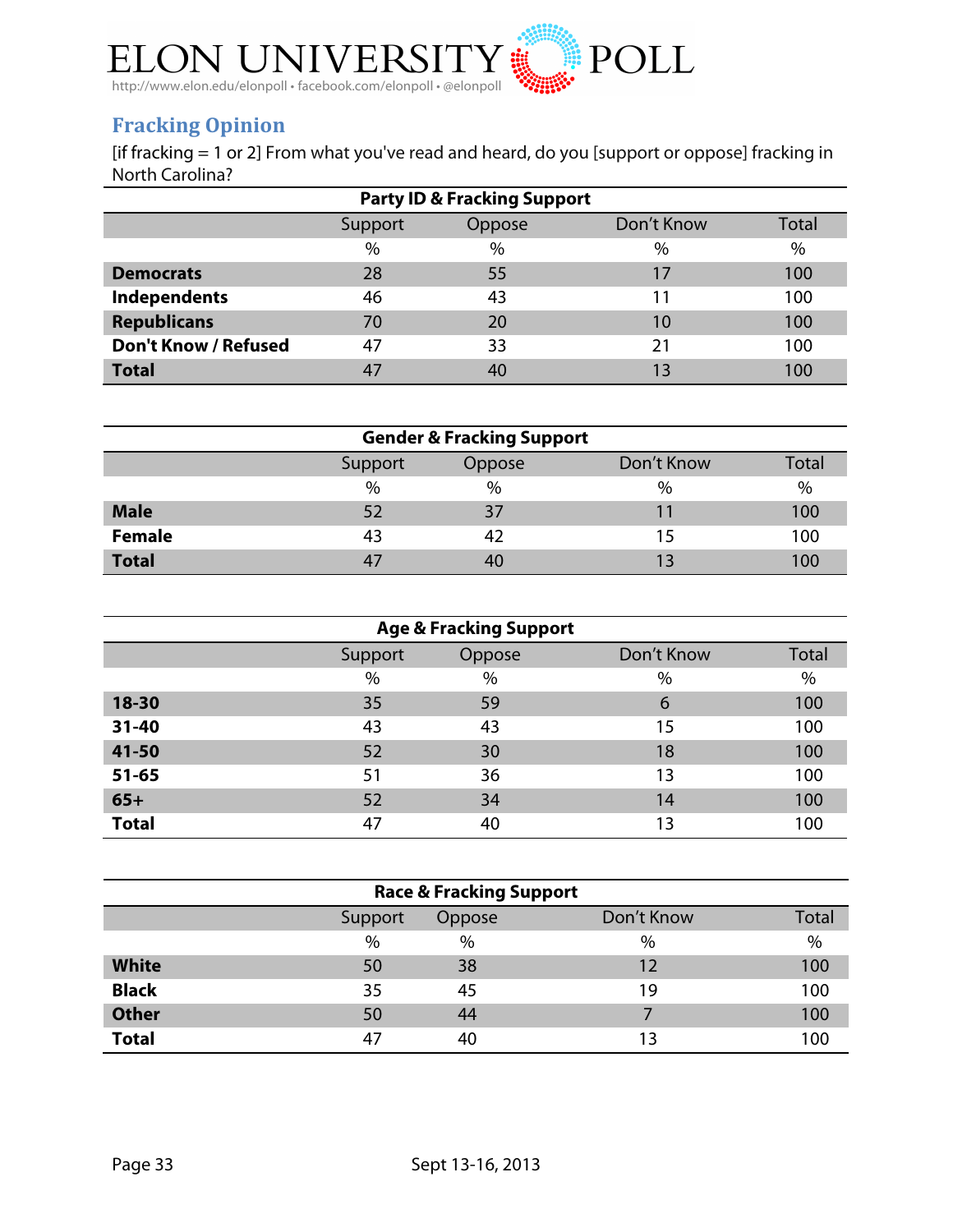

# **Nuclear Energy**

Do you [oppose or support] increasing the use of nuclear power?

| <b>Party ID &amp; Nuclear Energy</b> |         |        |            |         |       |  |  |  |  |
|--------------------------------------|---------|--------|------------|---------|-------|--|--|--|--|
|                                      | Support | Oppose | Don't Know | Refused | Total |  |  |  |  |
|                                      | $\%$    | $\%$   | $\%$       | $\%$    | $\%$  |  |  |  |  |
| <b>Democrats</b>                     | 37      | 51     | 11         |         | 100   |  |  |  |  |
| <b>Independents</b>                  | 47      | 42     | 12         |         | 100   |  |  |  |  |
| <b>Republicans</b>                   | 60      | 31     | 9          |         | 100   |  |  |  |  |
| <b>Don't Know / Refused</b>          | 47      | 34     | 16         |         | 100   |  |  |  |  |
| <b>Total</b>                         | 47      | 41     | 11         |         | 100   |  |  |  |  |

| <b>Gender &amp; Nuclear Energy</b> |         |        |            |         |       |  |  |  |  |
|------------------------------------|---------|--------|------------|---------|-------|--|--|--|--|
|                                    | Support | Oppose | Don't Know | Refused | Total |  |  |  |  |
|                                    | $\%$    | $\%$   | $\%$       | $\%$    | %     |  |  |  |  |
| <b>Male</b>                        | 59      | 31     | 9          |         | 100   |  |  |  |  |
| <b>Female</b>                      | 37      | 50     | 12         |         | 100   |  |  |  |  |
| <b>Total</b>                       | 47      | 41     |            |         | 100   |  |  |  |  |

| <b>Age &amp; Nuclear Energy</b> |         |        |            |                |       |  |  |  |
|---------------------------------|---------|--------|------------|----------------|-------|--|--|--|
|                                 | Support | Oppose | Don't Know | Refused        | Total |  |  |  |
|                                 | $\%$    | $\%$   | %          | %              | $\%$  |  |  |  |
| 18-30                           | 35      | 52     | 13         | $\overline{0}$ | 100   |  |  |  |
| $31 - 40$                       | 52      | 36     | 12         |                | 100   |  |  |  |
| 41-50                           | 53      | 35     | 11         |                | 100   |  |  |  |
| $51 - 65$                       | 54      | 39     | 6          | 0              | 100   |  |  |  |
| $65+$                           | 41      | 44     | 15         |                | 100   |  |  |  |
| <b>Total</b>                    | 47      | 42     | 11         | 0              | 100   |  |  |  |

| <b>Race &amp; Nuclear Energy</b> |         |        |            |         |       |  |  |  |
|----------------------------------|---------|--------|------------|---------|-------|--|--|--|
|                                  | Support | Oppose | Don't Know | Refused | Total |  |  |  |
|                                  | $\%$    | $\%$   | $\%$       | %       | $\%$  |  |  |  |
| <b>White</b>                     | 54      | 36     | 10         | 0       | 100   |  |  |  |
| <b>Black</b>                     | 27      | 60     | 12         |         | 100   |  |  |  |
| <b>Other</b>                     | 41      | 45     | 14         | 0       | 100   |  |  |  |
| <b>Total</b>                     | 47      | 41     | 11         |         | 100   |  |  |  |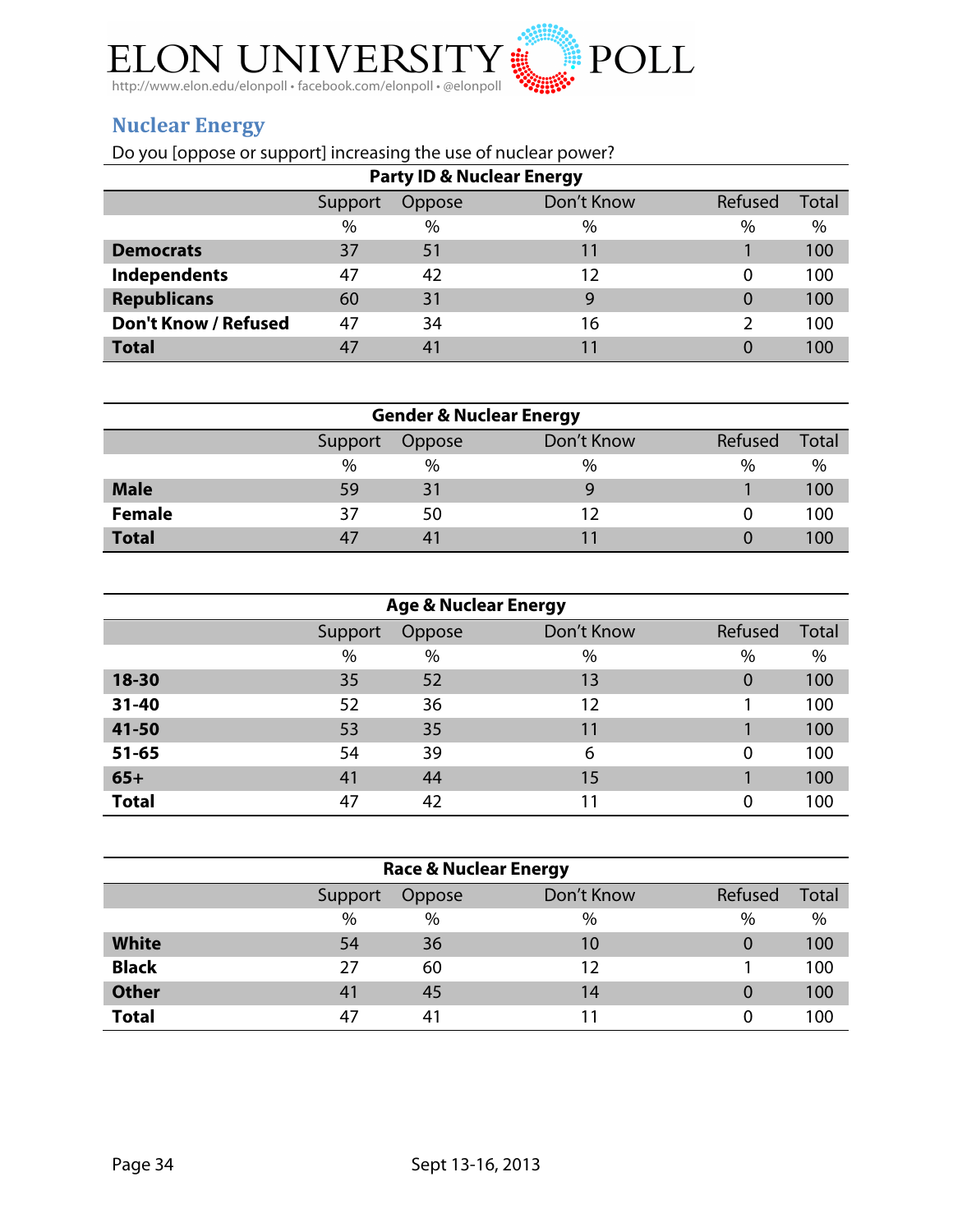

# **Wind Energy**

Do you [oppose or support] the construction of wind energy facilities on the coast of North Carolina?

| <b>Party ID &amp; Coastal Wind Facilities</b> |         |        |            |         |       |  |  |  |
|-----------------------------------------------|---------|--------|------------|---------|-------|--|--|--|
|                                               | Support | Oppose | Don't Know | Refused | Total |  |  |  |
|                                               | $\%$    | %      | %          | $\%$    | $\%$  |  |  |  |
| <b>Democrats</b>                              | 84      | 8      |            |         | 100   |  |  |  |
| Independents                                  | 83      | 13     | 4          | O       | 100   |  |  |  |
| <b>Republicans</b>                            | 74      | 17     | 9          | 0       | 100   |  |  |  |
| <b>Don't Know / Refused</b>                   | 70      | 16     | 14         | O       | 100   |  |  |  |
| <b>Total</b>                                  | 80      | 13     | 6          |         | 100   |  |  |  |

| <b>Gender &amp; Coastal Wind Facilities</b> |         |        |            |         |       |  |  |  |
|---------------------------------------------|---------|--------|------------|---------|-------|--|--|--|
|                                             | Support | Oppose | Don't Know | Refused | Total |  |  |  |
|                                             | $\%$    | %      | %          | $\%$    | $\%$  |  |  |  |
| <b>Male</b>                                 | 82      | 15     |            |         | 100   |  |  |  |
| <b>Female</b>                               | 79      |        | 10         |         | 100   |  |  |  |
| <b>Total</b>                                | 80      |        |            |         | 100   |  |  |  |

| <b>Age &amp; Coastal Wind Facilities</b> |         |        |            |         |       |  |  |  |
|------------------------------------------|---------|--------|------------|---------|-------|--|--|--|
|                                          | Support | Oppose | Don't Know | Refused | Total |  |  |  |
|                                          | $\%$    | %      | $\%$       | $\%$    | %     |  |  |  |
| 18-30                                    | 84      | 10     |            | 0       | 100   |  |  |  |
| $31 - 40$                                | 85      | 13     |            |         | 100   |  |  |  |
| 41-50                                    | 81      | 13     | 6          | 0       | 100   |  |  |  |
| $51 - 65$                                | 80      | 12     | 8          | 0       | 100   |  |  |  |
| $65+$                                    | 73      | 16     | 11         | 0       | 100   |  |  |  |
| <b>Total</b>                             | 81      | 13     | 6          |         | 100   |  |  |  |

| <b>Race &amp; Coastal Wind Facilities</b> |         |        |            |         |       |  |  |
|-------------------------------------------|---------|--------|------------|---------|-------|--|--|
|                                           | Support | Oppose | Don't Know | Refused | Total |  |  |
|                                           | $\%$    | %      | $\%$       | $\%$    | %     |  |  |
| <b>White</b>                              | 80      | 14     | 6          | 0       | 100   |  |  |
| <b>Black</b>                              | 81      |        | 8          | 0       | 100   |  |  |
| <b>Other</b>                              | 83      | 14     |            | 0       | 100   |  |  |
| <b>Total</b>                              | 80      | 13     | რ          |         | 100   |  |  |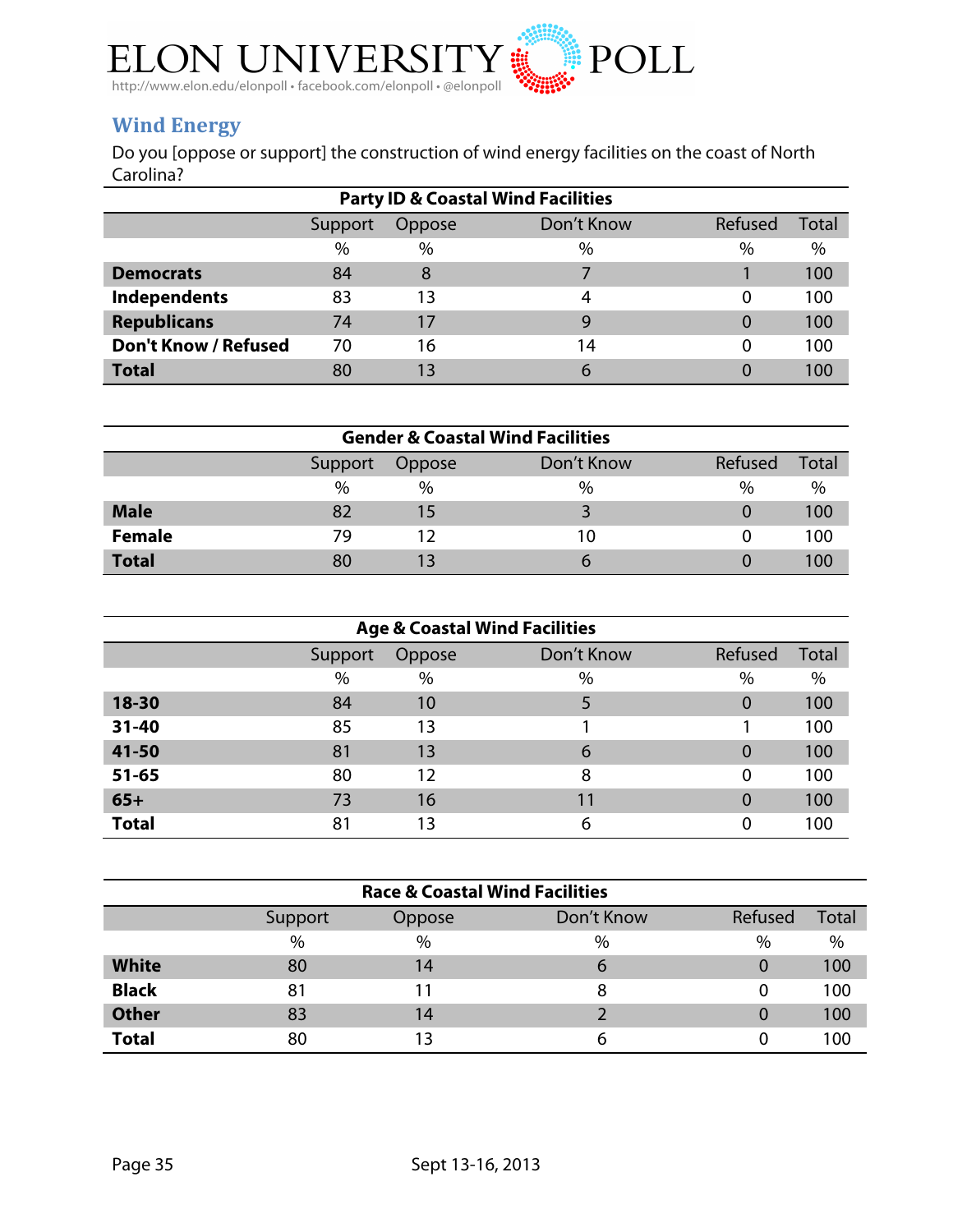

## **Immigration**

Now moving to the issue of immigration…..Please indicate which statement comes closest to your own view, even if neither is exactly right. *1) Immigrants today are a benefit to North Carolina because of their hard work and job skills or 2) Immigrants today are a burden to North Carolina because they use public services.* 

| <b>Party ID &amp; Immigration</b> |                |               |            |              |  |  |  |
|-----------------------------------|----------------|---------------|------------|--------------|--|--|--|
|                                   | <b>Benefit</b> | <b>Burden</b> | Don't Know | <b>Total</b> |  |  |  |
|                                   | $\%$           | $\%$          | $\%$       | $\%$         |  |  |  |
| <b>Democrats</b>                  | 65             | 27            | 8          | 100          |  |  |  |
| Independents                      | 50             | 42            | 8          | 100          |  |  |  |
| <b>Republicans</b>                | 36             | 55            | 10         | 100          |  |  |  |
| <b>Don't Know / Refused</b>       | 45             | 42            | 13         | 100          |  |  |  |
| <b>Total</b>                      | 50             | 41            | 9          | 100          |  |  |  |

| <b>Gender &amp; Immigration</b> |                |               |            |              |  |  |  |
|---------------------------------|----------------|---------------|------------|--------------|--|--|--|
|                                 | <b>Benefit</b> | <b>Burden</b> | Don't Know | <b>Total</b> |  |  |  |
|                                 | %              | %             | $\%$       | $\%$         |  |  |  |
| <b>Male</b>                     | 51             | 41            | 8          | 100          |  |  |  |
| <b>Female</b>                   | 50             | 41            | 10         | 100          |  |  |  |
| <b>Total</b>                    | 50             | 41            | 9          | 100          |  |  |  |

| <b>Age &amp; Immigration</b> |                |               |            |              |  |  |  |
|------------------------------|----------------|---------------|------------|--------------|--|--|--|
|                              | <b>Benefit</b> | <b>Burden</b> | Don't Know | <b>Total</b> |  |  |  |
|                              | %              | %             | %          | $\%$         |  |  |  |
| 18-30                        | 57             | 37            | 6          | 100          |  |  |  |
| $31 - 40$                    | 48             | 43            | 9          | 100          |  |  |  |
| 41-50                        | 55             | 36            | 10         | 100          |  |  |  |
| $51 - 65$                    | 48             | 44            | 8          | 100          |  |  |  |
| $65+$                        | 43             | 44            | 13         | 100          |  |  |  |
| <b>Total</b>                 | 50             | 41            | 9          | 100          |  |  |  |

| <b>Race &amp; Immigration</b> |                |               |            |       |  |  |  |
|-------------------------------|----------------|---------------|------------|-------|--|--|--|
|                               | <b>Benefit</b> | <b>Burden</b> | Don't Know | Total |  |  |  |
|                               | $\%$           | %             | $\%$       | $\%$  |  |  |  |
| <b>White</b>                  | 45             | 46            | 9          | 100   |  |  |  |
| <b>Black</b>                  | 64             | 26            | 9          | 100   |  |  |  |
| <b>Other</b>                  | 72             | 25            | 3          | 100   |  |  |  |
| <b>Total</b>                  | 50             | 41            | 9          | 100   |  |  |  |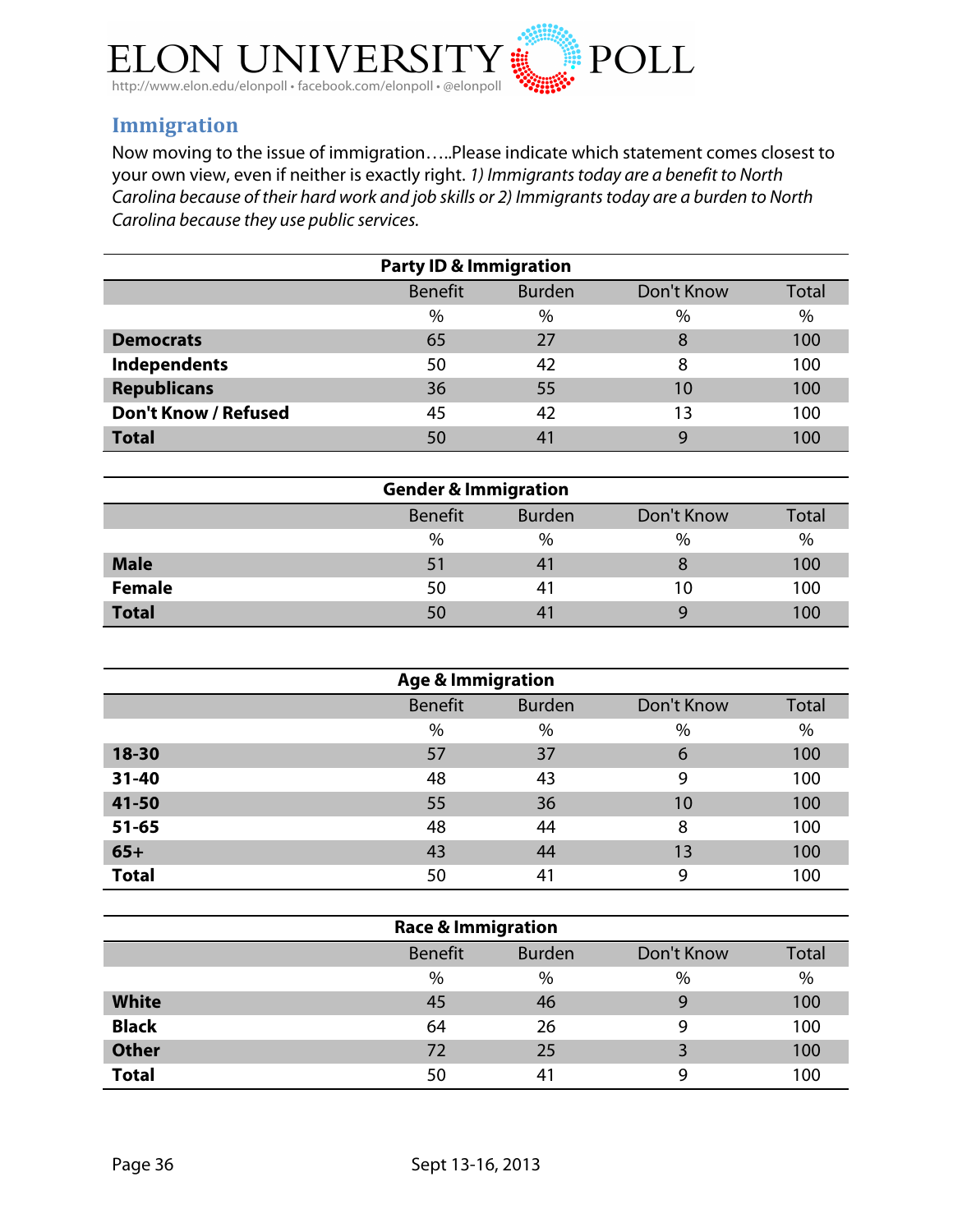

## **Immigrant Friend**

Do you have any friends or relatives who are recent immigrants?

| <b>Party ID &amp; Immigrant Friends / Relatives</b> |     |           |            |         |       |  |  |
|-----------------------------------------------------|-----|-----------|------------|---------|-------|--|--|
|                                                     | Yes | <b>No</b> | Don't Know | Refused | Total |  |  |
|                                                     | %   | $\%$      | $\%$       | $\%$    | %     |  |  |
| <b>Democrats</b>                                    | 24  | 76        | 0          | 0       | 100   |  |  |
| Independents                                        | 27  | 72        |            |         | 100   |  |  |
| <b>Republicans</b>                                  | 30  | 69        | 0          | 0       | 100   |  |  |
| <b>Don't Know / Refused</b>                         | 32  | 68        |            |         | 100   |  |  |
| <b>Total</b>                                        | 27  | 72        |            |         | 100   |  |  |

| <b>Gender &amp; Immigrant Friends / Relatives</b> |     |      |            |         |       |  |  |
|---------------------------------------------------|-----|------|------------|---------|-------|--|--|
|                                                   | Yes | No   | Don't Know | Refused | Total |  |  |
|                                                   | %   | $\%$ | $\%$       | $\%$    | $\%$  |  |  |
| <b>Male</b>                                       | 30  | 70   |            |         | 100   |  |  |
| <b>Female</b>                                     | 25  | 74   |            |         | 100   |  |  |
| <b>Total</b>                                      | 27  | 72   |            |         | 100   |  |  |

| Age & Immigrant Friends / Relatives |      |           |            |         |              |  |  |  |  |  |
|-------------------------------------|------|-----------|------------|---------|--------------|--|--|--|--|--|
|                                     | Yes  | <b>No</b> | Don't Know | Refused | <b>Total</b> |  |  |  |  |  |
|                                     | $\%$ | %         | $\%$       | $\%$    | %            |  |  |  |  |  |
| 18-30                               | 36   | 63        |            | 0       | 100          |  |  |  |  |  |
| $31 - 40$                           | 30   | 70        | 0          | 0       | 100          |  |  |  |  |  |
| 41-50                               | 28   | 72        | $\Omega$   | 0       | 100          |  |  |  |  |  |
| $51 - 65$                           | 24   | 75        | $\Omega$   | 0       | 100          |  |  |  |  |  |
| $65+$                               | 19   | 81        | 0          | 0       | 100          |  |  |  |  |  |
| <b>Total</b>                        | 27   | 72        |            | 0       | 100          |  |  |  |  |  |

| Race & Immigrant Friends / Relatives |     |           |            |         |       |  |  |  |  |  |
|--------------------------------------|-----|-----------|------------|---------|-------|--|--|--|--|--|
|                                      | Yes | <b>No</b> | Don't Know | Refused | Total |  |  |  |  |  |
|                                      | %   | $\%$      | $\%$       | $\%$    | $\%$  |  |  |  |  |  |
| <b>White</b>                         | 27  | 73        |            |         | 100   |  |  |  |  |  |
| <b>Black</b>                         | 25  | 74        |            | 0       | 100   |  |  |  |  |  |
| <b>Other</b>                         | 44  | 56        |            |         | 100   |  |  |  |  |  |
| <b>Total</b>                         | 27  | 72        |            |         | 100   |  |  |  |  |  |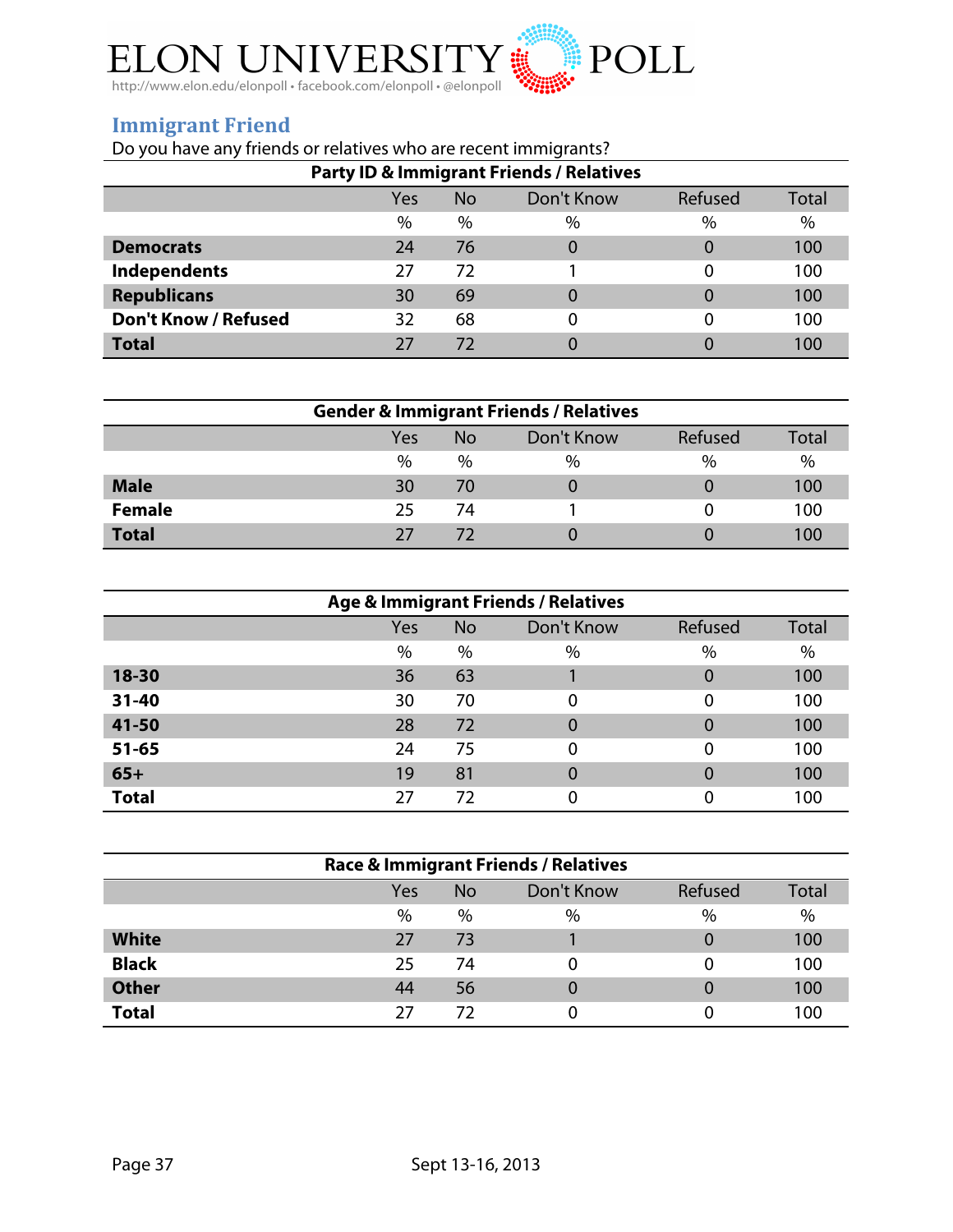

# **Drug Tests/Welfare**

Do you believe a person should be required to take a drug test before receiving welfare benefits?

| <b>Party ID &amp; Welfare Drug Tests</b> |      |      |                |         |       |  |  |  |  |  |
|------------------------------------------|------|------|----------------|---------|-------|--|--|--|--|--|
|                                          | Yes  | No   | Don't Know     | Refused | Total |  |  |  |  |  |
|                                          | $\%$ | $\%$ | $\%$           | $\%$    | $\%$  |  |  |  |  |  |
| <b>Democrats</b>                         | 58   | 38   | っ              |         | 100   |  |  |  |  |  |
| Independents                             | 75   | 22   |                | 0       | 100   |  |  |  |  |  |
| <b>Republicans</b>                       | 91   | 7    |                | 0       | 100   |  |  |  |  |  |
| <b>Don't Know / Refused</b>              | 77   | 18   |                | 0       | 100   |  |  |  |  |  |
| <b>Total</b>                             | 74   | 23   | $\overline{ }$ |         | 100   |  |  |  |  |  |

| <b>Gender &amp; Welfare Drug Tests</b> |                                                    |      |      |      |      |  |  |  |  |  |
|----------------------------------------|----------------------------------------------------|------|------|------|------|--|--|--|--|--|
|                                        | Refused<br>Yes<br>Total<br>Don't Know<br><b>No</b> |      |      |      |      |  |  |  |  |  |
|                                        | $\%$                                               | $\%$ | $\%$ | $\%$ | $\%$ |  |  |  |  |  |
| <b>Male</b>                            | 73                                                 | 25   |      |      | 100  |  |  |  |  |  |
| <b>Female</b>                          | 76                                                 | 21   |      |      | 100  |  |  |  |  |  |
| <b>Total</b>                           | 74                                                 | つろ   |      |      | 100  |  |  |  |  |  |

| <b>Age &amp; Welfare Drug Tests</b> |     |           |            |         |              |  |  |  |  |  |
|-------------------------------------|-----|-----------|------------|---------|--------------|--|--|--|--|--|
|                                     | Yes | <b>No</b> | Don't Know | Refused | <b>Total</b> |  |  |  |  |  |
|                                     | %   | $\%$      | %          | $\%$    | %            |  |  |  |  |  |
| $18 - 30$                           | 75  | 23        |            | 0       | 100          |  |  |  |  |  |
| $31 - 40$                           | 76  | 23        |            | 0       | 100          |  |  |  |  |  |
| 41-50                               | 74  | 21        | 4          |         | 100          |  |  |  |  |  |
| $51 - 65$                           | 73  | 23        | ξ          | 0       | 100          |  |  |  |  |  |
| $65+$                               | 74  | 22        | 3          | 0       | 100          |  |  |  |  |  |
| <b>Total</b>                        | 74  | 23        | ς          | 0       | 100          |  |  |  |  |  |

| <b>Race &amp; Welfare Drug Tests</b> |                                                    |      |   |      |      |  |  |  |  |  |
|--------------------------------------|----------------------------------------------------|------|---|------|------|--|--|--|--|--|
|                                      | Don't Know<br>Refused<br>Yes<br><b>No</b><br>Total |      |   |      |      |  |  |  |  |  |
|                                      | $\%$                                               | $\%$ | % | $\%$ | $\%$ |  |  |  |  |  |
| <b>White</b>                         | 80                                                 | 17   |   |      | 100  |  |  |  |  |  |
| <b>Black</b>                         | 51                                                 | 46   | 3 |      | 100  |  |  |  |  |  |
| <b>Other</b>                         | 86                                                 | 14   | 0 |      | 100  |  |  |  |  |  |
| <b>Total</b>                         | 74                                                 | つろ   | 5 |      | 100  |  |  |  |  |  |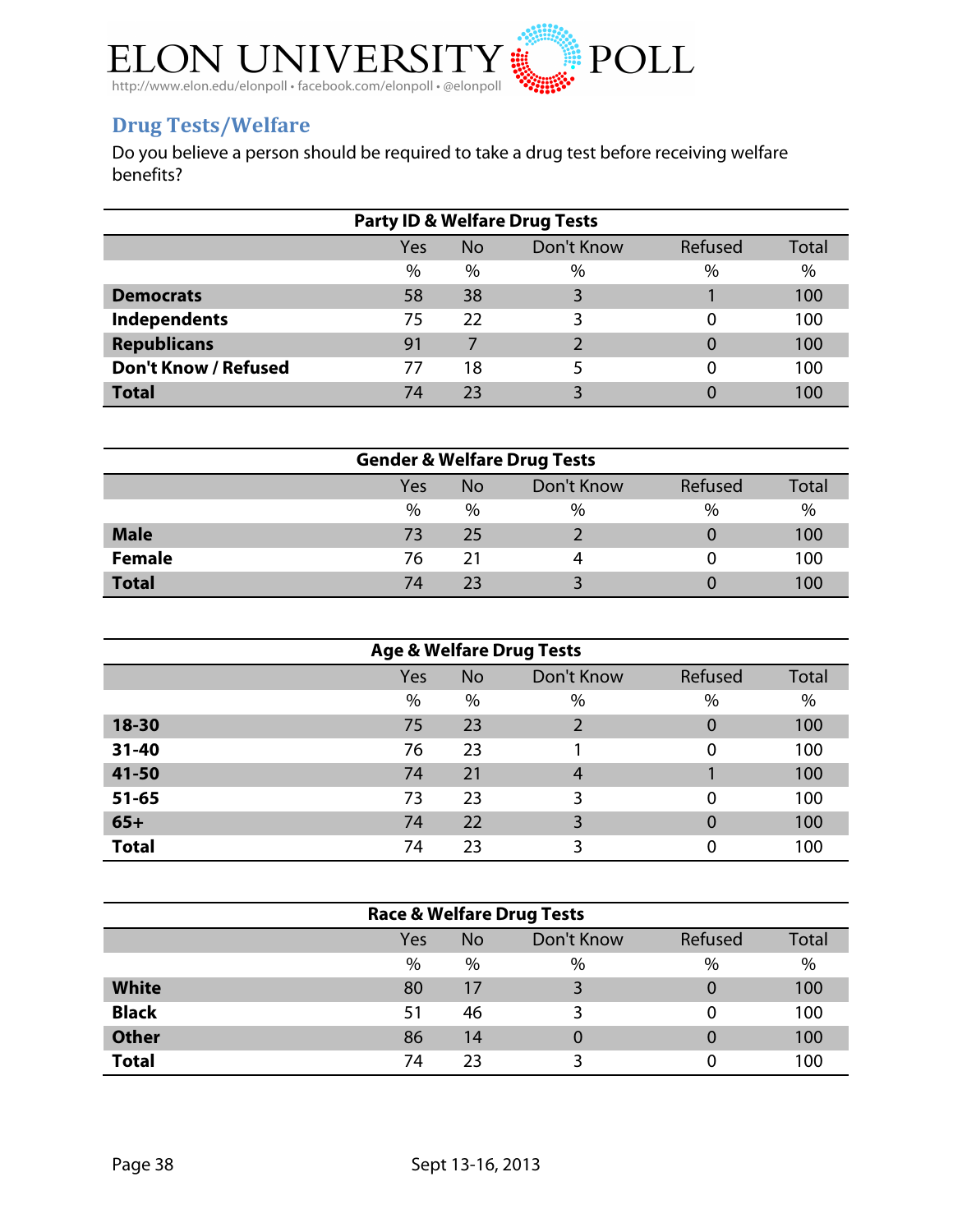

# **Employment Benefits**

In general, do you think unemployment benefits for the unemployed in North Carolina are too generous, about right, or not generous enough.

|                    |          |       | <b>Party ID &amp; Unemployment Benefits</b> |       |                |       |
|--------------------|----------|-------|---------------------------------------------|-------|----------------|-------|
|                    | Too      | About | <b>Not</b>                                  | Don't | Refused        | Total |
|                    | Generous | Right | Enough                                      | Know  |                |       |
|                    | %        | %     | $\%$                                        | %     | $\%$           | $\%$  |
| <b>Democrats</b>   | 10       | 27    | 53                                          | 11    | $\overline{0}$ | 100   |
| Independents       | 21       | 35    | 30                                          | 13    |                | 100   |
| <b>Republicans</b> | 32       | 38    | 16                                          | 14    | $\overline{0}$ | 100   |
| Don't Know /       | 13       | 28    | 31                                          | 28    | 0              | 100   |
| <b>Refused</b>     |          |       |                                             |       |                |       |
| <b>Total</b>       | 20       | 33    | 33                                          | 14    | $\Omega$       | 100   |

|               | <b>Gender &amp; Unemployment Benefits</b> |             |               |            |         |       |  |  |  |  |
|---------------|-------------------------------------------|-------------|---------------|------------|---------|-------|--|--|--|--|
|               | <b>Too Generous</b>                       | About Right | Not Enough    | Don't Know | Refused | Total |  |  |  |  |
|               | $\%$                                      | $\%$        | $\frac{0}{0}$ | %          | $\%$    | %     |  |  |  |  |
| <b>Male</b>   | 24                                        | 33          | 29            | 14         |         | 100   |  |  |  |  |
| <b>Female</b> |                                           | 33          | 37            | 13         |         | 100   |  |  |  |  |
| <b>Total</b>  |                                           | 33          | 33            | 14         |         | 100   |  |  |  |  |

|              | <b>Age &amp; Unemployment Benefits</b> |                    |            |            |          |       |  |  |  |  |
|--------------|----------------------------------------|--------------------|------------|------------|----------|-------|--|--|--|--|
|              | <b>Too Generous</b>                    | <b>About Right</b> | Not Enough | Don't Know | Refused  | Total |  |  |  |  |
|              | %                                      | $\%$               | $\%$       | $\%$       | $\%$     | $\%$  |  |  |  |  |
| $18 - 30$    | 22                                     | 38                 | 27         | 13         | 0        | 100   |  |  |  |  |
| $31 - 40$    | 26                                     | 28                 | 35         | 11         | $\Omega$ | 100   |  |  |  |  |
| 41-50        | 21                                     | 28                 | 33         | 17         | 0        | 100   |  |  |  |  |
| $51 - 65$    | 17                                     | 32                 | 38         | 12         |          | 100   |  |  |  |  |
| $65+$        | 16                                     | 37                 | 31         | 16         |          | 100   |  |  |  |  |
| <b>Total</b> | 20                                     | 33                 | 33         | 14         | 0        | 100   |  |  |  |  |

|              | <b>Race &amp; Unemployment Benefits</b> |                    |            |            |         |              |  |  |  |  |
|--------------|-----------------------------------------|--------------------|------------|------------|---------|--------------|--|--|--|--|
|              | <b>Too Generous</b>                     | <b>About Right</b> | Not Enough | Don't Know | Refused | <b>Total</b> |  |  |  |  |
|              | $\%$                                    | %                  | %          | $\%$       | $\%$    | %            |  |  |  |  |
| <b>White</b> | 23                                      | 35                 | 26         | 16         |         | 100          |  |  |  |  |
| <b>Black</b> | 10                                      | 27                 | 57         |            |         | 100          |  |  |  |  |
| <b>Other</b> |                                         |                    | 45         |            |         | 100          |  |  |  |  |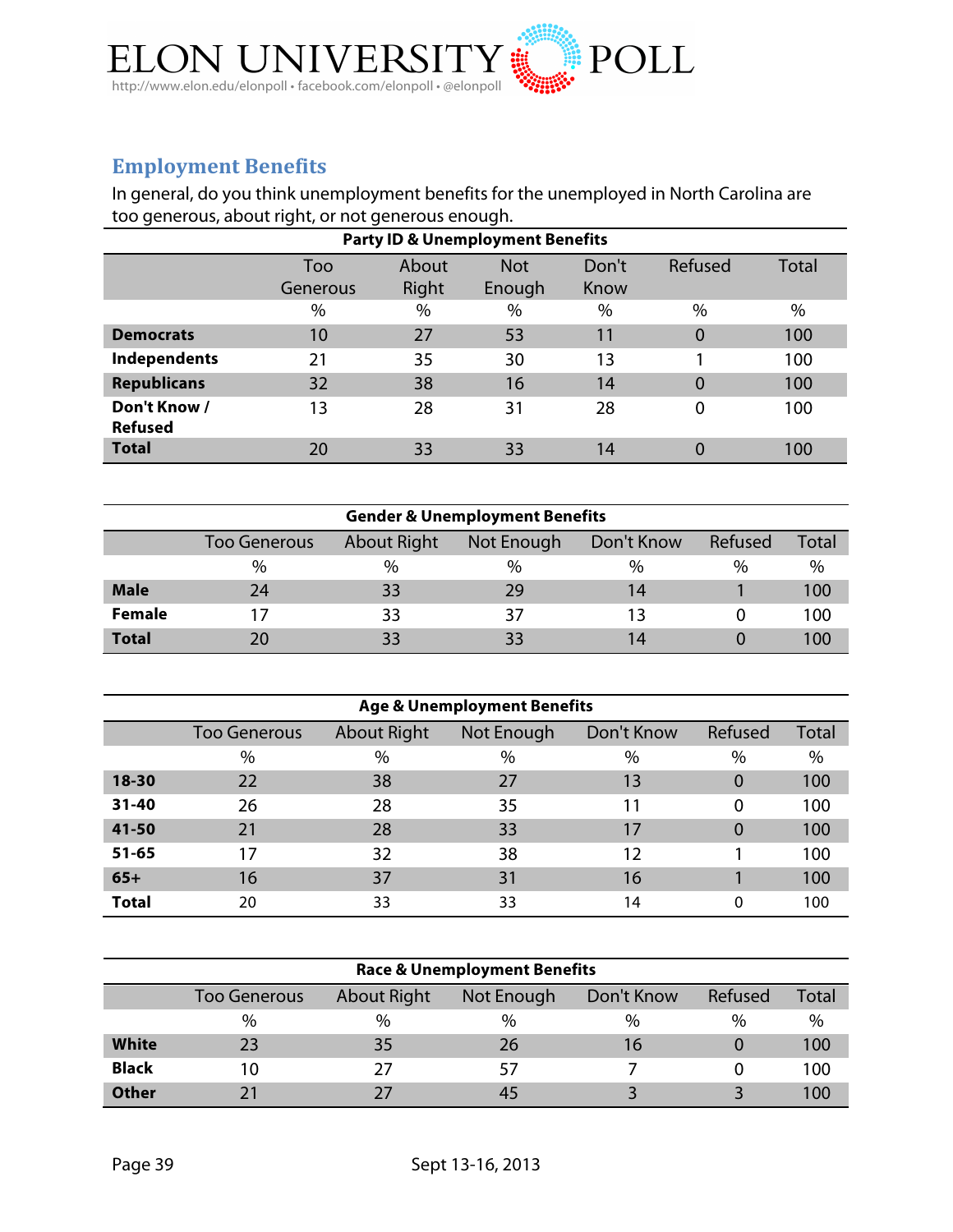

|--|

| <b>Religion &amp; Unemployment Benefits</b> |          |       |            |                |                |              |  |  |  |  |
|---------------------------------------------|----------|-------|------------|----------------|----------------|--------------|--|--|--|--|
|                                             | Too      | About | <b>Not</b> | Don't          | Refused        | <b>Total</b> |  |  |  |  |
|                                             | Generous | Right | Enough     | Know           |                |              |  |  |  |  |
|                                             | %        | $\%$  | $\%$       | %              | $\%$           | $\%$         |  |  |  |  |
| <b>Born-Again</b><br><b>Christian</b>       | 24       | 33    | 30         | 12             | $\overline{0}$ | 100          |  |  |  |  |
| <b>Other Christian</b>                      | 21       | 41    | 24         | 15             | $\mathbf 0$    | 100          |  |  |  |  |
| <b>Catholic</b>                             | 13       | 33    | 42         | 12             | $\overline{0}$ | 100          |  |  |  |  |
| <b>Not Religious</b>                        | 11       | 20    | 50         | 19             | 0              | 100          |  |  |  |  |
| <b>Other</b>                                | 17       | 24    | 44         | 15             | $\Omega$       | 100          |  |  |  |  |
| <b>Don't Know</b>                           | 22       | 45    | 17         | $\overline{0}$ | 16             | 100          |  |  |  |  |
| <b>Refused</b>                              | 18       | 66    | 16         | $\Omega$       | $\Omega$       | 100          |  |  |  |  |
| <b>Total</b>                                | 20       | 33    | 33         | 14             | 0              | 100          |  |  |  |  |

# **Minimum Wage**

Do you [support or oppose] raising the minimum wage from 7 dollars and 25 cents per hour to 9 dollars per hour?

| <b>Party ID &amp; Minimum Wage</b> |         |        |                         |         |       |  |  |  |  |
|------------------------------------|---------|--------|-------------------------|---------|-------|--|--|--|--|
|                                    | Support | Oppose | Don't Know / No Opinion | Refused | Total |  |  |  |  |
|                                    | $\%$    | $\%$   | $\%$                    | $\%$    | $\%$  |  |  |  |  |
| <b>Democrats</b>                   | 90      | 9      |                         | 0       | 100   |  |  |  |  |
| Independents                       | 66      | 29     | 4                       |         | 100   |  |  |  |  |
| <b>Republicans</b>                 | 51      | 44     |                         | 0       | 100   |  |  |  |  |
| <b>Don't Know / Refused</b>        | 62      | 32     | 6                       |         | 100   |  |  |  |  |
| <b>Total</b>                       | 69      | 27     | ς                       |         | 100   |  |  |  |  |

| <b>Gender &amp; Minimum Wage</b> |         |        |                         |         |              |  |  |  |
|----------------------------------|---------|--------|-------------------------|---------|--------------|--|--|--|
|                                  | Support | Oppose | Don't Know / No Opinion | Refused | <b>Total</b> |  |  |  |
|                                  | $\%$    | $\%$   | $\%$                    | %       | %            |  |  |  |
| <b>Male</b>                      | 64      | 33     |                         |         | 100          |  |  |  |
| <b>Female</b>                    | 73      | 23     |                         |         | 100          |  |  |  |
| <b>Total</b>                     | 69      | 77     |                         |         | 100          |  |  |  |

| Race & Minimum Wage |               |               |                         |         |              |  |  |
|---------------------|---------------|---------------|-------------------------|---------|--------------|--|--|
|                     | Support       | Oppose        | Don't Know / No Opinion | Refused | <b>Total</b> |  |  |
|                     | $\frac{0}{0}$ | $\frac{0}{0}$ | $\%$                    | $\%$    | $\%$         |  |  |
| White               |               |               |                         |         | 100          |  |  |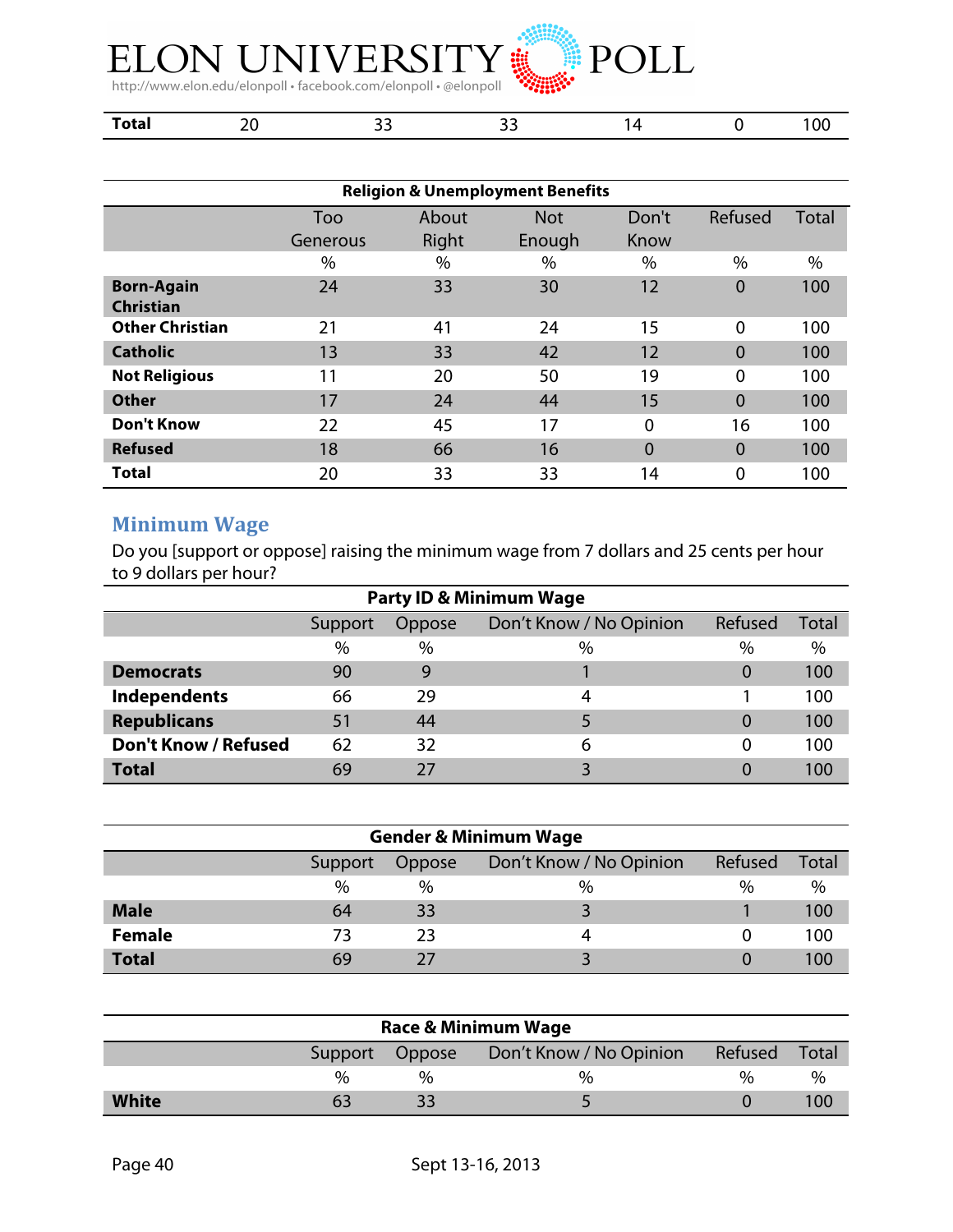

| <b>Black</b> | oσ | . . |  | 100 |
|--------------|----|-----|--|-----|
| <b>Other</b> |    | าเ  |  | 00  |
| <b>Total</b> |    | רר  |  | 100 |

| <b>Income &amp; Minimum Wage</b> |         |        |                         |         |       |  |  |  |  |
|----------------------------------|---------|--------|-------------------------|---------|-------|--|--|--|--|
|                                  | Support | Oppose | Don't Know / No Opinion | Refused | Total |  |  |  |  |
|                                  | $\%$    | $\%$   | $\%$                    | $\%$    | $\%$  |  |  |  |  |
| <b>Less than \$25,000</b>        | 90      | 9      |                         | 0       | 100   |  |  |  |  |
| \$25,000 to \$50,000             | 72      | 27     |                         | 0       | 100   |  |  |  |  |
| \$50,000 to \$75,000             | 70      | 27     |                         | 0       | 100   |  |  |  |  |
| More than \$75,000               | 59      | 36     | 6                       | 0       | 100   |  |  |  |  |
| <b>Don't Know</b>                | 62      | 30     |                         | 3       | 100   |  |  |  |  |
| <b>Refused</b>                   | 63      | 28     | 9                       | 0       | 100   |  |  |  |  |
| <b>Total</b>                     | 69      | 27     | 3                       | 0       | 100   |  |  |  |  |

## **Catawba Casino**

Should the Catawba Indian Nation in South Carolina be allowed to open a gambling casino in North Carolina?

| <b>Party ID &amp; Catawba Casino</b> |      |           |            |         |       |  |
|--------------------------------------|------|-----------|------------|---------|-------|--|
|                                      | Yes  | <b>No</b> | Don't Know | Refused | Total |  |
|                                      | $\%$ | $\%$      | $\%$       | $\%$    | $\%$  |  |
| <b>Democrats</b>                     | 47   | 41        | 11         |         | 100   |  |
| <b>Independents</b>                  | 46   | 41        | 12         | 0       | 100   |  |
| <b>Republicans</b>                   | 43   | 49        | 8          | 0       | 100   |  |
| <b>Don't Know / Refused</b>          | 46   | 40        | 13         | 0       | 100   |  |
| <b>Total</b>                         | 46   | 43        | 11         |         | 100   |  |

| <b>Gender &amp; Catawba Casino</b> |     |           |            |         |       |  |
|------------------------------------|-----|-----------|------------|---------|-------|--|
|                                    | Yes | <b>No</b> | Don't Know | Refused | Total |  |
|                                    | %   | $\%$      | $\%$       | $\%$    | $\%$  |  |
| <b>Male</b>                        | 52  | 39        | q          |         | 100   |  |
| <b>Female</b>                      | 40  | 47        | 13         | 0       | 100   |  |
| <b>Total</b>                       | 46  | 43        |            |         | 100   |  |

| <b>Race &amp; Catawba Casino</b> |      |      |            |         |              |
|----------------------------------|------|------|------------|---------|--------------|
|                                  | Yes  | No   | Don't Know | Refused | <b>Total</b> |
|                                  | $\%$ | $\%$ | $\%$       | $\%$    | $\%$         |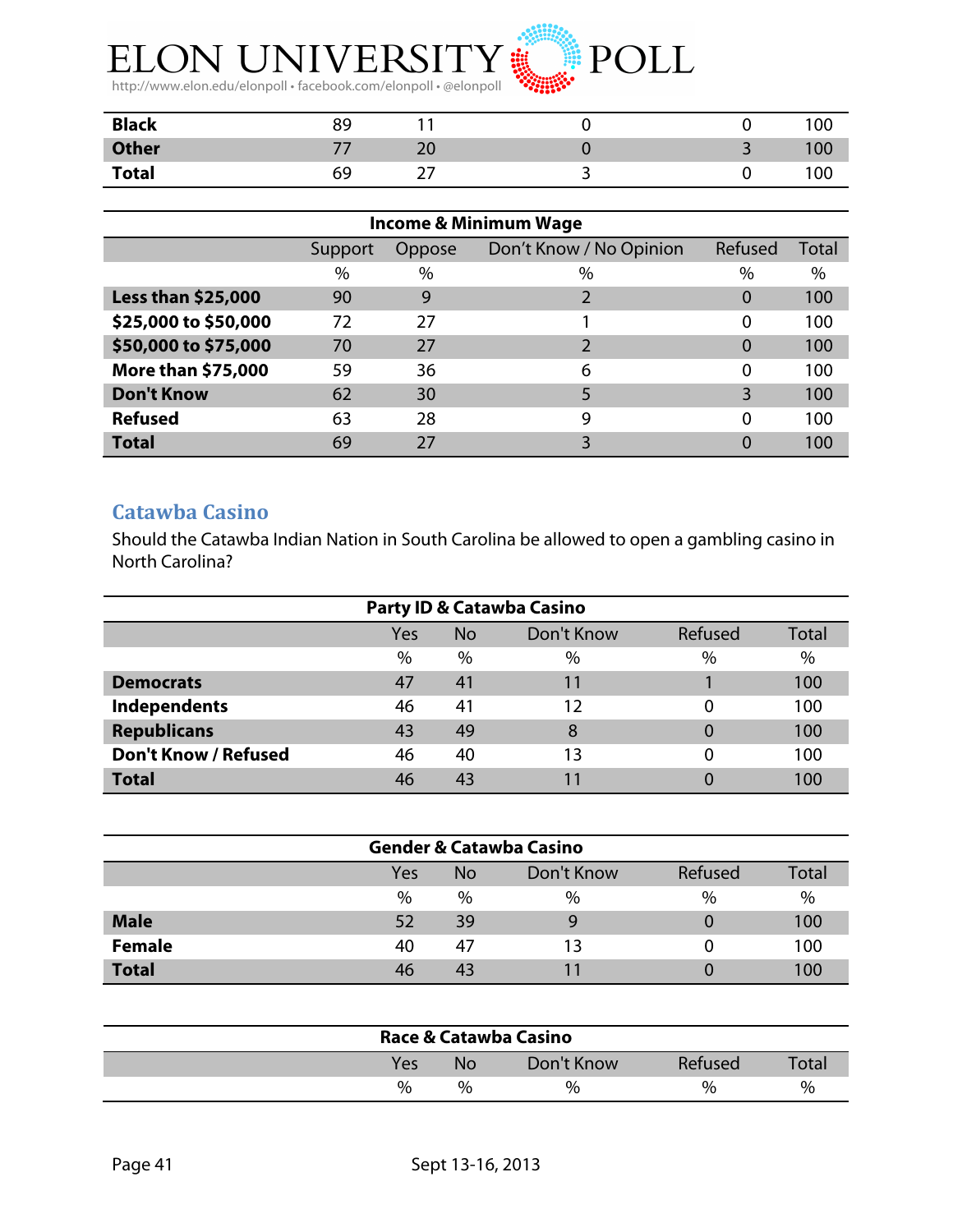

| <b>White</b> | 45 | 43 |   | 100 |
|--------------|----|----|---|-----|
| <b>Black</b> | 47 | 44 |   | 100 |
| <b>Other</b> | 54 | 37 | U | 100 |
| <b>Total</b> | 46 | 43 |   | 100 |

| <b>Age &amp; Catawba Casino</b> |     |           |            |                |              |  |
|---------------------------------|-----|-----------|------------|----------------|--------------|--|
|                                 | Yes | <b>No</b> | Don't Know | Refused        | <b>Total</b> |  |
|                                 | %   | %         | %          | $\%$           | $\%$         |  |
| 18-30                           | 53  | 40        | 7          | $\mathbf 0$    | 100          |  |
| $31 - 40$                       | 55  | 38        | 7          | $\overline{0}$ | 100          |  |
| 41-50                           | 42  | 44        | 13         | $\overline{0}$ | 100          |  |
| $51 - 65$                       | 43  | 45        | 12         | $\Omega$       | 100          |  |
| $65+$                           | 36  | 48        | 15         |                | 100          |  |
| <b>Total</b>                    | 46  | 43        | 11         | $\Omega$       | 100          |  |

| <b>Religion &amp; Catawba Casino</b> |     |           |            |                |              |
|--------------------------------------|-----|-----------|------------|----------------|--------------|
|                                      | Yes | <b>No</b> | Don't Know | Refused        | <b>Total</b> |
|                                      | %   | $\%$      | $\%$       | $\%$           | $\%$         |
| <b>Born-Again Christian</b>          | 40  | 51        | 9          | 0              | 100          |
| <b>Other Christian</b>               | 40  | 44        | 15         | 0              | 100          |
| <b>Catholic</b>                      | 62  | 29        | 7          | $\overline{2}$ | 100          |
| <b>Not Religious</b>                 | 55  | 32        | 13         | 0              | 100          |
| <b>Other</b>                         | 55  | 31        | 13         | 0              | 100          |
| <b>Don't Know</b>                    | 77  | 8         | 15         | $\Omega$       | 100          |
| <b>Refused</b>                       | 84  | 16        | $\Omega$   | 0              | 100          |
| <b>Total</b>                         | 46  | 43        | 11         | 0              | 100          |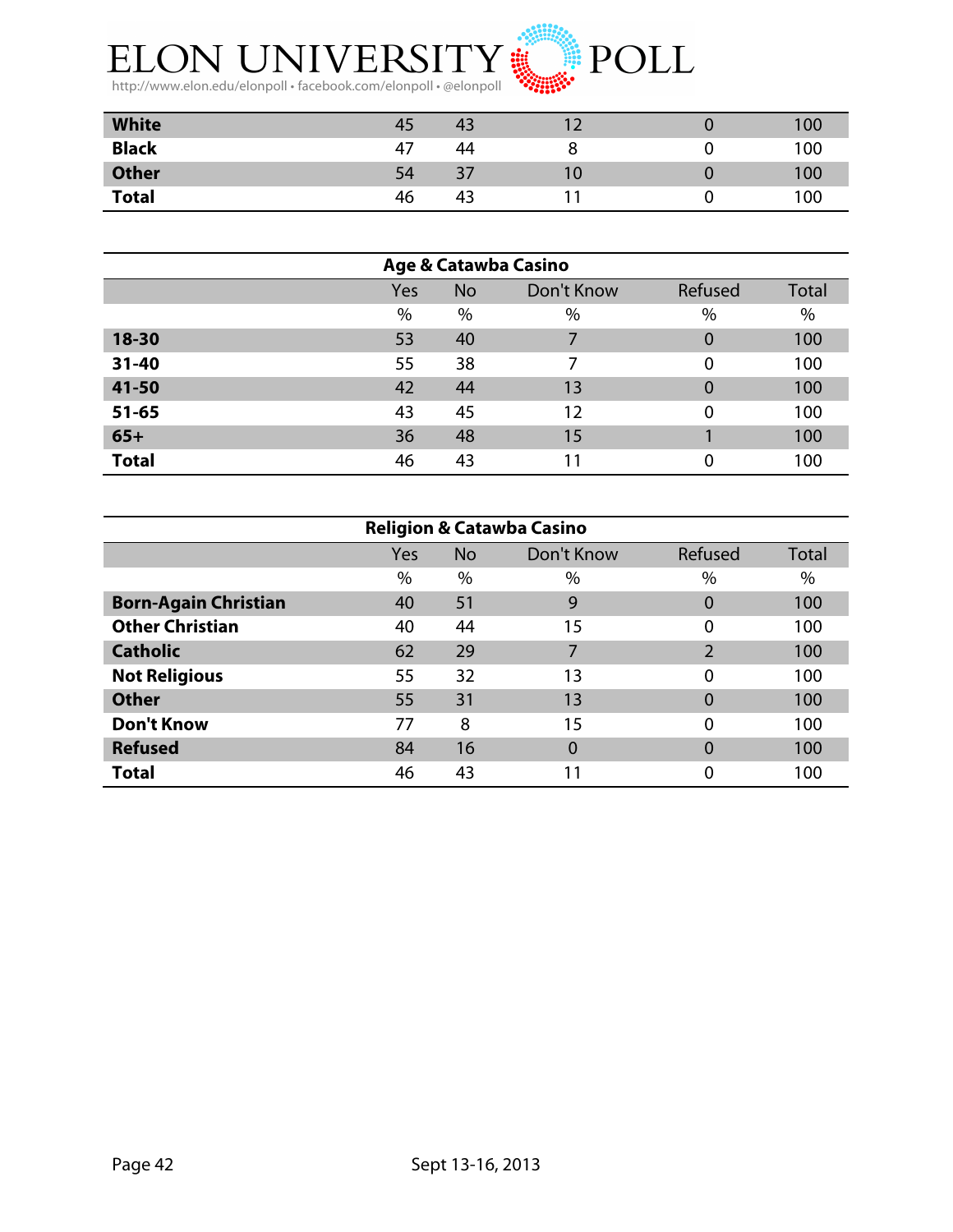

# **Basic(Methodological Information**

| Live Interviewer RDD Telephone Interviews                                                        |
|--------------------------------------------------------------------------------------------------|
| (Dual Frame: Cell Phone and Landlines)                                                           |
| North Carolina; Registered Voters                                                                |
| September 13- Sept 16, 2013                                                                      |
| Sept. 13 <sup>th</sup> (3pm-8pm); 14 <sup>th</sup> -15 <sup>th</sup> (2pm-7pm); 16 <sup>th</sup> |
| $(4:30-9:30pm)$                                                                                  |
| 701                                                                                              |
| $\pm$ 3.7                                                                                        |
| 95%                                                                                              |
| Age, Race, Gender, and Phone Ownership                                                           |
|                                                                                                  |

The Elon University Poll uses a stratified random sample of households with telephones and wireless (cell) telephone numbers. Please direct questions about the Elon University Poll's methodology to the Director of the Elon University Poll, Dr. Kenneth Fernandez at 336-278- 6438 or kfernandez@elon.edu.

## **Procedures Used for Conducting the Poll**

The Elon University Poll typically conducts surveys over a four or five-day period. Live interviewers call between 3:00 p.m. and 9:30 p.m. depending on the weekday and from 2:00 p.m. to 7:00 p.m. during the weekend. Each survey report specifies dates and times called. The Elon University Poll uses CATI system software (Computer Assisted Telephone Interviewing) for the administration of surveys. We attempt to reach each working telephone number in the sample up to five times. We only interview residents of North Carolina who are over 18.

## **Additional Methodological Decisions**

#### Branching Questions

For many questions with multiple response options, we program our surveys to branch into a secondary probing question.

## "Don't Know" & "Refused" Response Options

All questions include an option for respondents to volunteer "don't know" or to refuse. In the vast majority of questions, interviewers do not prompt "don't know" responses.

#### Weighting

We typically weight results from the Elon University Poll on multiple demographic characteristics: race, gender, household size, region, education, and age. Weighting rarely leads to substantial changes in results. We use iterative raking, adjusting one dimension at a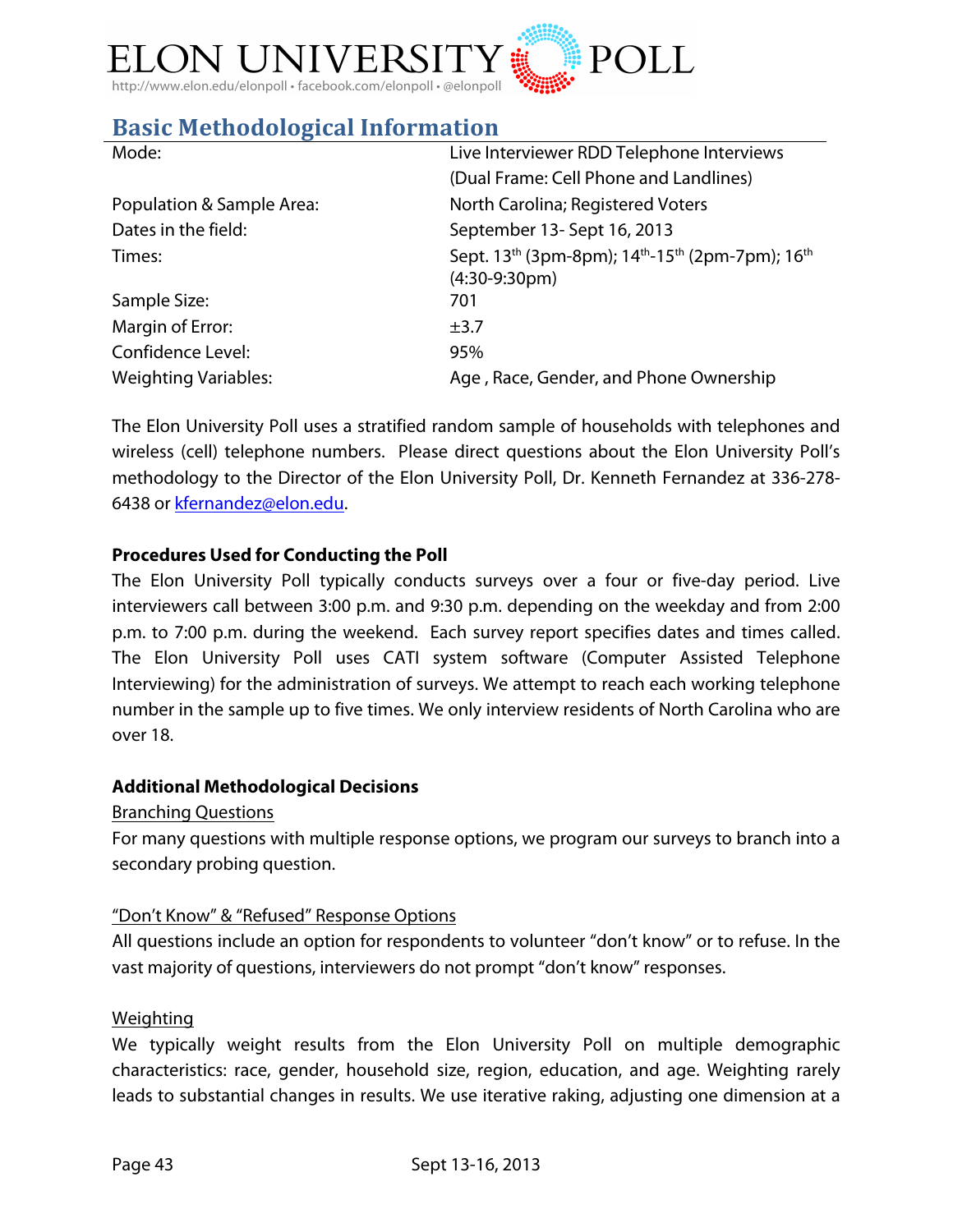

time. We include detailed information about weighting of survey samples for each poll on both the Elon University Poll website and within released reports.

## Within Household Randomization

For landlines, we use the common "oldest-youngest" technique to ensure within household randomization. We assume cellphones belong to an individual rather than a household. Thus, we do not conduct within-household randomization within our cellphone sample.

## Completion Criteria

An interview is a complete only if a respondent progresses through the entire survey. Respondents who hang up before completing the last question or who refuse more than 10 % of the questions are incompletes.

## Support for Transparency

The Elon University Poll supports transparency in survey research and is a supporter of the American Association for Public Opinion Research Transparency Initiative, which is a program promoting openness and transparency about survey research methods and operations among survey research professionals and the industry. All information about the Elon University Poll that we released to the public conforms to reporting conventions recommended by the American Association for Public Opinion Research and the National Council on Public Polls.

## Question Construction and Question Order

In releasing survey results, the Elon University Poll provides the questions as worded and the order in which respondents receive these questions. In some cases question ordering rotates to avoid biases. In an effort to provide neutral, non-biased questions, we attempt to observe conventional question wording and question order protocols in all of our polls. In order to avoid recency or primacy effects, we randomize candidate names and directional response options (e.g. support / oppose) within the text of each question. We pretest every questionnaire multiple times before entering the field.

#### **Sampling**

Survey Sampling International, LLC, provide samples of telephone numbers. To equalize the probability of telephone selection, sample telephone numbers are systematically stratified according to subpopulation strata (e.g., a zip code, a county, etc.), which yields a sample from telephone exchanges in proportion to each exchange's share of telephone households in the population of interest. Estimates of telephone households in the population of interest are generally obtained from several databases. Samples of household telephone numbers are distributed across all eligible blocks of numbers in proportion to the density of listed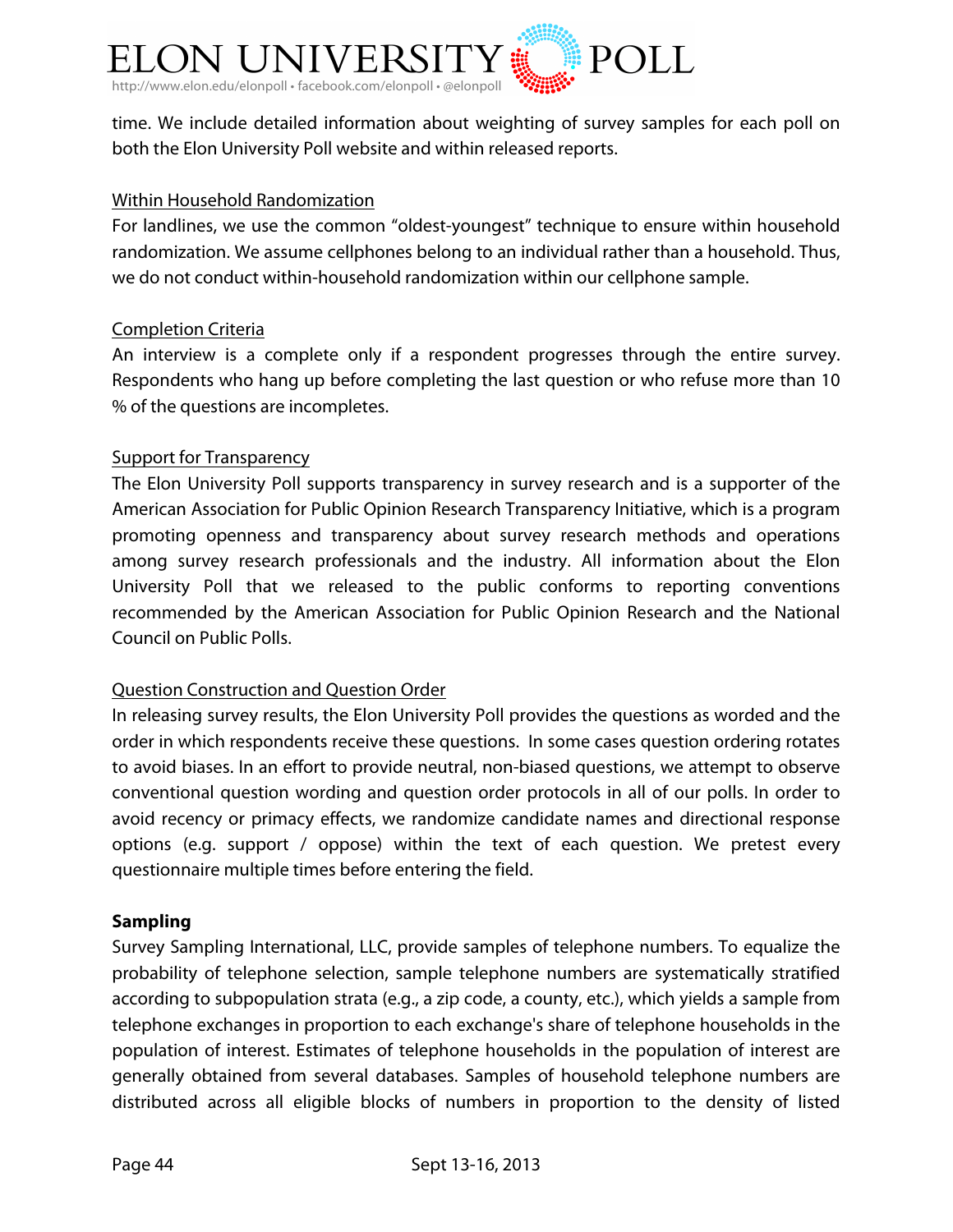

households assigned in the population of interest according to a specified subpopulation stratum. Upon determining the projected (or preferred) sample size, a sampling interval is calculated by summing the number of listed residential numbers in each eligible block within the population of interest and dividing that sum by the number of sampling points assigned to the population. From a random start between zero and the sampling interval, blocks are selected systematically in proportion to the density of listed household "working blocks."

A block (also known as a bank) is a set of contiguous numbers identified by the first two digits of the last four digits of a telephone number. A working block contains three or more working telephone numbers. Exchanges are assigned to a population on the basis of all eligible blocks in proportion to the density of working telephone households. Once each population's proportion of telephone households is determined, then a sampling interval, based on that proportion, is calculated and specific exchanges and numbers are randomly selected.

The wireless component of the study sample starts with determining which area codeexchange combinations in North Carolina are included in the wireless or shared Telcordia types. Similar to the process for selecting household telephone numbers, wireless numbers involve a multi-step process in which blocks of numbers are determined for each area codeexchange combination in the Telcordia types. From a random start within the first sampling interval, a systematic nth selection of each block of numbers is performed and a two-digit random number between 00 and 99 is appended to each selected nth block stem. The intent is to provide a stratification that will yield a sample that is representative both geographically and by large and small carrier. From these, a random sample is generated.

Because exchanges and numbers are randomly selected, unlisted as well as listed numbers are included in the sample. Thus, the sample of numbers generated for the population of interest constitutes a random sample of telephone households and wireless numbers of the population.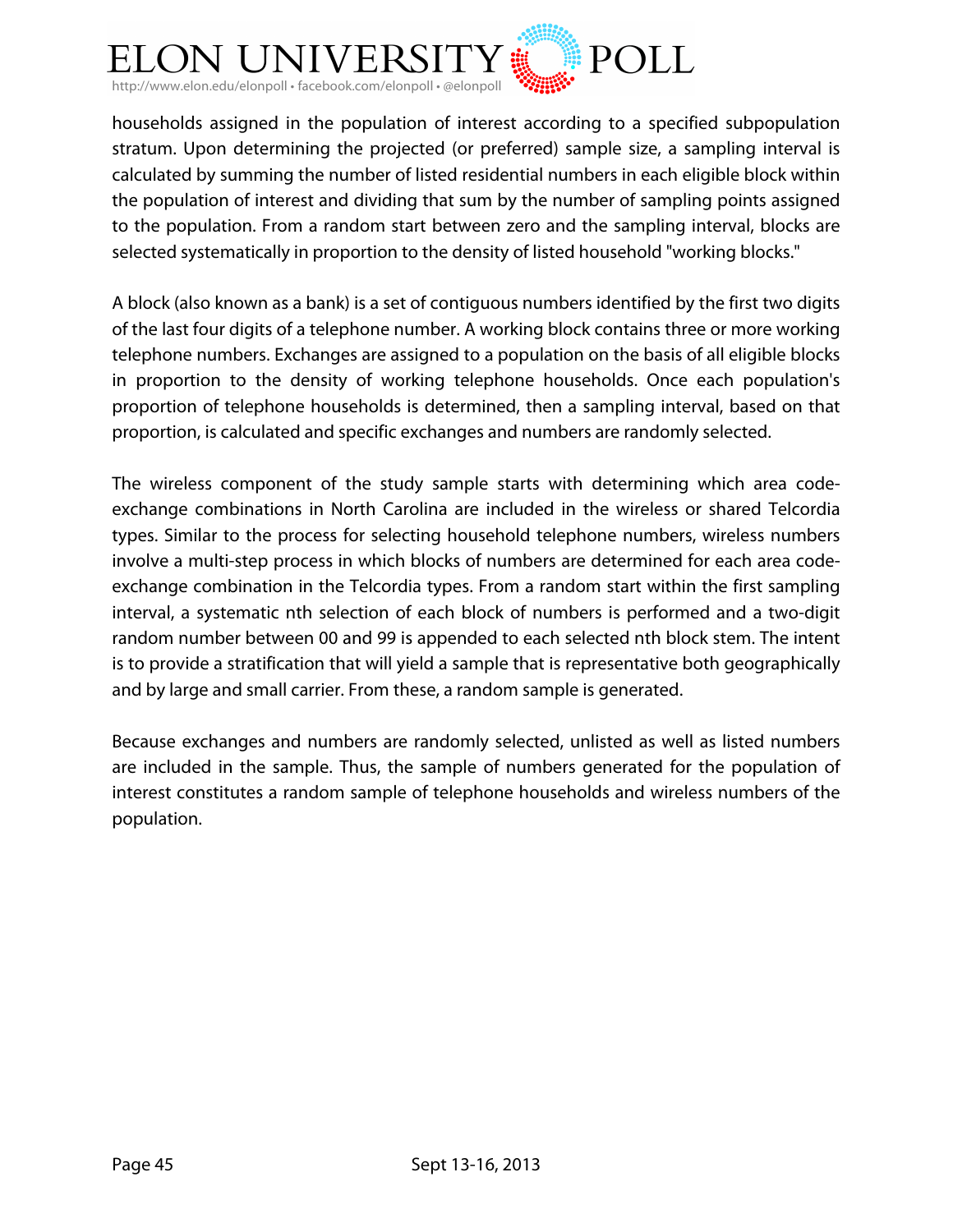

#### **Frequently Asked Questions about our Methodology**

- 1. *Who pays for the Elon University Poll?* Elon University fully funds the Elon University Poll.
- 2. *Does the Elon University Poll favor a certain party?* The Elon University Poll is an academic, non-partisan survey. We do not engage or work with any political candidates or parties. We employ best practices to ensure the results are not biased.
- 3. *Where do you get your numbers?* We obtain samples of randomized phone numbers from Survey Sample International.
- 4. *How many times do you call a number before giving up?* We attempt to call each working number three times before removing it from the sample.
- 5. *Do you call both cell phones and land lines?* Yes. We use a mixed sample of both cell phones and landlines. We weight on phone ownership to adjust for the higher probability of selection of those who own both cell phones and landline phones.
- 6. *Does the Elon University Poll do IVR surveys or automated "robopolls"?* No. Well-trained students at Elon University conduct all our interviewers.
- 7. *Do you report non-response rates?*

Yes. We report non-response rates based on AAPOR guidelines. The response rate for the Sept 13-16, 2013 Poll was 11%, which approximates or exceeds the national average response rates of other high quality survey organizations.

8. *Do you weight the data?*

Yes. We apply weights to the data. An iterative proportional fitting algorithm generates weights based on Census parameters of residents in North Carolina.

9. *Do you randomize response options?*

Yes. We rotate the order of candidate names in all applicable questions. We also rotate order of text for other questions, such as those that include response options such as "more" and "less." Furthermore, we rotate the order of some questions themselves if we suspect the order of a question could bias results.

10. *Do you conduct within-household randomization?*

Yes. For landlines, we use the common "oldest-youngest" rotation to ensure within household randomization. We assume cellphones belong to an individual rather than a household. Thus, we do not conduct within-household randomization within our cellphone sample.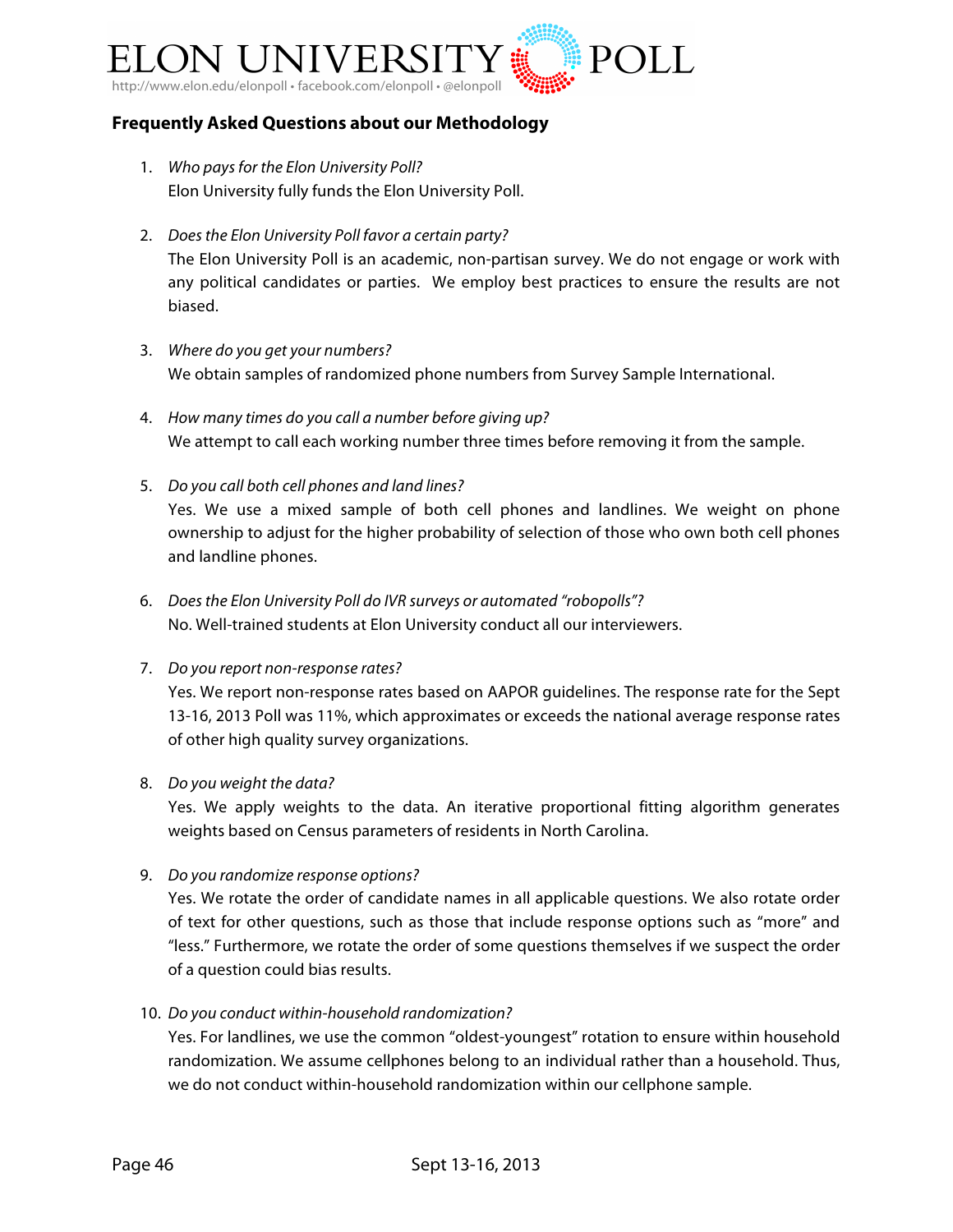

# **The Elon University Poll Team**

Dr. Kenneth Fernandez is the Director of the Elon University Poll. Dr. Fernandez holds a Ph.D. in Political Science from University of California – Riverside. Dr. Fernandez is Assistant Professor of Political Science and Policy Studies at Elon University. He has published numerous articles in peer-reviewed social science journals.

Dr. Jason Husser is the Assistant director. Dr. Husser holds a Ph.D. in Political Science from Vanderbilt University. Dr. Husser is also Assistant Professor of Political Science and Policy Studies at Elon University. He recently published an article on public opinion in the *American Journal of Political Science.* He was previously the Associate Coordinator of the Vanderbilt University Poll.

John Robinson serves as Director of Communications for the Poll. He is a former newspaper editor, veteran journalist, and North Carolina native.

Daniel Anderson is Vice President of Elon University Communications. Eric Townsend is Director of the Elon University News Bureau. Both work very closely with the directors in communicating results of the poll.

Faculty members in the Department of Political Science, chaired by Dr. Sharon Spray, are also involved in advising the directors.

The poll operates under the auspices of the College of Arts and Sciences at Elon University, led by Dean Alison Morrison-Shetlar. The Elon University administration, led by Dr. Leo Lambert, president of the university, fully supports the Elon University Poll as part of its service commitment to state, regional, and national constituents.

Elon University fully funds the Elon University Poll. Because of this generous support, the Elon University poll does not engage in any contract work. This permits the Elon University Poll to operate as a neutral, non-biased, non-partisan resource.

Elon University students administer the survey as part of the University's commitment to civic engagement and experiential learning where "students learn through doing." Student interviewers receive extensive training prior to engaging in interviewing. A team of student supervisors (led by Mary Young '14) assists the directors with quality control and monitoring.



Fernandez



Husser



Robinson